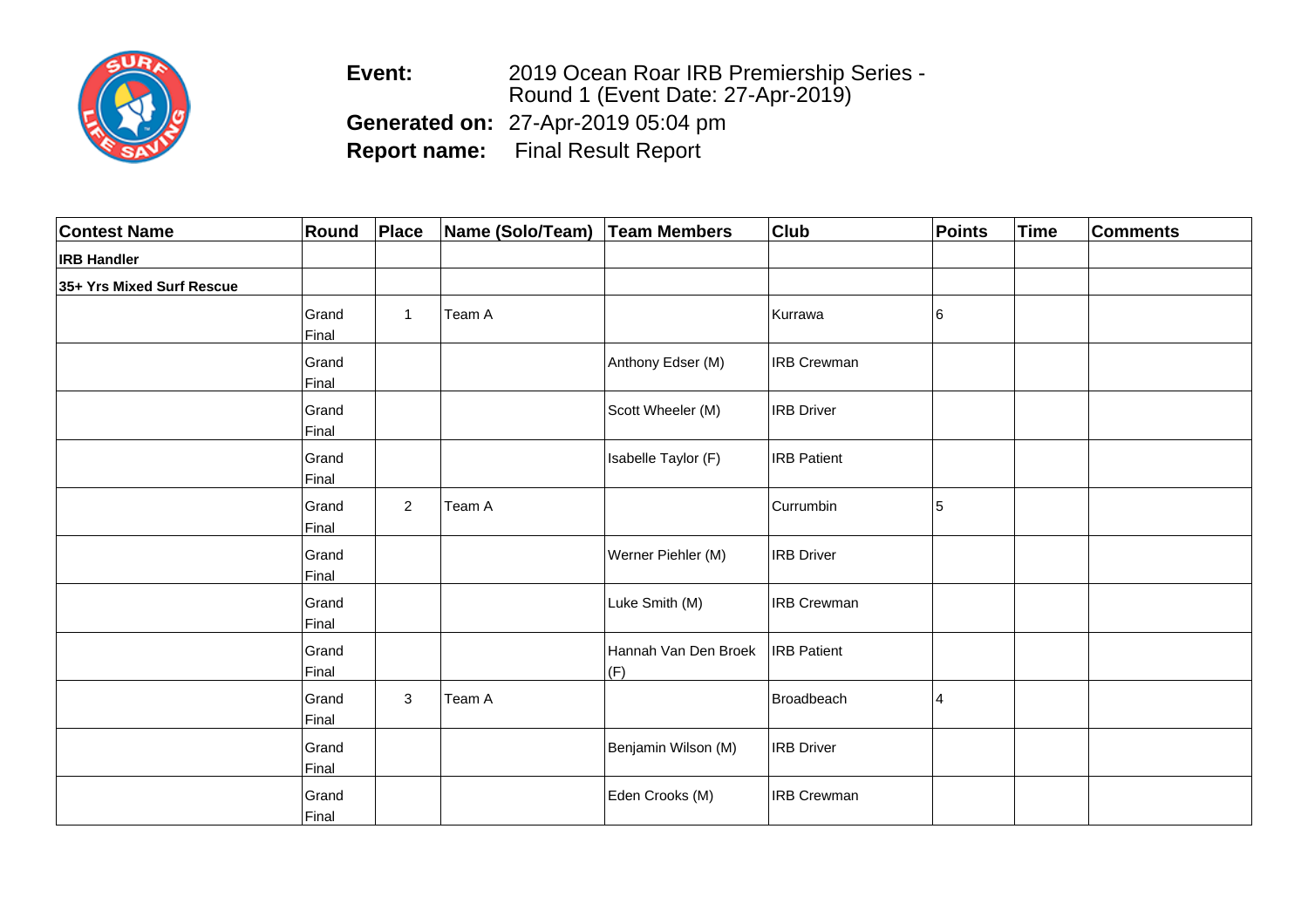| Grand<br>Final |                |        | Emily Pade (F)          | <b>IRB</b> Patient |    |  |
|----------------|----------------|--------|-------------------------|--------------------|----|--|
| Grand<br>Final | $\overline{4}$ | Team A |                         | Coolum Beach       | 3  |  |
| Grand<br>Final |                |        | Michael Stokes (M)      | <b>IRB</b> Driver  |    |  |
| Grand<br>Final |                |        | Mark Quinlivan (M)      | <b>IRB Crewman</b> |    |  |
| Grand<br>Final |                |        | Liam Clarke (M)         | <b>IRB</b> Patient |    |  |
| Grand<br>Final | 5              | Team B |                         | Kirra              | 2  |  |
| Grand<br>Final |                |        | Anthony Cassone (M)     | <b>IRB</b> Driver  |    |  |
| Grand<br>Final |                |        | David Holzheimer (M)    | <b>IRB</b> Crewman |    |  |
| Grand<br>Final |                |        | Zara Doyle (F)          | <b>IRB Patient</b> |    |  |
| Grand<br>Final | 6              | Team A |                         | Southport (Qld)    | 1  |  |
| Grand<br>Final |                |        | Michael Landon (M)      | <b>IRB</b> Crewman |    |  |
| Grand<br>Final |                |        | Dale McVeigh (M)        | <b>IRB Driver</b>  |    |  |
| Grand<br>Final |                |        | Emily Golebiowski (F)   | <b>IRB</b> Patient |    |  |
| Grand<br>Final | $\mathbf 0$    | Team B |                         | Kurrawa            | 10 |  |
| Grand<br>Final |                |        | Christopher Feltham (M) | <b>IRB Crewman</b> |    |  |
| Grand<br>Final |                |        | Robert Shillam (M)      | <b>IRB</b> Driver  |    |  |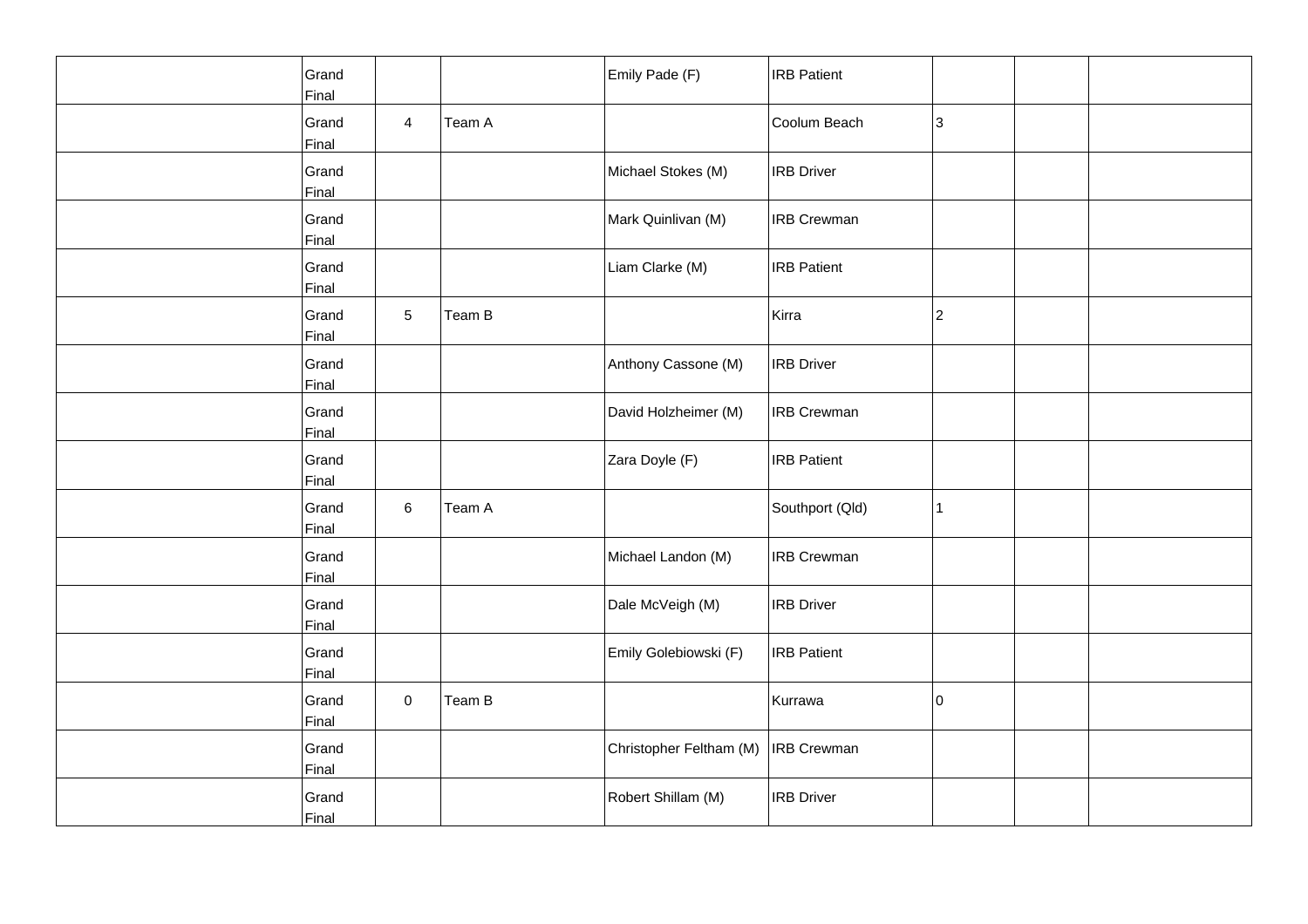|                           | Grand<br>Final |                     |        | Logan Feltham (M)      | <b>IRB</b> Patient               |     |      |
|---------------------------|----------------|---------------------|--------|------------------------|----------------------------------|-----|------|
|                           | Grand<br>Final | $\mathbf 0$         | Team A |                        | Kawana Waters                    | 10  |      |
|                           | Grand<br>Final |                     |        | Scott Brydson (M)      | <b>IRB</b> Driver                |     |      |
|                           | Grand<br>Final |                     |        | Damian Collins (M)     | <b>IRB Crewman</b>               |     |      |
|                           | Grand<br>Final |                     |        | Ethan Collins (M)      | <b>IRB Patient</b>               |     |      |
|                           | Grand<br>Final | $\mathsf{O}\xspace$ | Team B |                        | Broadbeach                       | lo. | 3.6C |
|                           | Grand<br>Final |                     |        | Darryl Bremner (M)     | <b>IRB</b> Driver                |     |      |
|                           | Grand<br>Final |                     |        | Christopher Fisher (M) | <b>IRB Crewman</b>               |     |      |
|                           | Grand<br>Final |                     |        | Rhys Thompson (M)      | <b>IRB</b> Patient               |     |      |
| 35+ Yrs Mixed Rescue Tube |                |                     |        |                        |                                  |     |      |
|                           | Grand<br>Final | $\mathbf{1}$        | Team A |                        | Burleigh Heads Mowbray 6<br>Park |     |      |
|                           | Grand<br>Final |                     |        | Michael Wardle (M)     | <b>IRB</b> Driver                |     |      |
|                           | Grand<br>Final |                     |        | Gregory Rees (M)       | <b>IRB Crewman</b>               |     |      |
|                           | Grand<br>Final |                     |        | Ellie Taylor (F)       | <b>IRB</b> Patient               |     |      |
|                           | Grand<br>Final | $\overline{a}$      | Team A |                        | Kurrawa                          | 5   |      |
|                           | Grand<br>Final |                     |        | Scott Wheeler (M)      | <b>IRB</b> Driver                |     |      |
|                           | Grand<br>Final |                     |        | Kaan Karadag (M)       | <b>IRB Patient</b>               |     |      |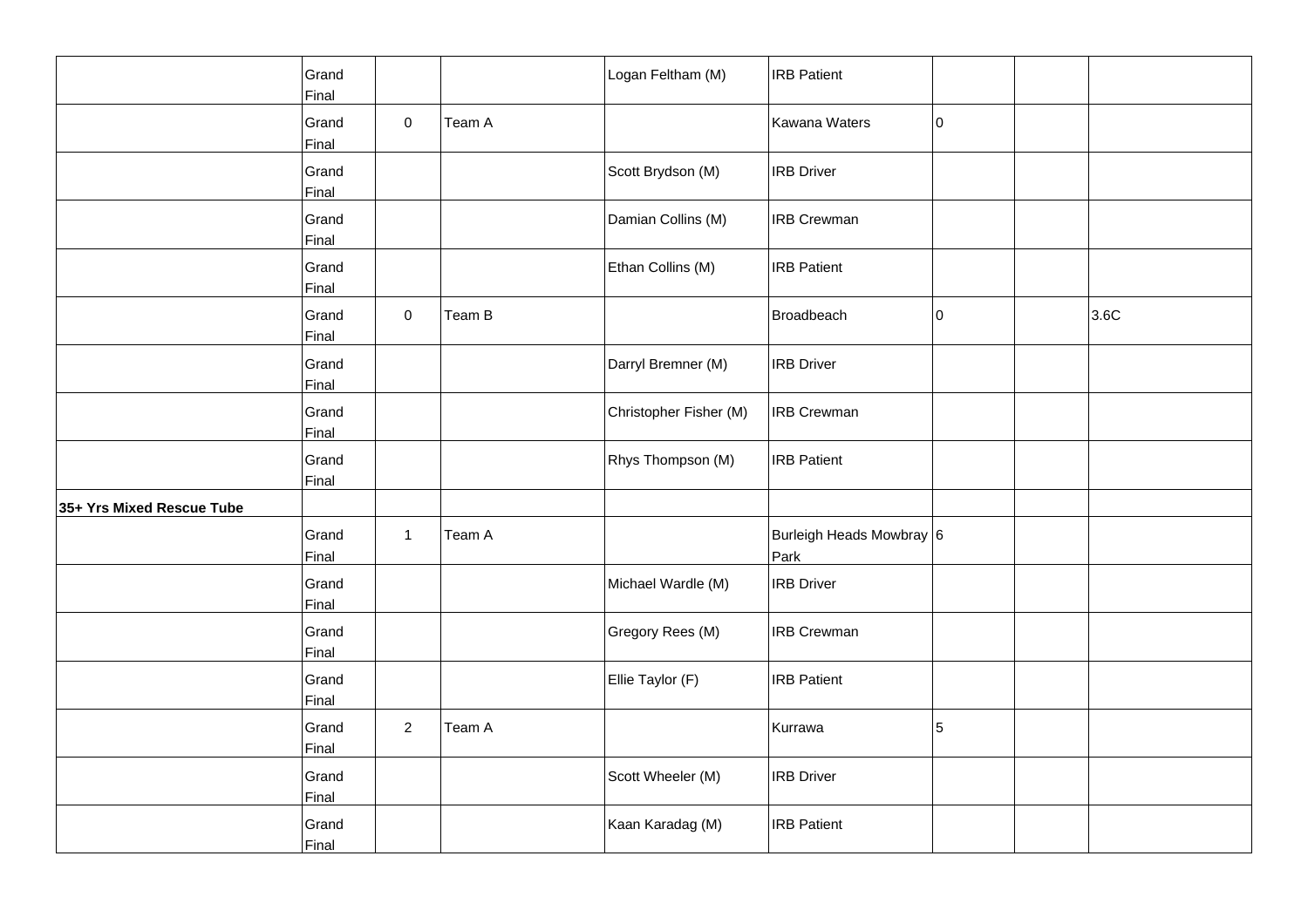| Grand<br>Final |                |        | Robert Shillam (M)           | <b>IRB Crewman</b> |    |  |
|----------------|----------------|--------|------------------------------|--------------------|----|--|
| Grand<br>Final | 3              | Team A |                              | Kirra              | 4  |  |
| Grand<br>Final |                |        | Aurah Allard-Delahunt<br>(F) | <b>IRB Patient</b> |    |  |
| Grand<br>Final |                |        | Michael Delahunt (M)         | <b>IRB Crewman</b> |    |  |
| Grand<br>Final |                |        | Joel Kinneally (M)           | <b>IRB</b> Driver  |    |  |
| Grand<br>Final | $\overline{4}$ | Team A |                              | North Burleigh     | 3  |  |
| Grand<br>Final |                |        | Dean Weatherhog (M)          | <b>IRB Driver</b>  |    |  |
| Grand<br>Final |                |        | Daniel Beecher (M)           | <b>IRB Crewman</b> |    |  |
| Grand<br>Final |                |        | Michaela Whitmee (F)         | <b>IRB Patient</b> |    |  |
| Grand<br>Final | 5              | Team A |                              | Southport (Qld)    | 2  |  |
| Grand<br>Final |                |        | Dale McVeigh (M)             | <b>IRB Driver</b>  |    |  |
| Grand<br>Final |                |        | Michael Landon (M)           | <b>IRB Crewman</b> |    |  |
| Grand<br>Final |                |        | Tamara Landon (F)            | <b>IRB Patient</b> |    |  |
| Grand<br>Final | 6              | Team A |                              | <b>Broadbeach</b>  | 11 |  |
| Grand<br>Final |                |        | Benjamin Wilson (M)          | <b>IRB Driver</b>  |    |  |
| Grand<br>Final |                |        | Eden Crooks (M)              | <b>IRB Crewman</b> |    |  |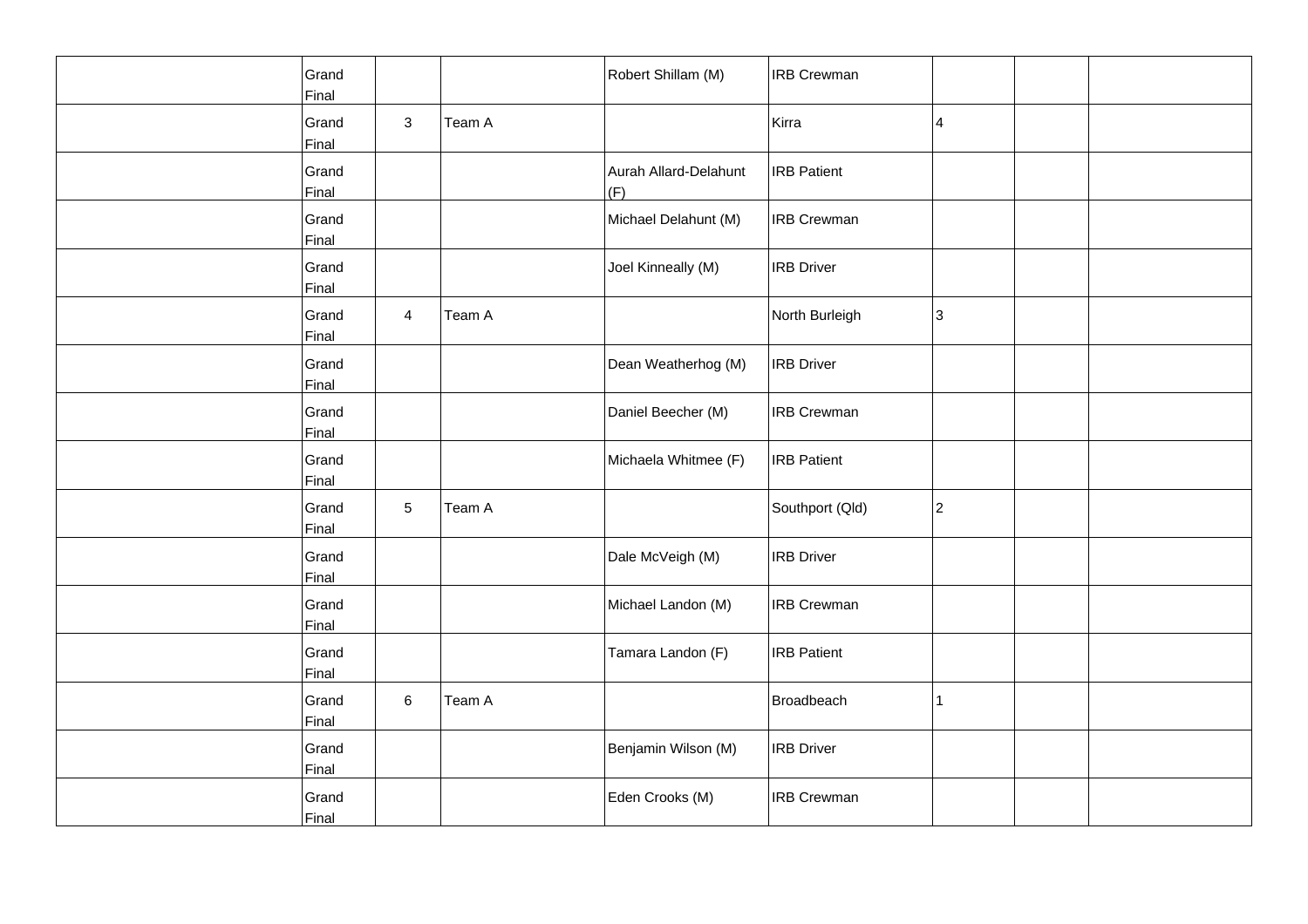|                           | Grand<br>Final |                |                            | Rhys Thompson (M)      | <b>IRB Patient</b> |             |  |
|---------------------------|----------------|----------------|----------------------------|------------------------|--------------------|-------------|--|
|                           | Grand<br>Final | $\overline{7}$ | Team B                     |                        | Broadbeach         | $ 0\rangle$ |  |
|                           | Grand<br>Final |                |                            | Darryl Bremner (M)     | <b>IRB Driver</b>  |             |  |
|                           | Grand<br>Final |                |                            | Christopher Fisher (M) | <b>IRB Crewman</b> |             |  |
|                           | Grand<br>Final |                |                            | Paul Spajic (M)        | <b>IRB Patient</b> |             |  |
|                           | Grand<br>Final | 8              | Mudjimba Masters Tube<br>B |                        | Mudjimba           | 10          |  |
|                           | Grand<br>Final |                |                            | Andrew Craig (M)       | <b>IRB Crewman</b> |             |  |
|                           | Grand<br>Final |                |                            | Sam Mathews (M)        | <b>IRB Patient</b> |             |  |
|                           | Grand<br>Final |                |                            | Phillip Burke (M)      | <b>IRB Driver</b>  |             |  |
| 35+ Yrs Mixed Mass Rescue |                |                |                            |                        |                    |             |  |
|                           | Grand<br>Final | $\mathbf{1}$   | Team A                     |                        | Kurrawa            | 16          |  |
|                           | Grand<br>Final |                |                            | Scott Wheeler (M)      | <b>IRB Driver</b>  |             |  |
|                           | Grand<br>Final |                |                            | Anthony Edser (M)      | <b>IRB Crewman</b> |             |  |
|                           | Grand<br>Final |                |                            | Alexandra Coyle (F)    | <b>IRB Patient</b> |             |  |
|                           | Grand<br>Final |                |                            | Isabelle Taylor (F)    | <b>IRB Patient</b> |             |  |
|                           | Grand<br>Final | $\overline{2}$ | Team A                     |                        | Broadbeach         | 5           |  |
|                           | Grand<br>Final |                |                            | Benjamin Wilson (M)    | <b>IRB Driver</b>  |             |  |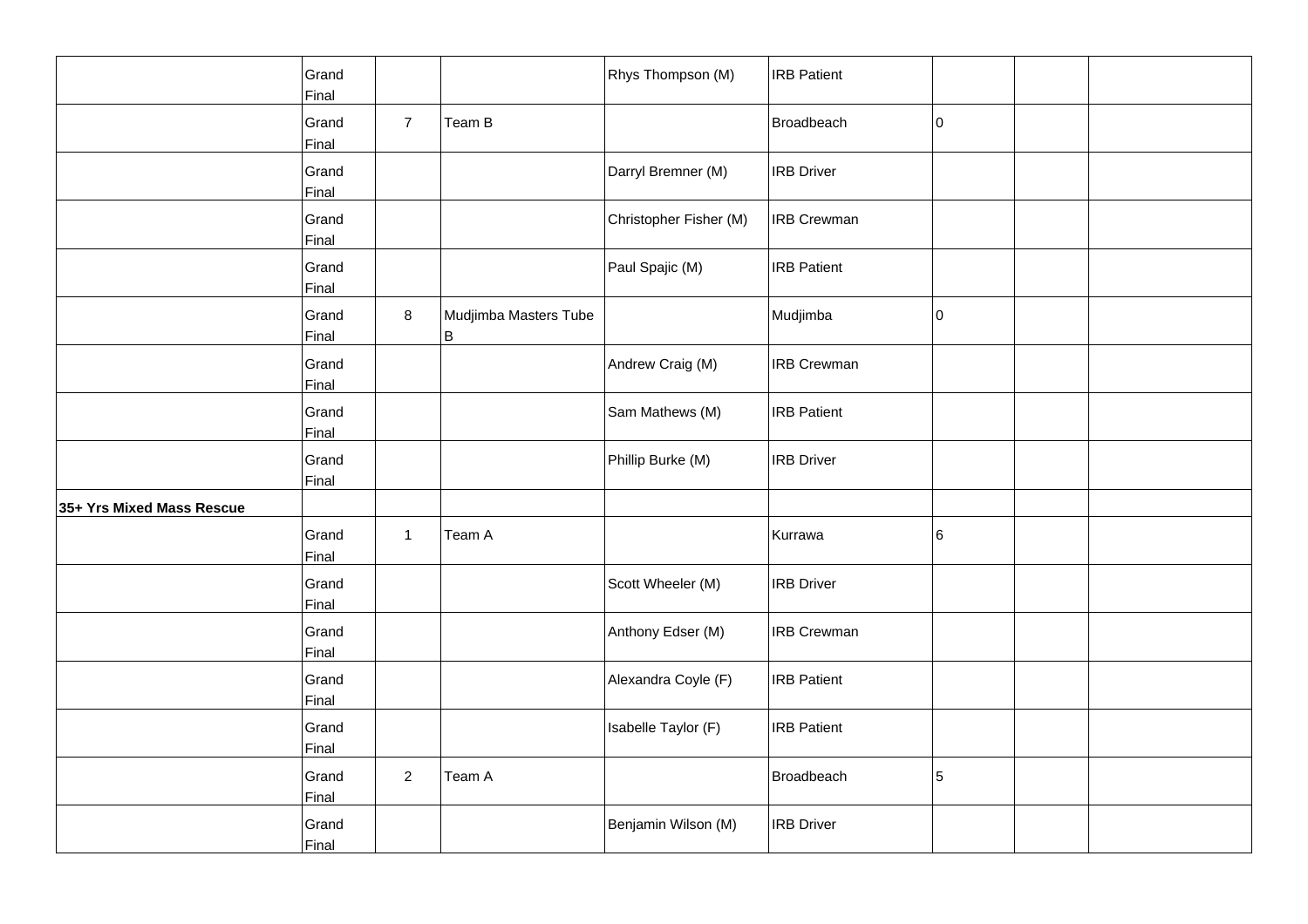| Grand<br>Final        |                |        | Eden Crooks (M)      | <b>IRB Crewman</b> |   |  |
|-----------------------|----------------|--------|----------------------|--------------------|---|--|
| Grand<br>Final        |                |        | Emily Pade (F)       | <b>IRB</b> Patient |   |  |
| Grand<br>Final        |                |        | Paul Ryan (M)        | <b>IRB Patient</b> |   |  |
| Grand<br>Final        | 3              | Team A |                      | Kawana Waters      | 4 |  |
| Grand<br>Final        |                |        | Scott Brydson (M)    | <b>IRB</b> Driver  |   |  |
| Grand<br>Final        |                |        | Damian Collins (M)   | <b>IRB Crewman</b> |   |  |
| Grand<br>Final        |                |        | Michelle Collins (F) | <b>IRB Patient</b> |   |  |
| Grand<br>Final        |                |        | Megan Blin (F)       | <b>IRB Patient</b> |   |  |
| Grand<br>Final        | $\overline{4}$ | Team A |                      | North Burleigh     | 3 |  |
| Grand<br>Final        |                |        | Dean Weatherhog (M)  | <b>IRB Driver</b>  |   |  |
| Grand<br>Final        |                |        | David Nelson (M)     | <b>IRB Crewman</b> |   |  |
| Grand<br>Final        |                |        | Taylor Macdonald (F) | <b>IRB Patient</b> |   |  |
| Grand<br>Final        |                |        | Cory Hutchison (M)   | <b>IRB Patient</b> |   |  |
| Grand<br>Final        | 5              | Team A |                      | Southport (Qld)    | 2 |  |
| Grand<br><b>Final</b> |                |        | Dale McVeigh (M)     | <b>IRB Driver</b>  |   |  |
| Grand<br>Final        |                |        | Michael Landon (M)   | <b>IRB Crewman</b> |   |  |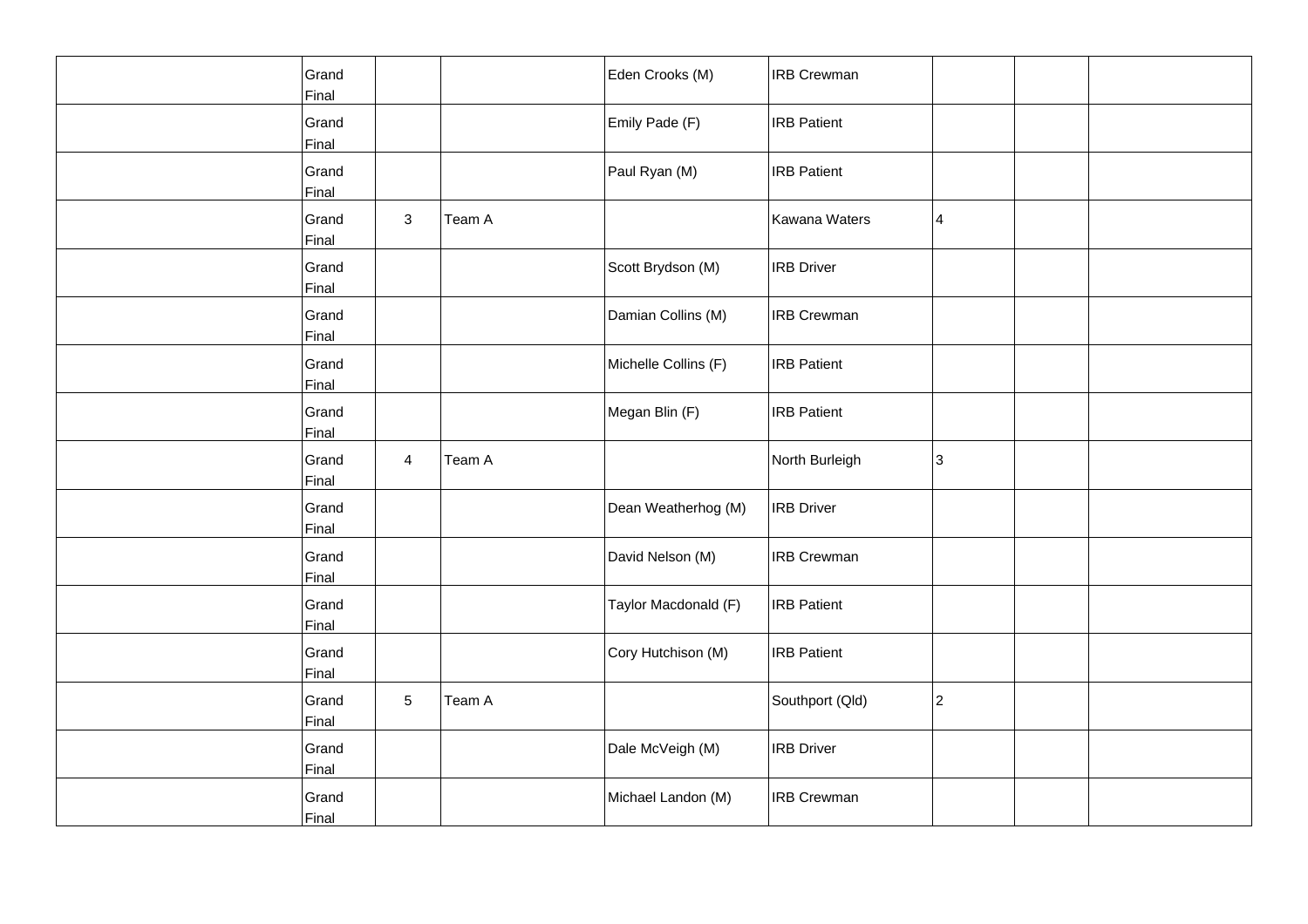| Grand<br>Final |                |        | Aislinn Neville (F)     | <b>IRB Patient</b> |    |  |
|----------------|----------------|--------|-------------------------|--------------------|----|--|
| Grand<br>Final |                |        | Jazmin Golebiowski (F)  | <b>IRB</b> Patient |    |  |
| Grand<br>Final | 6              | Team A |                         | Coolum Beach       | 11 |  |
| Grand<br>Final |                |        | Michael Stokes (M)      | <b>IRB Driver</b>  |    |  |
| Grand<br>Final |                |        | Mark Quinlivan (M)      | <b>IRB Crewman</b> |    |  |
| Grand<br>Final |                |        | Liam Clarke (M)         | <b>IRB Patient</b> |    |  |
| Grand<br>Final |                |        | Caleb Thomas (M)        | <b>IRB Patient</b> |    |  |
| Grand<br>Final | $\overline{7}$ | Team B |                         | Broadbeach         | 10 |  |
| Grand<br>Final |                |        | Darryl Bremner (M)      | <b>IRB Driver</b>  |    |  |
| Grand<br>Final |                |        | Christopher Fisher (M)  | <b>IRB Crewman</b> |    |  |
| Grand<br>Final |                |        | Rhys Thompson (M)       | <b>IRB</b> Patient |    |  |
| Grand<br>Final |                |        | Emi Terada (F)          | <b>IRB Patient</b> |    |  |
| Grand<br>Final | 8              | Team B |                         | Kurrawa            | 10 |  |
| Grand<br>Final |                |        | Robert Shillam (M)      | <b>IRB</b> Driver  |    |  |
| Grand<br>Final |                |        | Christopher Feltham (M) | <b>IRB</b> Crewman |    |  |
| Grand<br>Final |                |        | Logan Feltham (M)       | <b>IRB Patient</b> |    |  |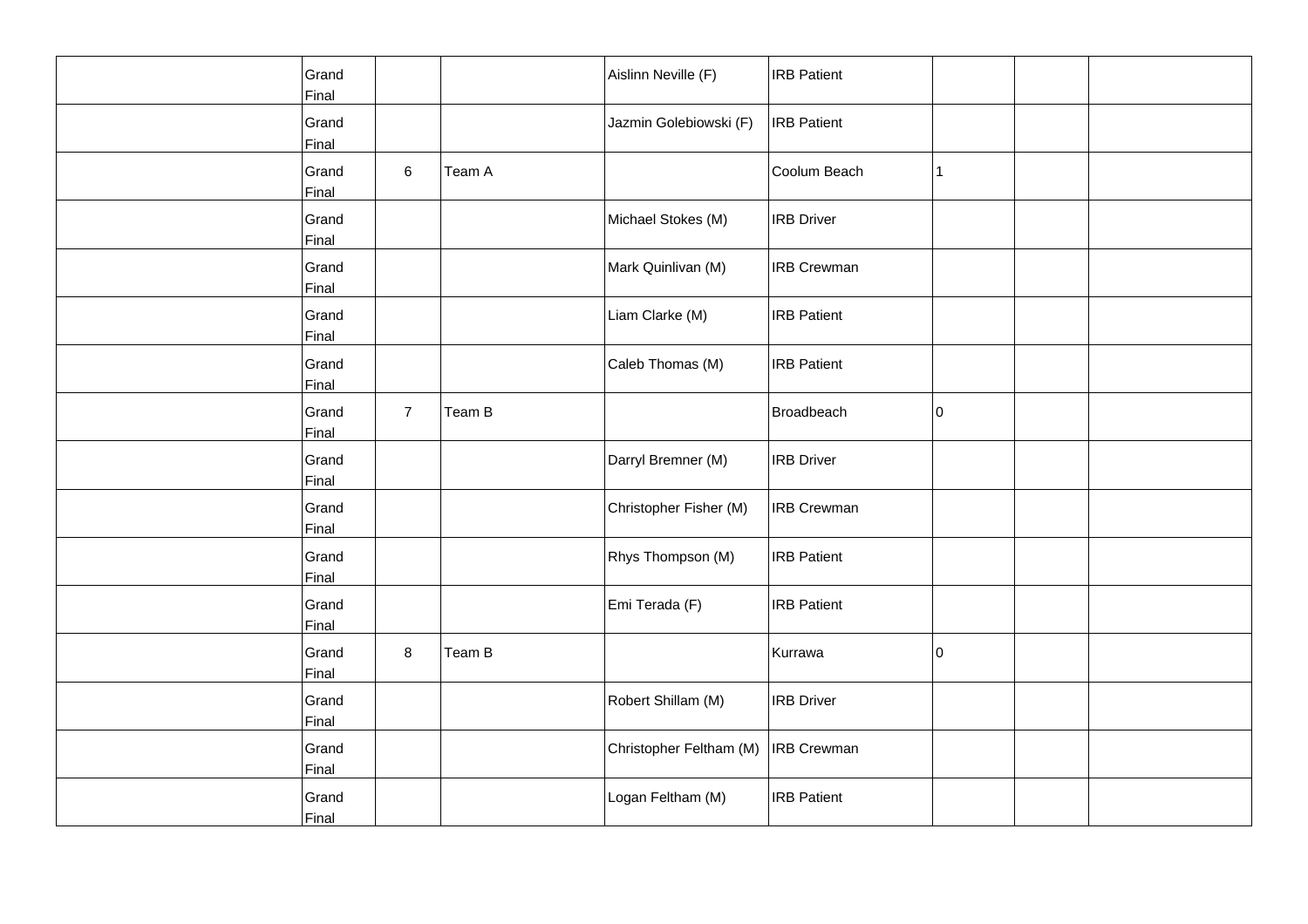|                            | Grand<br>Final |                |        | Lara Fewings (F)       | <b>IRB Patient</b> |   |  |
|----------------------------|----------------|----------------|--------|------------------------|--------------------|---|--|
| 35+ Yrs Mixed Teams Rescue |                |                |        |                        |                    |   |  |
|                            | Grand<br>Final | $\mathbf{1}$   | Team A |                        | Broadbeach         | 6 |  |
|                            | Grand<br>Final |                |        | Darryl Bremner (M)     | <b>IRB</b> Driver  |   |  |
|                            | Grand<br>Final |                |        | Christopher Fisher (M) | <b>IRB Crewman</b> |   |  |
|                            | Grand<br>Final |                |        | Emily Pade (F)         | <b>IRB</b> Patient |   |  |
|                            | Grand<br>Final |                |        | Benjamin Wilson (M)    | <b>IRB Driver</b>  |   |  |
|                            | Grand<br>Final |                |        | Eden Crooks (M)        | <b>IRB Crewman</b> |   |  |
|                            | Grand<br>Final |                |        | Rizu Sawaki (F)        | <b>IRB Patient</b> |   |  |
|                            | Grand<br>Final | $\overline{2}$ | Team A |                        | North Burleigh     | 5 |  |
|                            | Grand<br>Final |                |        | Dean Weatherhog (M)    | <b>IRB</b> Driver  |   |  |
|                            | Grand<br>Final |                |        | David Nelson (M)       | <b>IRB Crewman</b> |   |  |
|                            | Grand<br>Final |                |        | Deon Nelson (M)        | <b>IRB Patient</b> |   |  |
|                            | Grand<br>Final |                |        | Anna Wells (F)         | <b>IRB</b> Driver  |   |  |
|                            | Grand<br>Final |                |        | Benjamin Cook (M)      | <b>IRB Crewman</b> |   |  |
|                            | Grand<br>Final |                |        | Michaela Whitmee (F)   | <b>IRB</b> Patient |   |  |
|                            | Grand<br>Final | $\mathbf{3}$   | Team A |                        | Kawana Waters      | 4 |  |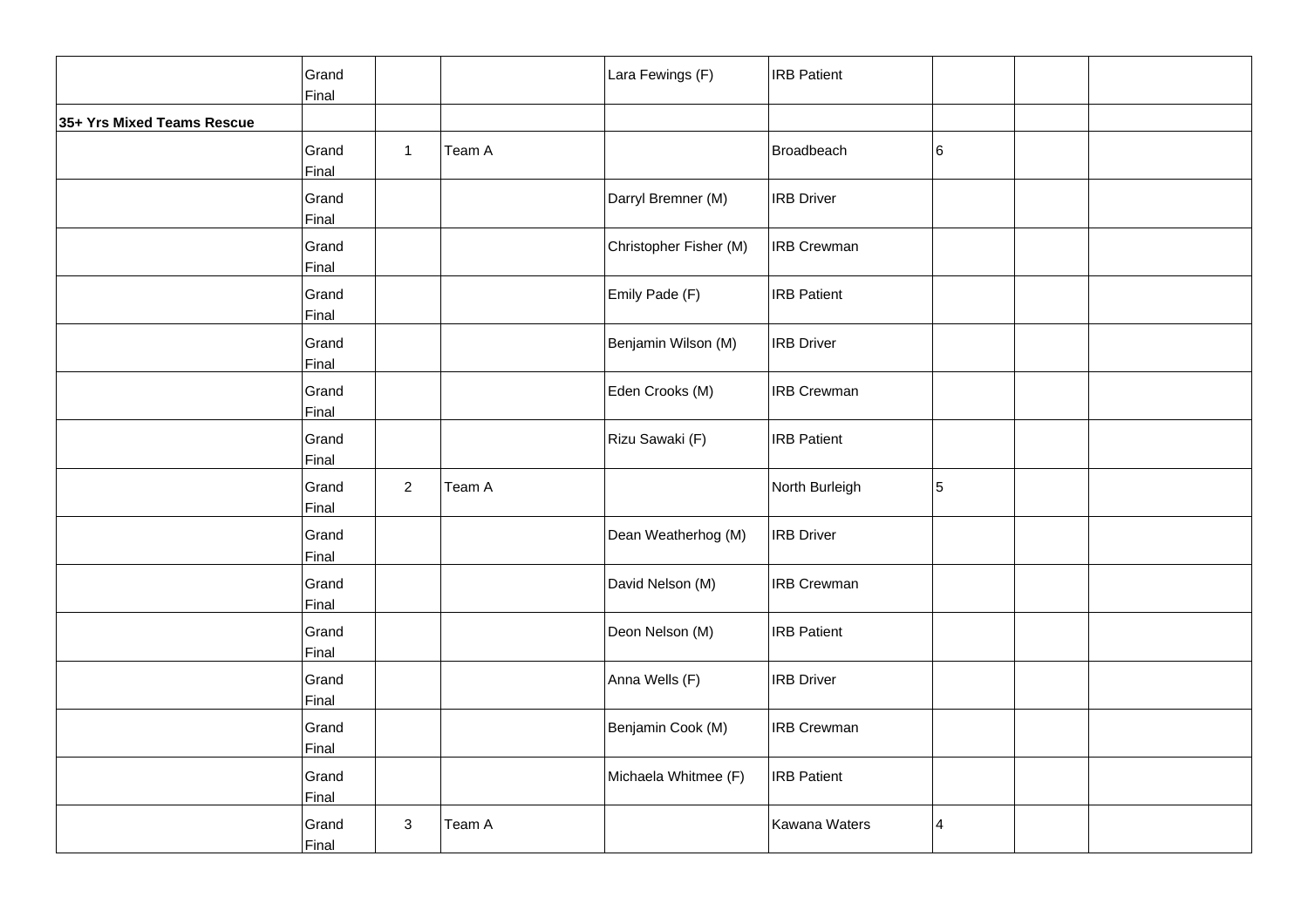| Grand<br>Final |                |                             | Scott Brydson (M)      | <b>IRB</b> Driver  |   |  |
|----------------|----------------|-----------------------------|------------------------|--------------------|---|--|
| Grand<br>Final |                |                             | Damian Collins (M)     | <b>IRB</b> Crewman |   |  |
| Grand<br>Final |                |                             | Paul Clarke (M)        | <b>IRB Crewman</b> |   |  |
| Grand<br>Final |                |                             | Ashleigh Domio (F)     | <b>IRB</b> Patient |   |  |
| Grand<br>Final |                |                             | Aimee-Leigh Domio (F)  | <b>IRB</b> Patient |   |  |
| Grand<br>Final |                |                             | Christopher Lowe (M)   | <b>IRB Driver</b>  |   |  |
| Grand<br>Final | $\overline{4}$ | Team A                      |                        | Kirra              | 3 |  |
| Grand<br>Final |                |                             | Michael Delahunt (M)   | <b>IRB</b> Driver  |   |  |
| Grand<br>Final |                |                             | Noel Clemson (M)       | <b>IRB Crewman</b> |   |  |
| Grand<br>Final |                |                             | Anthony Cassone (M)    | <b>IRB</b> Driver  |   |  |
| Grand<br>Final |                |                             | David Holzheimer (M)   | <b>IRB Crewman</b> |   |  |
| Grand<br>Final |                |                             | Zara Doyle (F)         | <b>IRB</b> Patient |   |  |
| Grand<br>Final |                |                             | Brittany Rosenthal (F) | <b>IRB</b> Patient |   |  |
| Grand<br>Final | 5              | Mudjimba Masters<br>Teams A |                        | Mudjimba           | 2 |  |
| Grand<br>Final |                |                             | Phillip Burke (M)      | <b>IRB Driver</b>  |   |  |
| Grand<br>Final |                |                             | Sam Mathews (M)        | <b>IRB</b> Patient |   |  |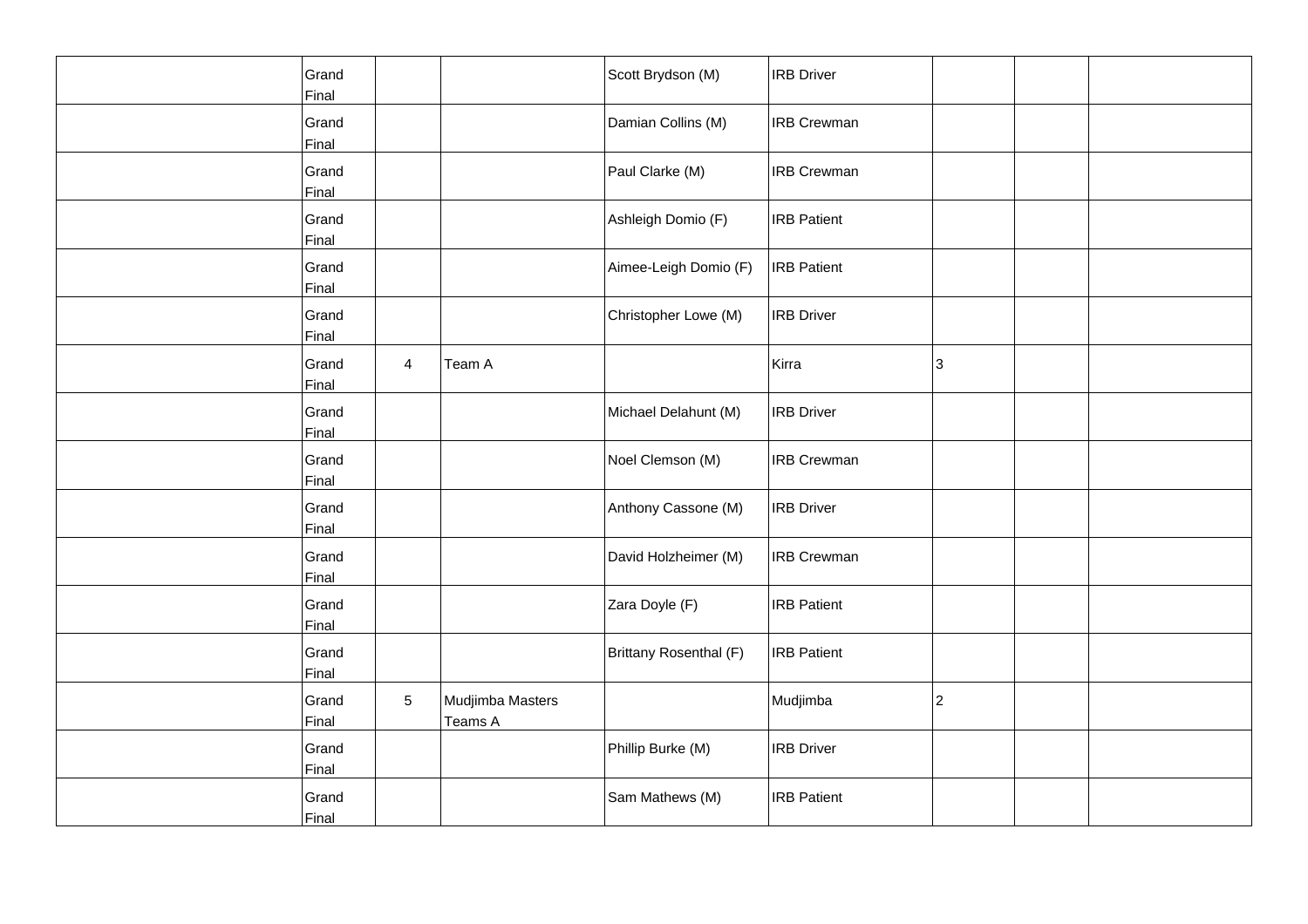|                               | Grand<br>Final |              |        | Steven Jeisman (M)          | <b>IRB Crewman</b> |    |           |
|-------------------------------|----------------|--------------|--------|-----------------------------|--------------------|----|-----------|
|                               | Grand<br>Final | $\pmb{0}$    | Team A |                             | Kurrawa            | 10 |           |
|                               | Grand<br>Final |              |        | Robert Shillam (M)          | <b>IRB Driver</b>  |    |           |
|                               | Grand<br>Final |              |        | Scott Wheeler (M)           | <b>IRB</b> Driver  |    |           |
|                               | Grand<br>Final |              |        | Christopher Feltham (M)     | <b>IRB</b> Crewman |    |           |
|                               | Grand<br>Final |              |        | Anthony Edser (M)           | <b>IRB Crewman</b> |    |           |
|                               | Grand<br>Final |              |        | Acacia Edser (F)            | <b>IRB Patient</b> |    |           |
|                               | Grand<br>Final |              |        | Logan Feltham (M)           | <b>IRB Patient</b> |    |           |
|                               | Grand<br>Final | 0            | Team A |                             | Coolum Beach       | 10 | 3.4b;3.6c |
|                               | Grand<br>Final |              |        | Michael Stokes (M)          | <b>IRB Driver</b>  |    |           |
|                               | Grand<br>Final |              |        | Alastair McGregor (M)       | <b>IRB Driver</b>  |    |           |
|                               | Grand<br>Final |              |        | Mark Quinlivan (M)          | <b>IRB Crewman</b> |    |           |
|                               | Grand<br>Final |              |        | Robert (Jason) Brown<br>(M) | <b>IRB Crewman</b> |    |           |
|                               | Grand<br>Final |              |        | Liam Clarke (M)             | <b>IRB Patient</b> |    |           |
|                               | Grand<br>Final |              |        | Faith Liberato (F)          | <b>IRB Patient</b> |    |           |
| <b>Open Male Teams Rescue</b> |                |              |        |                             |                    |    |           |
|                               | Grand<br>Final | $\mathbf{1}$ | Team A |                             | Miami Beach        | 6  |           |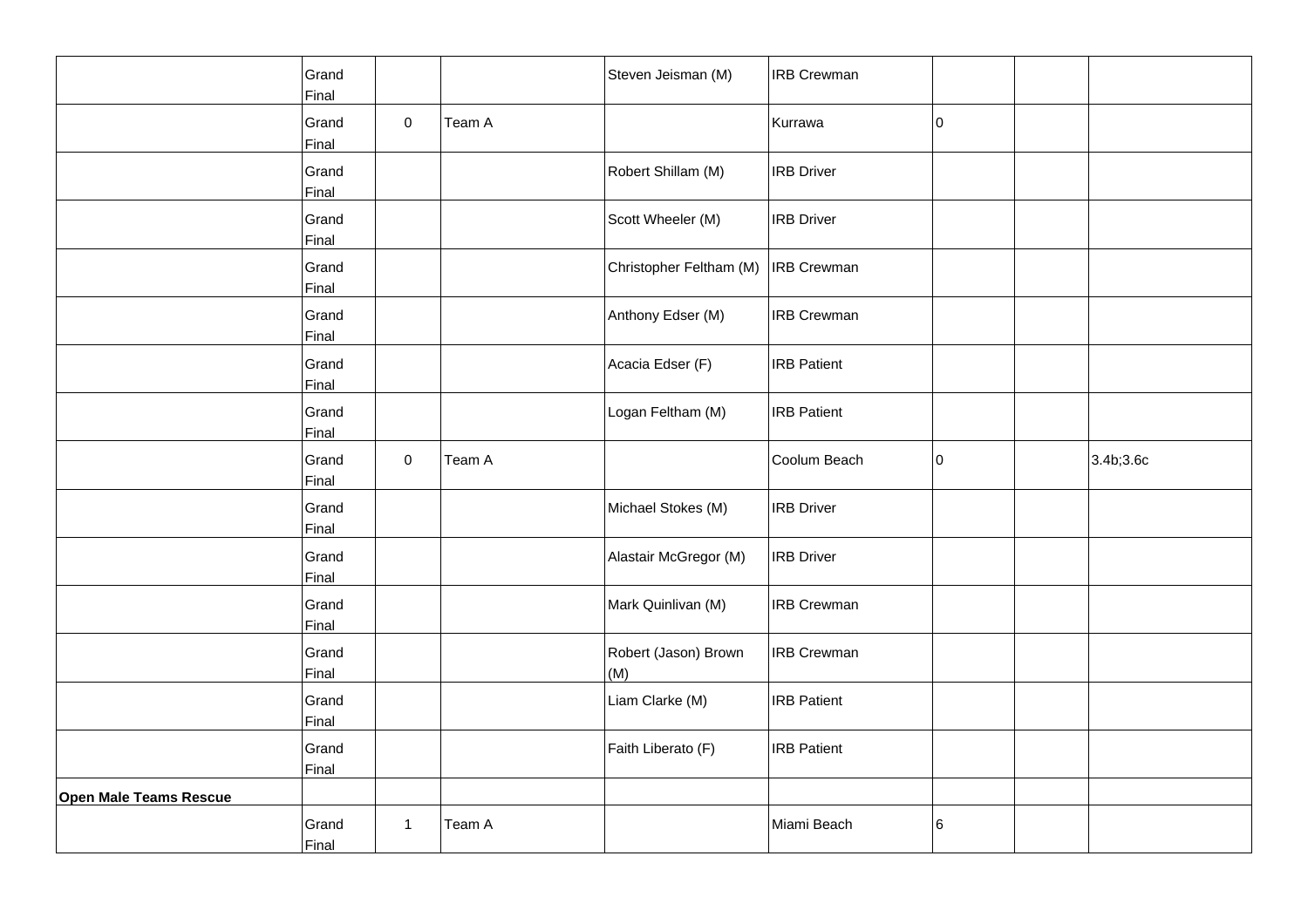| Grand<br>Final |                |        | Zachary Henwood (M)   | <b>IRB Driver</b>  |   |  |
|----------------|----------------|--------|-----------------------|--------------------|---|--|
| Grand<br>Final |                |        | Oliver Henwood (M)    | <b>IRB Crewman</b> |   |  |
| Grand<br>Final |                |        | Isaac Henwood (M)     | <b>IRB Driver</b>  |   |  |
| Grand<br>Final |                |        | Benjamin Fields (M)   | <b>IRB Crewman</b> |   |  |
| Grand<br>Final |                |        | Harrison Henwood (M)  | <b>IRB</b> Patient |   |  |
| Grand<br>Final |                |        | Samuel Cali (M)       | <b>IRB Patient</b> |   |  |
| Grand<br>Final | $\overline{a}$ | Team A |                       | Broadbeach         | 5 |  |
| Grand<br>Final |                |        | Timothy J Burgess (M) | <b>IRB</b> Driver  |   |  |
| Grand<br>Final |                |        | Chris Spajic (M)      | <b>IRB Crewman</b> |   |  |
| Grand<br>Final |                |        | Emily Pade (F)        | <b>IRB Patient</b> |   |  |
| Grand<br>Final |                |        | Callum Tuohy (M)      | <b>IRB Driver</b>  |   |  |
| Grand<br>Final |                |        | Paul Spajic (M)       | <b>IRB Crewman</b> |   |  |
| Grand<br>Final |                |        | Rizu Sawaki (F)       | <b>IRB Patient</b> |   |  |
| Grand<br>Final | $\mathbf{3}$   | Team A |                       | Point Lookout      | 4 |  |
| Grand<br>Final |                |        | Jordan Roberts (M)    | <b>IRB Driver</b>  |   |  |
| Grand<br>Final |                |        | Matthew Whelan (M)    | <b>IRB Crewman</b> |   |  |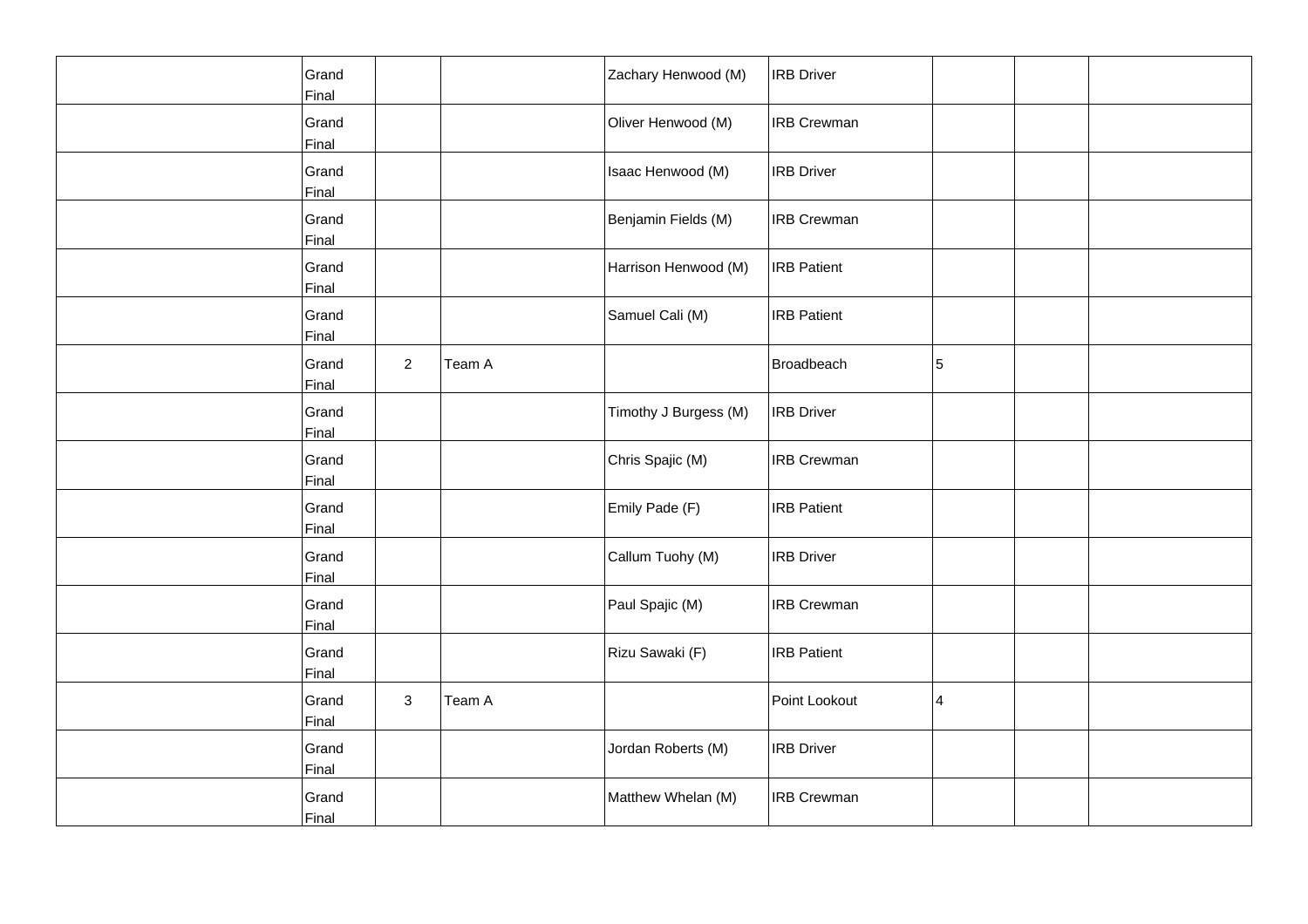| Grand<br>Final |                |        | Bridget Larnach (F)               | <b>IRB Patient</b> |   |  |
|----------------|----------------|--------|-----------------------------------|--------------------|---|--|
| Grand<br>Final |                |        | William Hagan (M)                 | <b>IRB</b> Driver  |   |  |
| Grand<br>Final |                |        | Daniel Stone (M)                  | <b>IRB Crewman</b> |   |  |
| Grand<br>Final |                |        | Kara Brier (F)                    | <b>IRB Patient</b> |   |  |
| Grand<br>Final | $\overline{4}$ | Team A |                                   | Alexandra Headland | 3 |  |
| Grand<br>Final |                |        | Trent Cannon (M)                  | <b>IRB Driver</b>  |   |  |
| Grand<br>Final |                |        | Robbie McKinnon (M)               | <b>IRB Driver</b>  |   |  |
| Grand<br>Final |                |        | Joel Munroe (M)                   | <b>IRB</b> Crewman |   |  |
| Grand<br>Final |                |        | Gareth Evans (M)                  | <b>IRB Crewman</b> |   |  |
| Grand<br>Final |                |        | Amy Miller (F)                    | <b>IRB Patient</b> |   |  |
| Grand<br>Final |                |        | Casey Richards (F)                | <b>IRB</b> Patient |   |  |
| Grand<br>Final | 5              | Team A |                                   | Kirra              | 2 |  |
| Grand<br>Final |                |        | Benjamin Domeracki (M) IRB Driver |                    |   |  |
| Grand<br>Final |                |        | Isaac Nation (M)                  | <b>IRB Crewman</b> |   |  |
| Grand<br>Final |                |        | Mark Sheldrick (M)                | <b>IRB Driver</b>  |   |  |
| Grand<br>Final |                |        | Joshua Clemson (M)                | <b>IRB Crewman</b> |   |  |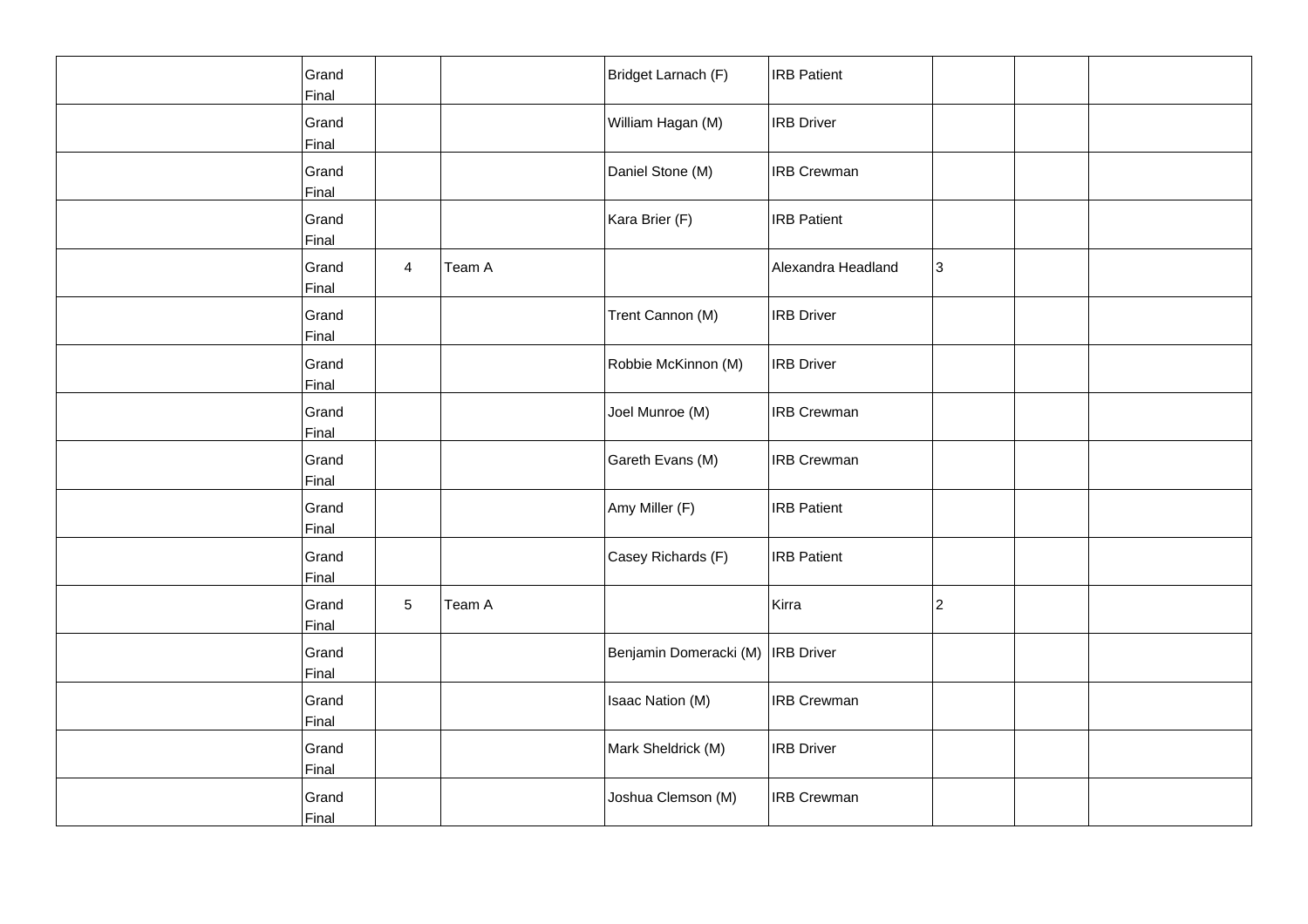| Grand<br>Final |                |        | Belinda McAuliffe (F) | <b>IRB Patient</b> |             |  |
|----------------|----------------|--------|-----------------------|--------------------|-------------|--|
| Grand<br>Final |                |        | Leah Sheldrick (F)    | <b>IRB Patient</b> |             |  |
| Grand<br>Final | 6              | Team B |                       | Kirra              | 1           |  |
| Grand<br>Final |                |        | Eli Clemson (M)       | <b>IRB Driver</b>  |             |  |
| Grand<br>Final |                |        | Joel Kinneally (M)    | <b>IRB Crewman</b> |             |  |
| Grand<br>Final |                |        | Ella Kinneally (F)    | <b>IRB Patient</b> |             |  |
| Grand<br>Final |                |        | Spencer Moncrieff (M) | <b>IRB Driver</b>  |             |  |
| Grand<br>Final |                |        | Charlee Taylor (F)    | <b>IRB Patient</b> |             |  |
| Grand<br>Final |                |        | Harrison Sheppard (M) | <b>IRB Crewman</b> |             |  |
| Grand<br>Final | $\overline{7}$ | Team A |                       | Kurrawa            | $ 0\rangle$ |  |
| Grand<br>Final |                |        | Troy Stevens (M)      | <b>IRB Driver</b>  |             |  |
| Grand<br>Final |                |        | Jack Lindsay (M)      | <b>IRB Crewman</b> |             |  |
| Grand<br>Final |                |        | Thomas Ball (M)       | <b>IRB Crewman</b> |             |  |
| Grand<br>Final |                |        | Benjamin Gerry (M)    | <b>IRB Patient</b> |             |  |
| Grand<br>Final |                |        | Dominic Cormack (M)   | <b>IRB Driver</b>  |             |  |
| Grand<br>Final |                |        | Isaac Mitchell (M)    | <b>IRB Patient</b> |             |  |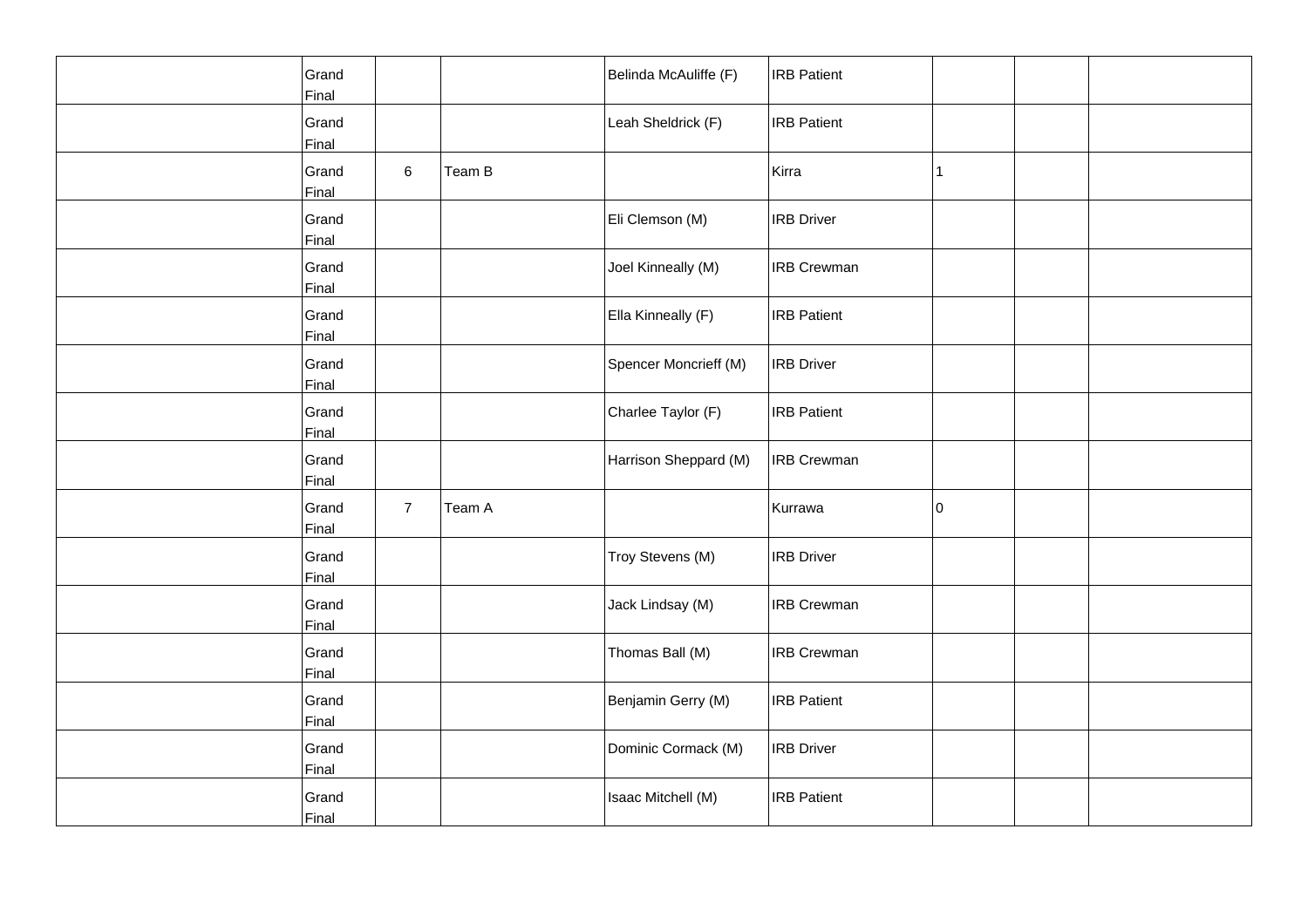|                              | Grand<br>Final | $\pmb{0}$      | Team A |                                     | Dicky Beach        | 10 | 3.4 <sub>b</sub> |
|------------------------------|----------------|----------------|--------|-------------------------------------|--------------------|----|------------------|
|                              | Grand<br>Final |                |        | Rian Reynolds (M)                   | <b>IRB Driver</b>  |    |                  |
|                              | Grand<br>Final |                |        | Max Kerr (M)                        | <b>IRB Crewman</b> |    |                  |
|                              | Grand<br>Final |                |        | Douglas Simpson (M)                 | <b>IRB Crewman</b> |    |                  |
|                              | Grand<br>Final |                |        | Eva Sullivan (F)                    | <b>IRB Patient</b> |    |                  |
|                              | Grand<br>Final |                |        | Zoey Parfrement (F)                 | <b>IRB</b> Patient |    |                  |
|                              | Grand<br>Final |                |        | Shaun Capps (M)                     | <b>IRB Driver</b>  |    |                  |
| <b>Open Male Surf Rescue</b> |                |                |        |                                     |                    |    |                  |
|                              | Grand<br>Final | $\mathbf{1}$   | Team B |                                     | Kirra              | 6  |                  |
|                              | Grand<br>Final |                |        | Eli Clemson (M)                     | <b>IRB Driver</b>  |    |                  |
|                              | Grand<br>Final |                |        | Joel Kinneally (M)                  | <b>IRB Crewman</b> |    |                  |
|                              | Grand<br>Final |                |        | Charlee Taylor (F)                  | <b>IRB Patient</b> |    |                  |
|                              | Grand<br>Final | $\overline{a}$ | Team A |                                     | Kirra              | 5  |                  |
|                              | Grand<br>Final |                |        | Benjamin Domeracki (M)   IRB Driver |                    |    |                  |
|                              | Grand<br>Final |                |        | Isaac Nation (M)                    | <b>IRB Crewman</b> |    |                  |
|                              | Grand<br>Final |                |        | Belinda McAuliffe (F)               | <b>IRB Patient</b> |    |                  |
|                              | Grand<br>Final | 3              | Team C |                                     | Point Lookout      | 4  |                  |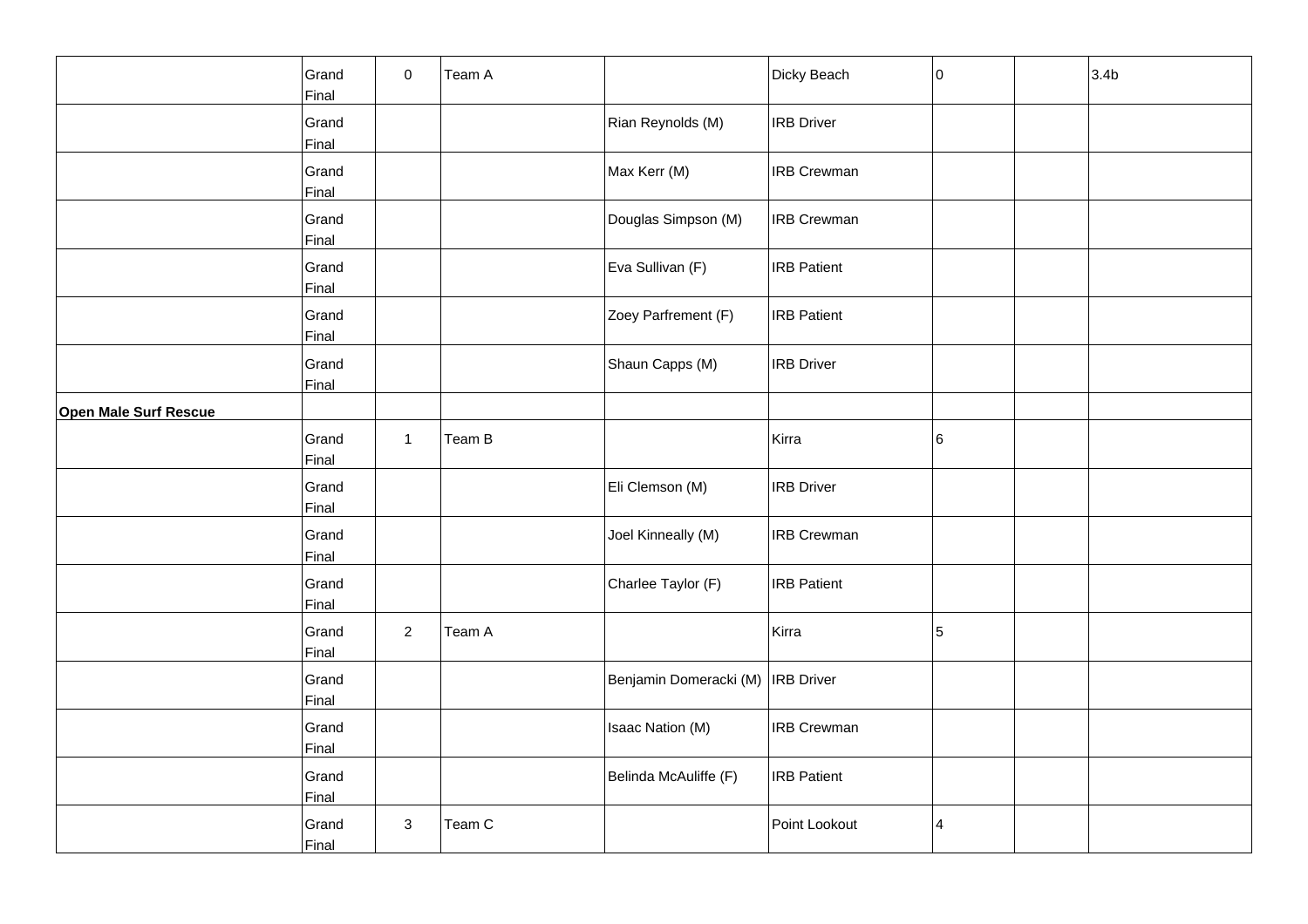| Grand<br>Final |                |        | Michael Dawes (M)    | <b>IRB</b> Driver  |    |  |
|----------------|----------------|--------|----------------------|--------------------|----|--|
| Grand<br>Final |                |        | Rhys Daley (M)       | <b>IRB</b> Crewman |    |  |
| Grand<br>Final |                |        | Elizabeth Muller (F) | <b>IRB Patient</b> |    |  |
| Grand<br>Final | $\overline{4}$ | Team B |                      | Kurrawa            | 3  |  |
| Grand<br>Final |                |        | Troy Stevens (M)     | <b>IRB</b> Driver  |    |  |
| Grand<br>Final |                |        | Jack Lindsay (M)     | <b>IRB Crewman</b> |    |  |
| Grand<br>Final |                |        | Mekayla Date (F)     | <b>IRB</b> Patient |    |  |
| Grand<br>Final | 5              | Team B |                      | Point Lookout      | 2  |  |
| Grand<br>Final |                |        | William Hagan (M)    | <b>IRB Driver</b>  |    |  |
| Grand<br>Final |                |        | Daniel Stone (M)     | <b>IRB Crewman</b> |    |  |
| Grand<br>Final |                |        | Kara Brier (F)       | <b>IRB</b> Patient |    |  |
| Grand<br>Final | 6              | Team B |                      | Dicky Beach        | 1  |  |
| Grand<br>Final |                |        | Reagan Campbell (M)  | <b>IRB</b> Driver  |    |  |
| Grand<br>Final |                |        | Douglas Simpson (M)  | <b>IRB Crewman</b> |    |  |
| Grand<br>Final |                |        | Zoey Parfrement (F)  | <b>IRB</b> Patient |    |  |
| Grand<br>Final | $\overline{7}$ | Team B |                      | Alexandra Headland | 10 |  |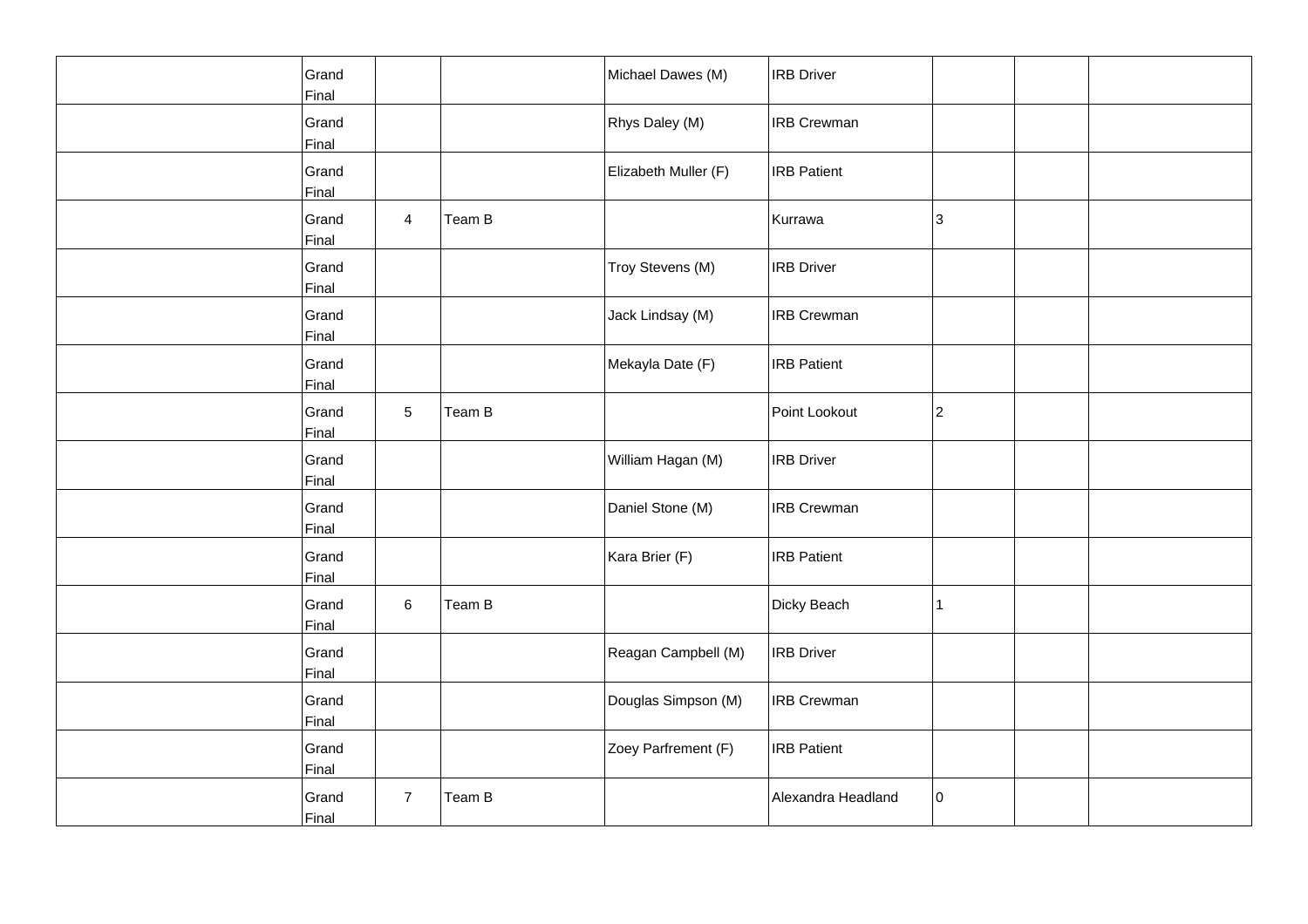|                              | Grand<br>Final |                |        | Trent Cannon (M)                    | <b>IRB Driver</b>  |    |      |
|------------------------------|----------------|----------------|--------|-------------------------------------|--------------------|----|------|
|                              | Grand<br>Final |                |        | Gareth Evans (M)                    | <b>IRB Crewman</b> |    |      |
|                              | Grand<br>Final |                |        | Amy Miller (F)                      | <b>IRB Patient</b> |    |      |
|                              | Grand<br>Final | $\pmb{0}$      | Team A |                                     | Point Lookout      | 10 | 3.6h |
|                              | Grand<br>Final |                |        | Jordan Roberts (M)                  | <b>IRB Driver</b>  |    |      |
|                              | Grand<br>Final |                |        | Matthew Whelan (M)                  | <b>IRB Crewman</b> |    |      |
|                              | Grand<br>Final |                |        | Bridget Larnach (F)                 | <b>IRB Patient</b> |    |      |
| <b>Open Male Mass Rescue</b> |                |                |        |                                     |                    |    |      |
|                              | Grand<br>Final | $\mathbf{1}$   | Team A |                                     | Kurrawa            | 6  |      |
|                              | Grand<br>Final |                |        | Curtis Sealy (M)                    | <b>IRB Driver</b>  |    |      |
|                              | Grand<br>Final |                |        | Marten Schumacher (M)               | <b>IRB</b> Crewman |    |      |
|                              | Grand<br>Final |                |        | Benjamin Gerry (M)                  | <b>IRB Patient</b> |    |      |
|                              | Grand<br>Final |                |        | Isabella Coyle (F)                  | <b>IRB Patient</b> |    |      |
|                              | Grand<br>Final | $\overline{2}$ | Team A |                                     | Kirra              | 5  |      |
|                              | Grand<br>Final |                |        | Benjamin Domeracki (M)   IRB Driver |                    |    |      |
|                              | Grand<br>Final |                |        | Isaac Nation (M)                    | <b>IRB Crewman</b> |    |      |
|                              | Grand<br>Final |                |        | Belinda McAuliffe (F)               | <b>IRB Patient</b> |    |      |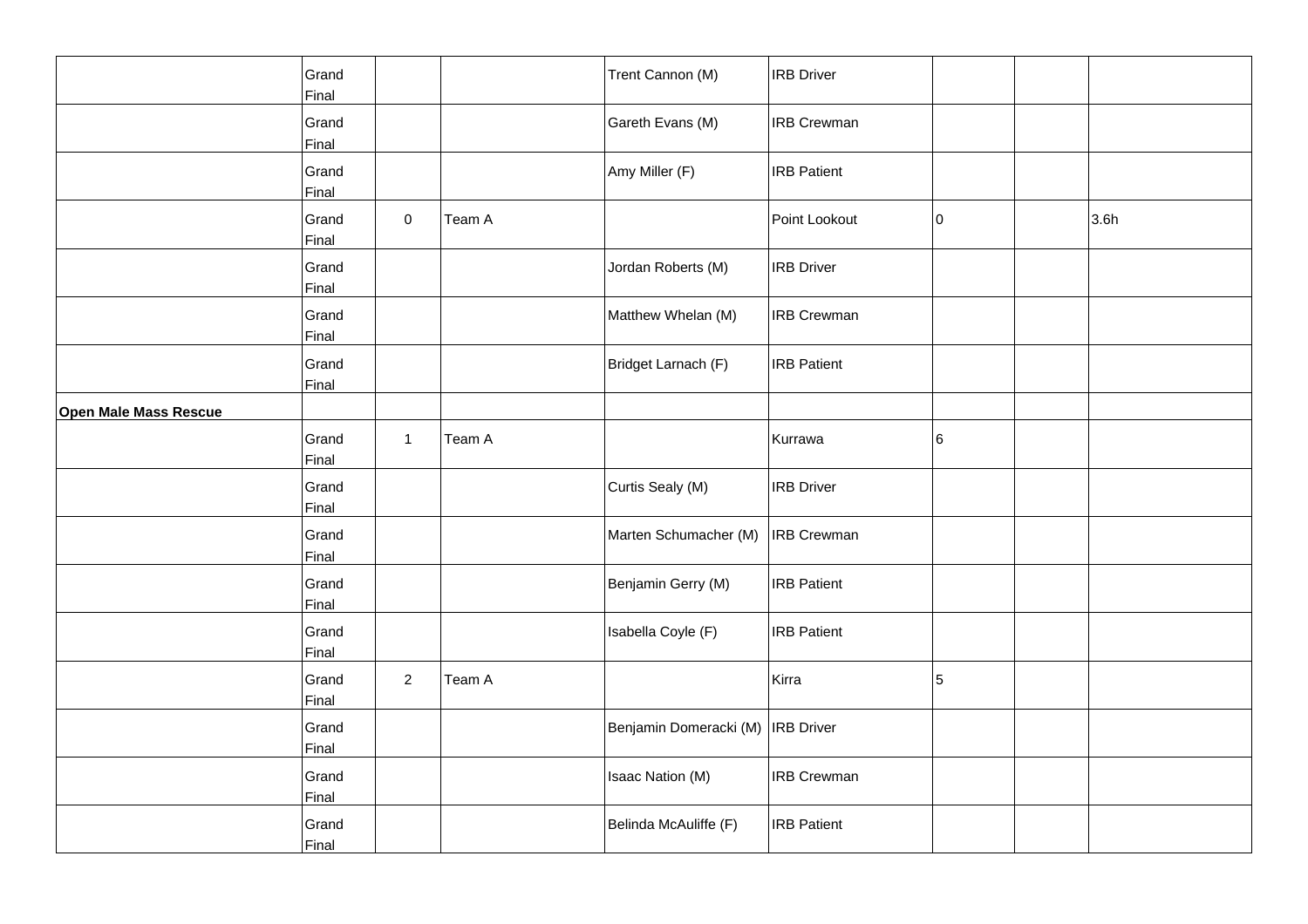| Grand<br>Final |                |        | Sophie Clemson (F)      | <b>IRB Patient</b> |   |  |
|----------------|----------------|--------|-------------------------|--------------------|---|--|
| Grand<br>Final | $\mathbf{3}$   | Team C |                         | Point Lookout      | 4 |  |
| Grand<br>Final |                |        | Michael Dawes (M)       | <b>IRB Driver</b>  |   |  |
| Grand<br>Final |                |        | Rhys Daley (M)          | <b>IRB Crewman</b> |   |  |
| Grand<br>Final |                |        | Elizabeth Muller (F)    | <b>IRB</b> Patient |   |  |
| Grand<br>Final |                |        | Caitlin Ferguson (F)    | <b>IRB Patient</b> |   |  |
| Grand<br>Final | $\overline{4}$ | Team B |                         | Kirra              | 3 |  |
| Grand<br>Final |                |        | Eli Clemson (M)         | <b>IRB Driver</b>  |   |  |
| Grand<br>Final |                |        | Joel Kinneally (M)      | <b>IRB Crewman</b> |   |  |
| Grand<br>Final |                |        | Ella Kinneally (F)      | <b>IRB Patient</b> |   |  |
| Grand<br>Final |                |        | Charlee Taylor (F)      | <b>IRB</b> Patient |   |  |
| Grand<br>Final | 5              | Team B |                         | Point Lookout      | 2 |  |
| Grand<br>Final |                |        | William Hagan (M)       | <b>IRB Driver</b>  |   |  |
| Grand<br>Final |                |        | Daniel Stone (M)        | <b>IRB Crewman</b> |   |  |
| Grand<br>Final |                |        | Kara Brier (F)          | <b>IRB Patient</b> |   |  |
| Grand<br>Final |                |        | Ann-sophie Sullivan (F) | <b>IRB Patient</b> |   |  |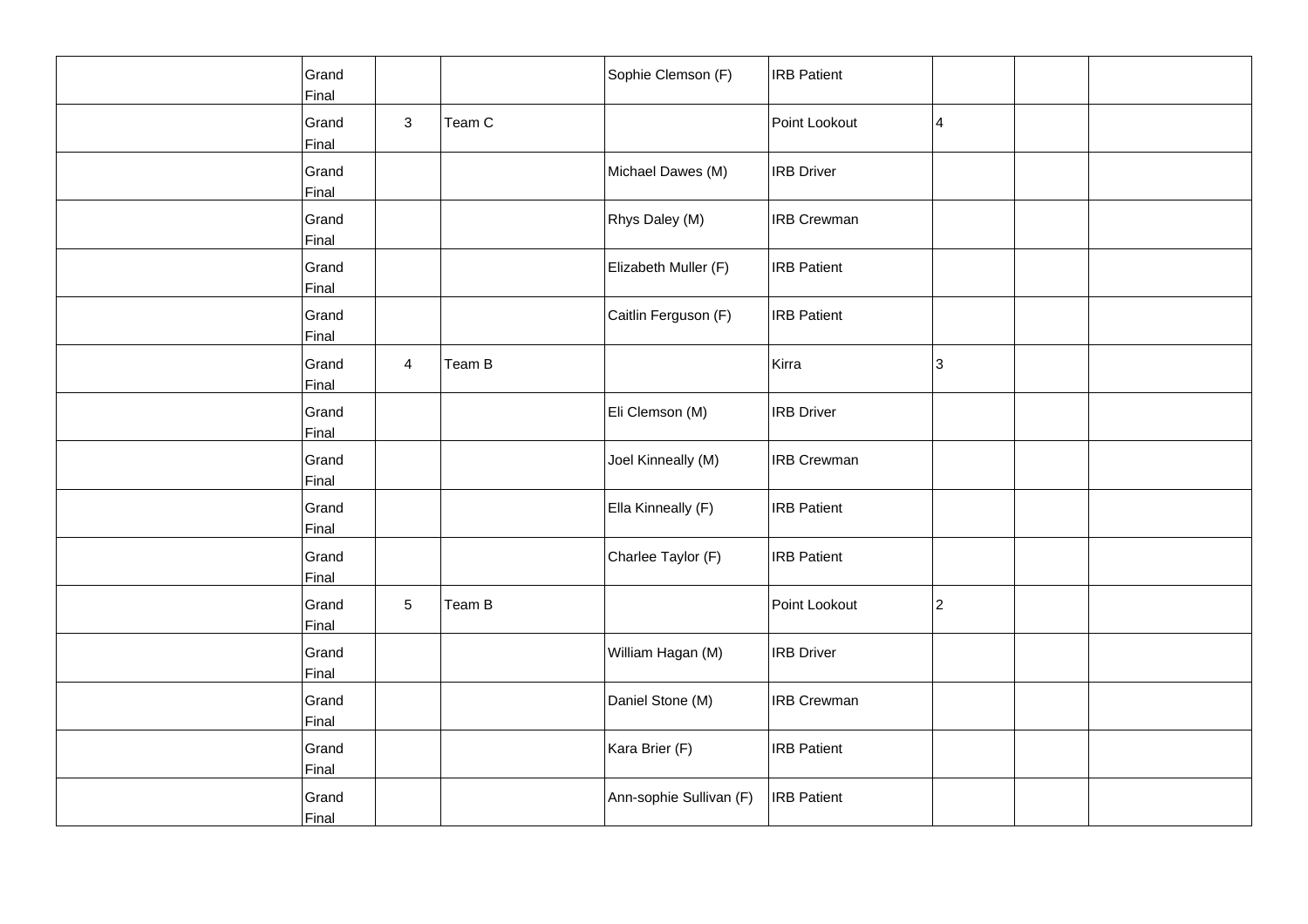|                       | Grand<br>Final | 6              | Team B |                     | Broadbeach         | $\mathbf{1}$ |      |
|-----------------------|----------------|----------------|--------|---------------------|--------------------|--------------|------|
|                       | Grand<br>Final |                |        | Callum Tuohy (M)    | <b>IRB</b> Driver  |              |      |
|                       | Grand<br>Final |                |        | Paul Spajic (M)     | <b>IRB Crewman</b> |              |      |
|                       | Grand<br>Final |                |        | Prue Tuohy (F)      | <b>IRB Patient</b> |              |      |
|                       | Grand<br>Final |                |        | Emily Pade (F)      | <b>IRB</b> Patient |              |      |
|                       | Grand<br>Final | $\overline{7}$ | Team A |                     | Miami Beach        | lo.          |      |
|                       | Grand<br>Final |                |        | Zachary Henwood (M) | <b>IRB</b> Driver  |              |      |
|                       | Grand<br>Final |                |        | Oliver Henwood (M)  | <b>IRB Crewman</b> |              |      |
|                       | Grand<br>Final |                |        | Jordana Fair (F)    | <b>IRB Patient</b> |              |      |
|                       | Grand<br>Final |                |        | Samuel Cali (M)     | <b>IRB</b> Patient |              |      |
|                       | Grand<br>Final | $\mathbf 0$    | Team A |                     | Dicky Beach        | 10           | 3.6c |
|                       | Grand<br>Final |                |        | Rian Reynolds (M)   | <b>IRB</b> Driver  |              |      |
|                       | Grand<br>Final |                |        | Max Kerr (M)        | <b>IRB Crewman</b> |              |      |
|                       | Grand<br>Final |                |        | Eva Sullivan (F)    | <b>IRB</b> Patient |              |      |
|                       | Grand<br>Final |                |        | Samantha Kerr (F)   | <b>IRB</b> Patient |              |      |
| Open Male Rescue Tube |                |                |        |                     |                    |              |      |
|                       | Grand<br>Final | $\mathbf{1}$   | Team A |                     | Kurrawa            | 6            |      |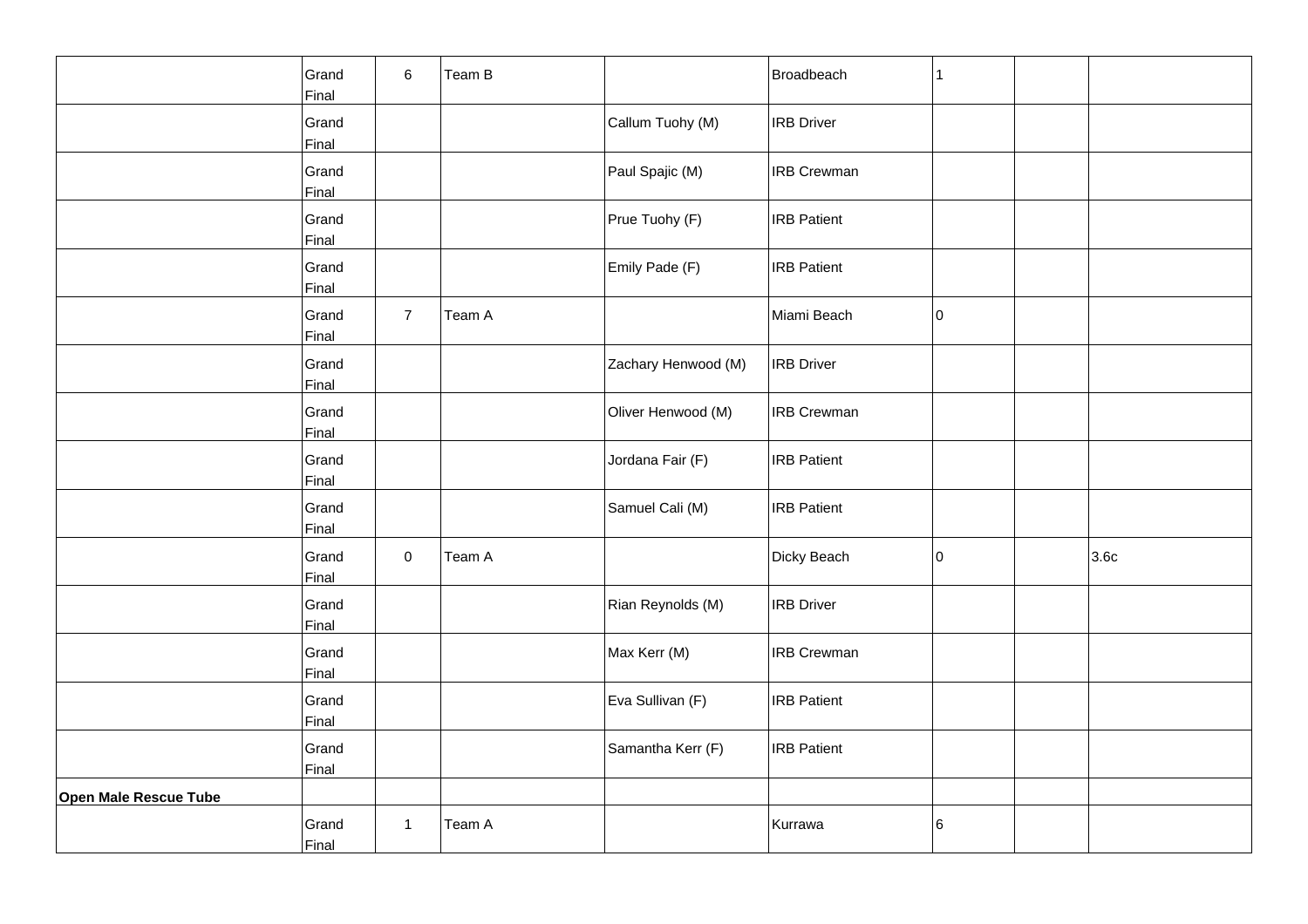| Grand<br>Final        |                |        | Jonathan Hagan (M)                | <b>IRB Crewman</b> |   |  |
|-----------------------|----------------|--------|-----------------------------------|--------------------|---|--|
| Grand<br>Final        |                |        | Robert Fischer (M)                | <b>IRB</b> Patient |   |  |
| Grand<br>Final        |                |        | Curtis Sealy (M)                  | <b>IRB Driver</b>  |   |  |
| Grand<br>Final        | $\overline{2}$ | Team A |                                   | Kirra              | 5 |  |
| Grand<br>Final        |                |        | Benjamin Domeracki (M) IRB Driver |                    |   |  |
| Grand<br>Final        |                |        | Isaac Nation (M)                  | <b>IRB Patient</b> |   |  |
| Grand<br>Final        |                |        | Spencer Moncrieff (M)             | <b>IRB Crewman</b> |   |  |
| Grand<br>Final        | $\mathbf{3}$   | Team B |                                   | Alexandra Headland | 4 |  |
| Grand<br>Final        |                |        | Robbie McKinnon (M)               | <b>IRB Driver</b>  |   |  |
| Grand<br>Final        |                |        | Gareth Evans (M)                  | <b>IRB Crewman</b> |   |  |
| Grand<br>Final        |                |        | Samantha Thornton (F)             | <b>IRB</b> Patient |   |  |
| Grand<br>Final        | 4              | Team A |                                   | Alexandra Headland | 3 |  |
| Grand<br>Final        |                |        | Timothy Minett (M)                | <b>IRB Driver</b>  |   |  |
| Grand<br>Final        |                |        | Trent Cannon (M)                  | <b>IRB Crewman</b> |   |  |
| Grand<br><b>Final</b> |                |        | Lauren Cannon (F)                 | <b>IRB Patient</b> |   |  |
| Grand<br>Final        | 5              | Team B |                                   | Kurrawa            | 2 |  |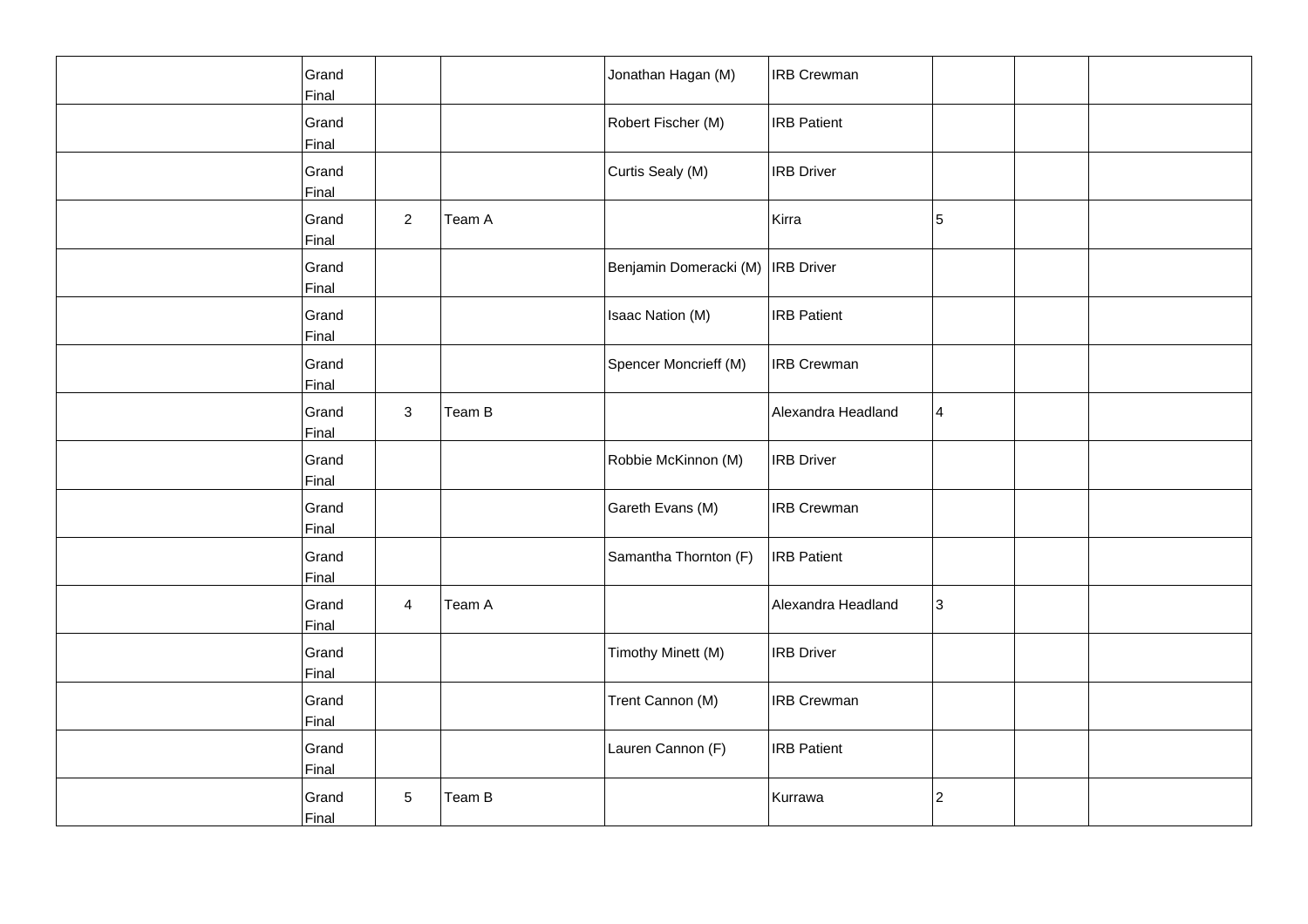| Grand<br>Final |                |        | Kaan Karadag (M)     | <b>IRB Patient</b> |    |  |
|----------------|----------------|--------|----------------------|--------------------|----|--|
| Grand<br>Final |                |        | Jack Lindsay (M)     | <b>IRB Crewman</b> |    |  |
| Grand<br>Final |                |        | Troy Stevens (M)     | <b>IRB Driver</b>  |    |  |
| Grand<br>Final | 6              | Team B |                      | Broadbeach         | 11 |  |
| Grand<br>Final |                |        | Guy Brummage (M)     | <b>IRB</b> Driver  |    |  |
| Grand<br>Final |                |        | Matthew Thompson (M) | <b>IRB Crewman</b> |    |  |
| Grand<br>Final |                |        | Paul Ryan (M)        | <b>IRB Patient</b> |    |  |
| Grand<br>Final | $\overline{7}$ | Team A |                      | Point Lookout      | 10 |  |
| Grand<br>Final |                |        | Jordan Roberts (M)   | <b>IRB Driver</b>  |    |  |
| Grand<br>Final |                |        | Michael Dawes (M)    | <b>IRB Crewman</b> |    |  |
| Grand<br>Final |                |        | Lilly Morris (F)     | <b>IRB Patient</b> |    |  |
| Grand<br>Final | 8              | Team A |                      | Miami Beach        | 10 |  |
| Grand<br>Final |                |        | Zachary Henwood (M)  | <b>IRB Driver</b>  |    |  |
| Grand<br>Final |                |        | Isaac Henwood (M)    | <b>IRB Crewman</b> |    |  |
| Grand<br>Final |                |        | Gabriel Sobczyk (M)  | <b>IRB Patient</b> |    |  |
| Grand<br>Final | 9              | Team A |                      | Kawana Waters      | 0  |  |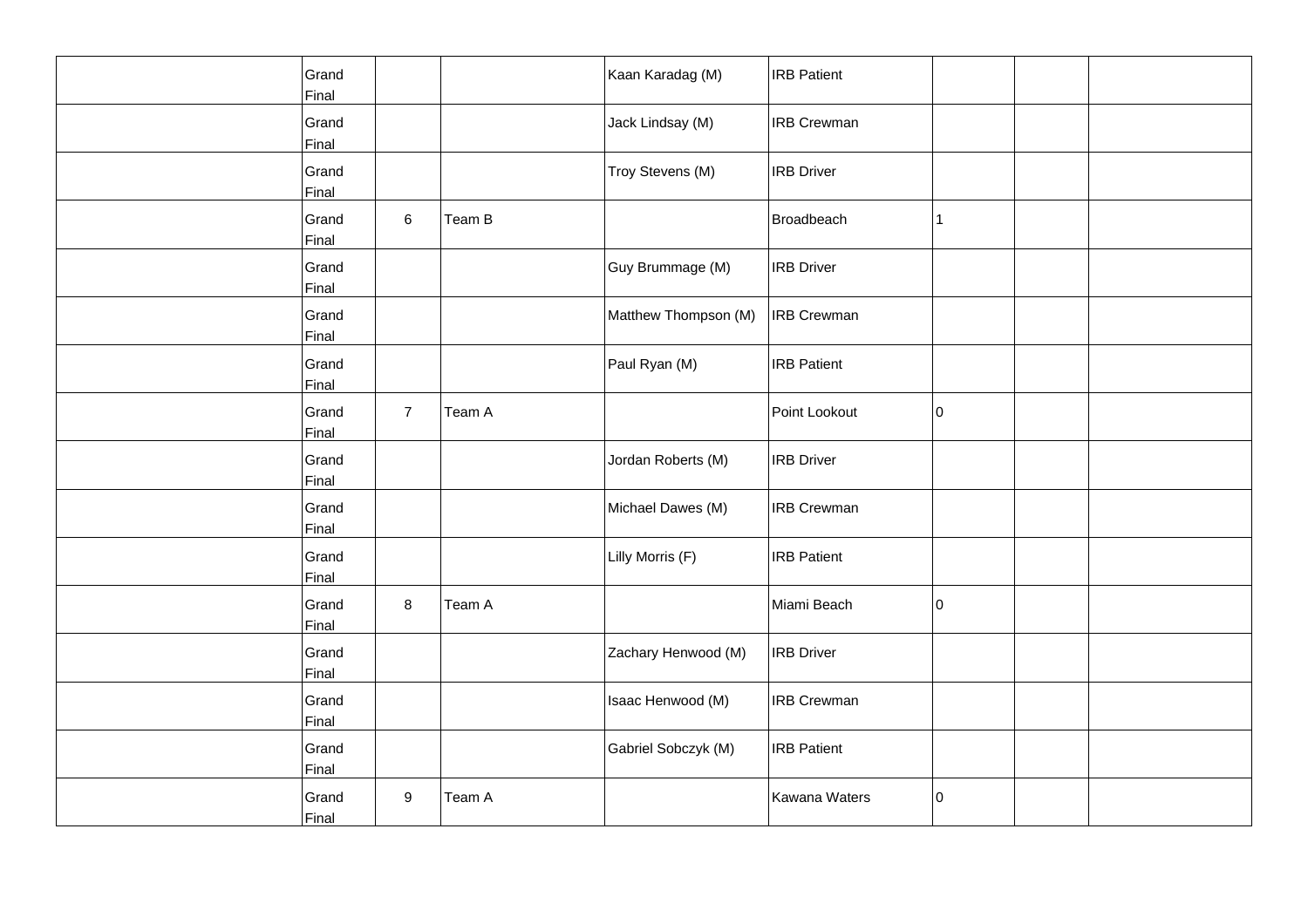|                         | Grand<br>Final |                |        | Dion Pola (M)          | <b>IRB Driver</b>  |   |  |
|-------------------------|----------------|----------------|--------|------------------------|--------------------|---|--|
|                         | Grand<br>Final |                |        | Christopher Lowe (M)   | <b>IRB Crewman</b> |   |  |
|                         | Grand<br>Final |                |        | Declan Woods (M)       | <b>IRB Patient</b> |   |  |
| Open Female Rescue Tube |                |                |        |                        |                    |   |  |
|                         | Grand<br>Final | $\mathbf{1}$   | Team A |                        | Alexandra Headland | 6 |  |
|                         | Grand<br>Final |                |        | Samantha Thornton (F)  | <b>IRB</b> Driver  |   |  |
|                         | Grand<br>Final |                |        | Sonita Leng-Cole (F)   | <b>IRB Crewman</b> |   |  |
|                         | Grand<br>Final |                |        | Mitchell Pickering (M) | <b>IRB Patient</b> |   |  |
|                         | Grand<br>Final | $\overline{a}$ | Team A |                        | Kirra              | 5 |  |
|                         | Grand<br>Final |                |        | Te' a Peluso (F)       | <b>IRB</b> Driver  |   |  |
|                         | Grand<br>Final |                |        | Shiloh Young (F)       | <b>IRB Crewman</b> |   |  |
|                         | Grand<br>Final |                |        | Spencer Moncrieff (M)  | <b>IRB Patient</b> |   |  |
|                         | Grand<br>Final | 3              | Team A |                        | Kurrawa            | 4 |  |
|                         | Grand<br>Final |                |        | Billie Alty (F)        | <b>IRB Crewman</b> |   |  |
|                         | Grand<br>Final |                |        | Katie Watts (F)        | <b>IRB Driver</b>  |   |  |
|                         | Grand<br>Final |                |        | Robert Fischer (M)     | <b>IRB</b> Patient |   |  |
|                         | Grand<br>Final | $\overline{4}$ | Team A |                        | Broadbeach         | 3 |  |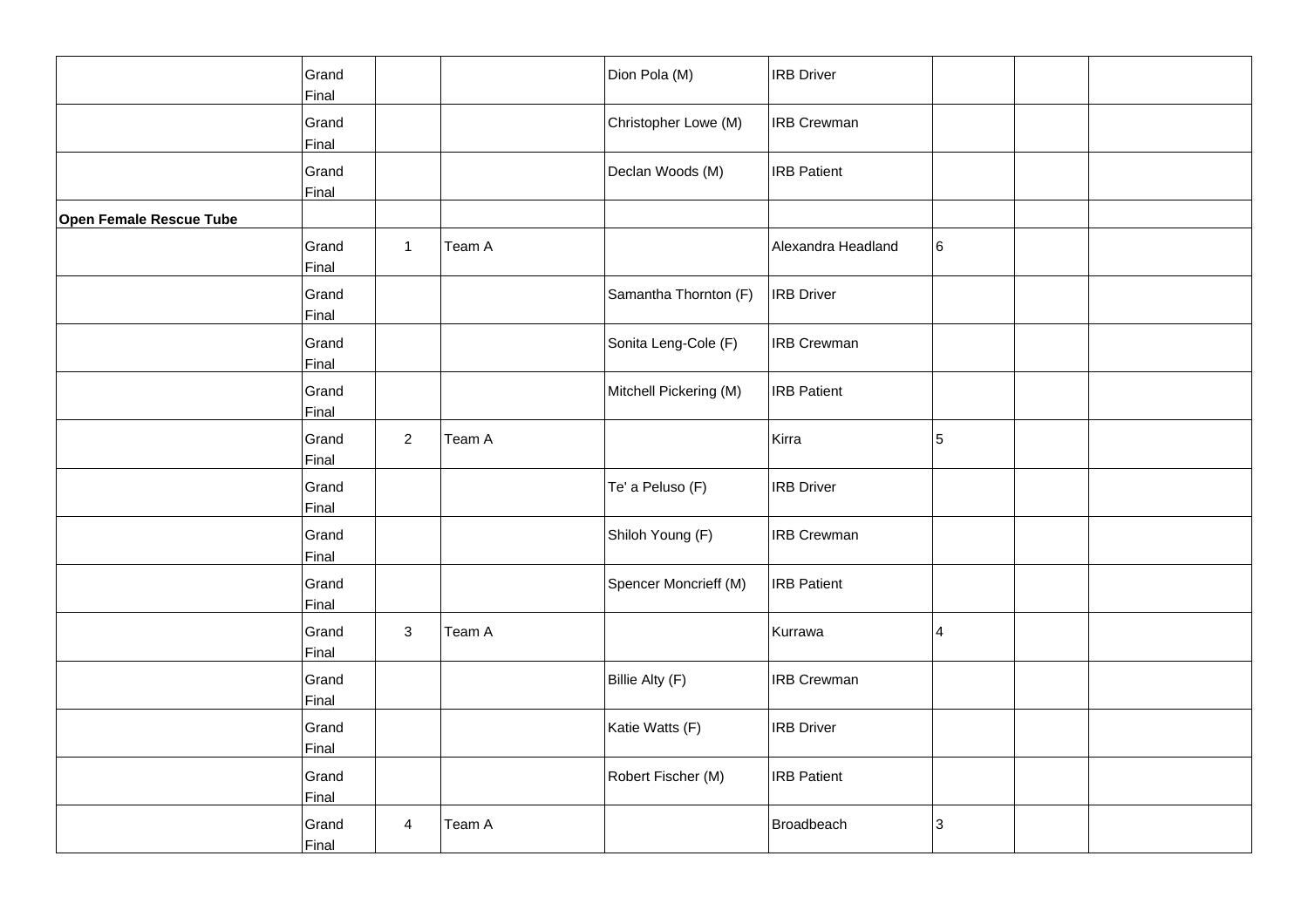| Grand<br>Final |                |        | Chantel Fife (F)        | <b>IRB</b> Driver  |             |  |
|----------------|----------------|--------|-------------------------|--------------------|-------------|--|
| Grand<br>Final |                |        | Lucy Cichero (F)        | <b>IRB</b> Crewman |             |  |
| Grand<br>Final |                |        | Timothy J Burgess (M)   | <b>IRB Patient</b> |             |  |
| Grand<br>Final | 5              | Team A |                         | Point Lookout      | $ 2\rangle$ |  |
| Grand<br>Final |                |        | Kara Brier (F)          | <b>IRB</b> Driver  |             |  |
| Grand<br>Final |                |        | Hayley Robinson (F)     | <b>IRB Crewman</b> |             |  |
| Grand<br>Final |                |        | Matthew Whelan (M)      | <b>IRB Patient</b> |             |  |
| Grand<br>Final | 6              | Team B |                         | Kurrawa            | 11          |  |
| Grand<br>Final |                |        | Isabella Coyle (F)      | <b>IRB Driver</b>  |             |  |
| Grand<br>Final |                |        | Mekayla Date (F)        | <b>IRB Crewman</b> |             |  |
| Grand<br>Final |                |        | Kaan Karadag (M)        | <b>IRB</b> Patient |             |  |
| Grand<br>Final | $\overline{7}$ | Team B |                         | Point Lookout      | 10          |  |
| Grand<br>Final |                |        | Ann-sophie Sullivan (F) | <b>IRB Driver</b>  |             |  |
| Grand<br>Final |                |        | Caitlin Ferguson (F)    | <b>IRB Crewman</b> |             |  |
| Grand<br>Final |                |        | Jesse Mantell (M)       | <b>IRB Patient</b> |             |  |
| Grand<br>Final | 8              | Team A |                         | Kawana Waters      | 10          |  |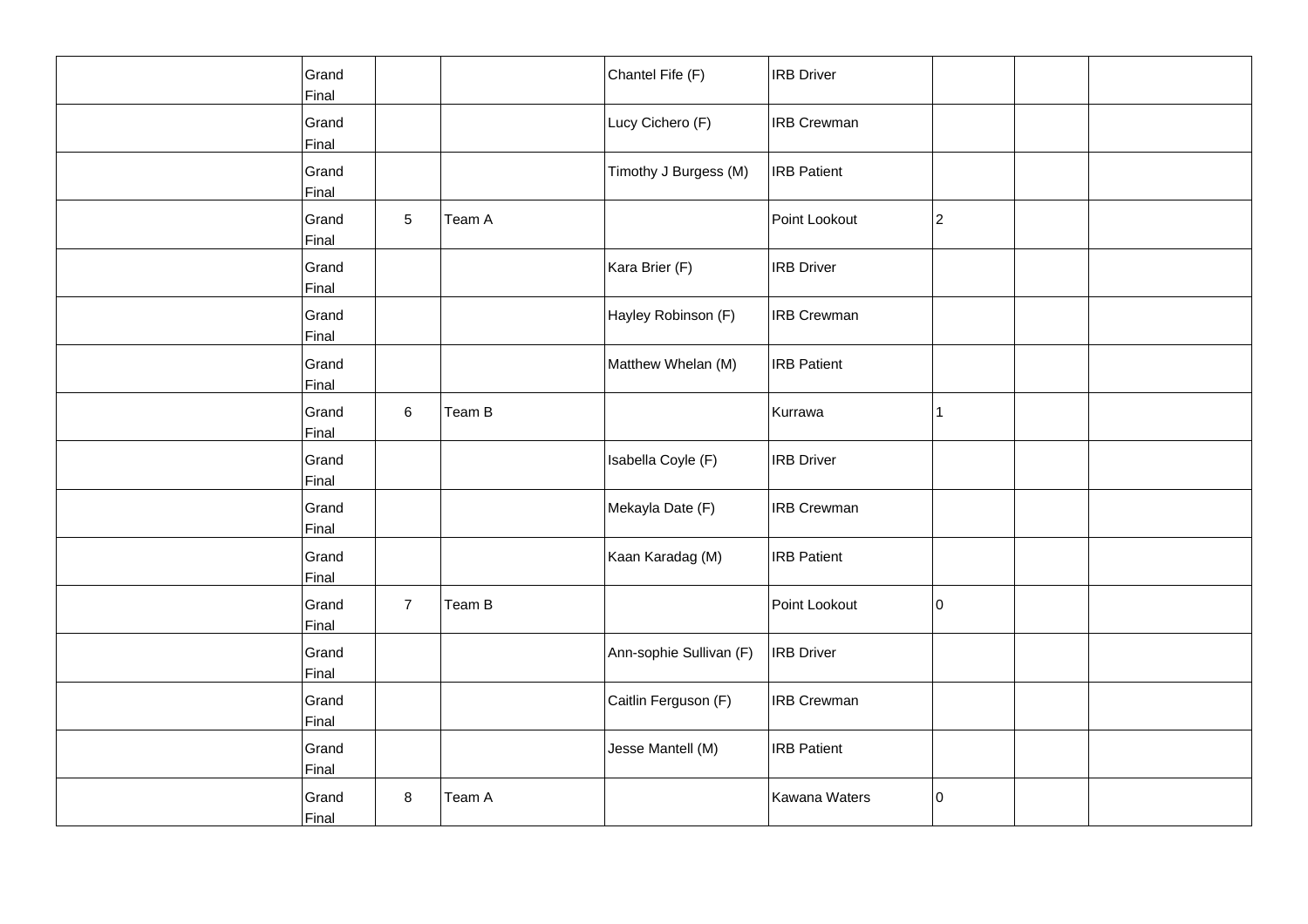|                                | Grand<br>Final |                |        | Megan Blin (F)        | <b>IRB Driver</b>  |    |  |
|--------------------------------|----------------|----------------|--------|-----------------------|--------------------|----|--|
|                                | Grand<br>Final |                |        | Aleeshia Chick (F)    | <b>IRB Crewman</b> |    |  |
|                                | Grand<br>Final |                |        | Ashleigh Domio (F)    | <b>IRB Patient</b> |    |  |
|                                | Grand<br>Final | 9              | Team B |                       | Alexandra Headland | 10 |  |
|                                | Grand<br>Final |                |        | Emma Partington (F)   | <b>IRB Driver</b>  |    |  |
|                                | Grand<br>Final |                |        | Molly Megson (F)      | <b>IRB Crewman</b> |    |  |
|                                | Grand<br>Final |                |        | Robbie McKinnon (M)   | <b>IRB Patient</b> |    |  |
| <b>Open Female Mass Rescue</b> |                |                |        |                       |                    |    |  |
|                                | Grand<br>Final | $\mathbf{1}$   | Team A |                       | Alexandra Headland | 6  |  |
|                                | Grand<br>Final |                |        | Samantha Thornton (F) | <b>IRB</b> Driver  |    |  |
|                                | Grand<br>Final |                |        | Sonita Leng-Cole (F)  | <b>IRB Crewman</b> |    |  |
|                                | Grand<br>Final |                |        | Timothy Minett (M)    | <b>IRB Patient</b> |    |  |
|                                | Grand<br>Final |                |        | Casey Richards (F)    | <b>IRB Patient</b> |    |  |
|                                | Grand<br>Final | $\overline{2}$ | Team A |                       | Kirra              | 5  |  |
|                                | Grand<br>Final |                |        | Te' a Peluso (F)      | <b>IRB Driver</b>  |    |  |
|                                | Grand<br>Final |                |        | Belinda McAuliffe (F) | <b>IRB Patient</b> |    |  |
|                                | Grand<br>Final |                |        | Charlee Taylor (F)    | <b>IRB Patient</b> |    |  |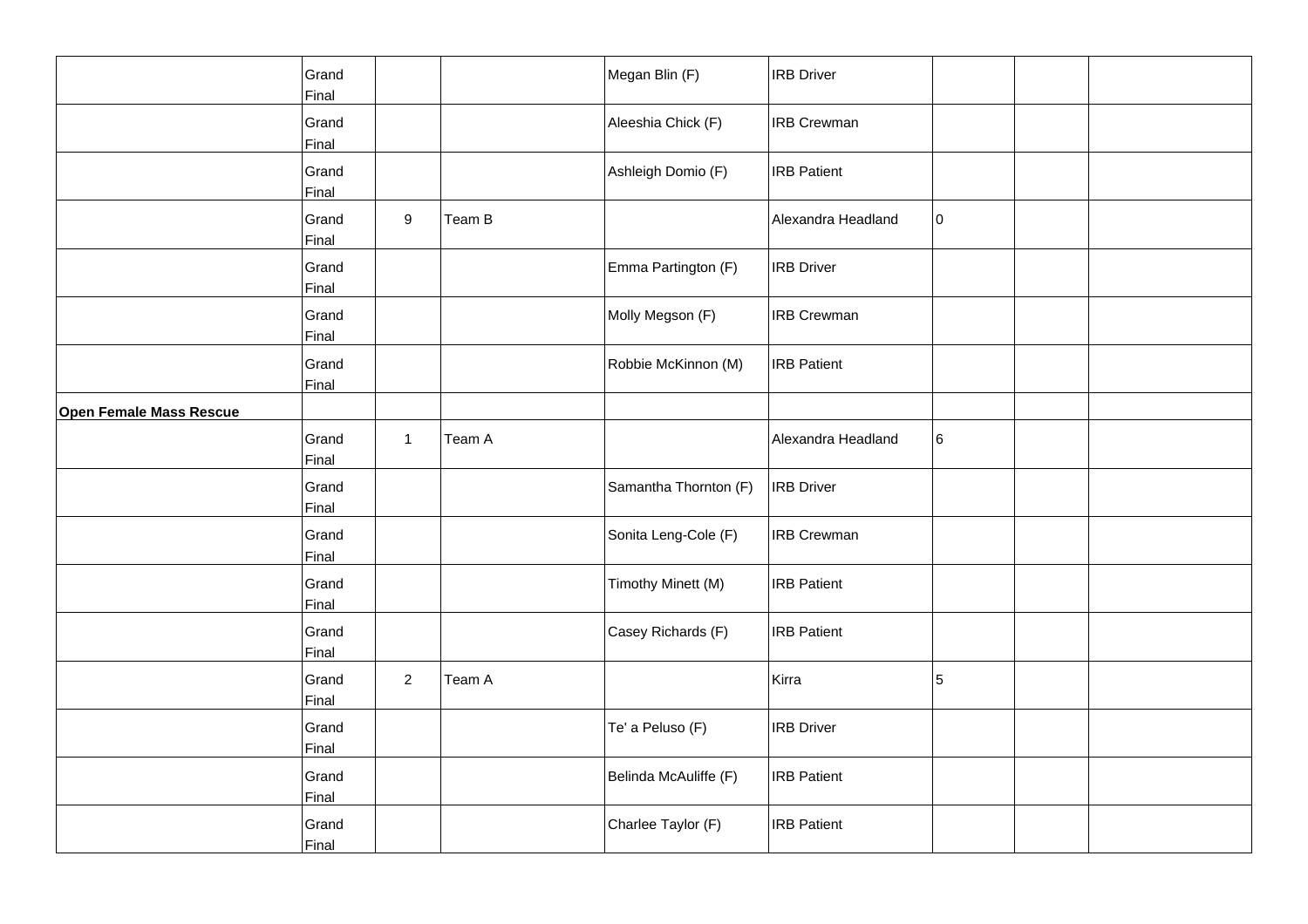| Grand<br>Final |                |        | Haidee Psaltis (F) | <b>IRB Crewman</b> |   |  |
|----------------|----------------|--------|--------------------|--------------------|---|--|
| Grand<br>Final | $\mathbf{3}$   | Team B |                    | Kirra              | 4 |  |
| Grand<br>Final |                |        | Bailie Nash (F)    | <b>IRB Driver</b>  |   |  |
| Grand<br>Final |                |        | Sophie Clemson (F) | <b>IRB Crewman</b> |   |  |
| Grand<br>Final |                |        | Shayna Cassone (F) | <b>IRB</b> Patient |   |  |
| Grand<br>Final |                |        | Kaitlin Dale (F)   | <b>IRB Patient</b> |   |  |
| Grand<br>Final | $\overline{4}$ | Team A |                    | Kurrawa            | 3 |  |
| Grand<br>Final |                |        | Billie Alty (F)    | <b>IRB</b> Crewman |   |  |
| Grand<br>Final |                |        | Katie Watts (F)    | <b>IRB Driver</b>  |   |  |
| Grand<br>Final |                |        | Mekayla Date (F)   | <b>IRB</b> Patient |   |  |
| Grand<br>Final |                |        | Liam Christie (M)  | <b>IRB</b> Patient |   |  |
| Grand<br>Final | 5              | Team B |                    | Broadbeach         | 2 |  |
| Grand<br>Final |                |        | Laura Harder (F)   | <b>IRB</b> Driver  |   |  |
| Grand<br>Final |                |        | Lucy Cichero (F)   | <b>IRB</b> Crewman |   |  |
| Grand<br>Final |                |        | Rizu Sawaki (F)    | <b>IRB Patient</b> |   |  |
| Grand<br>Final |                |        | Emily Pade (F)     | <b>IRB</b> Patient |   |  |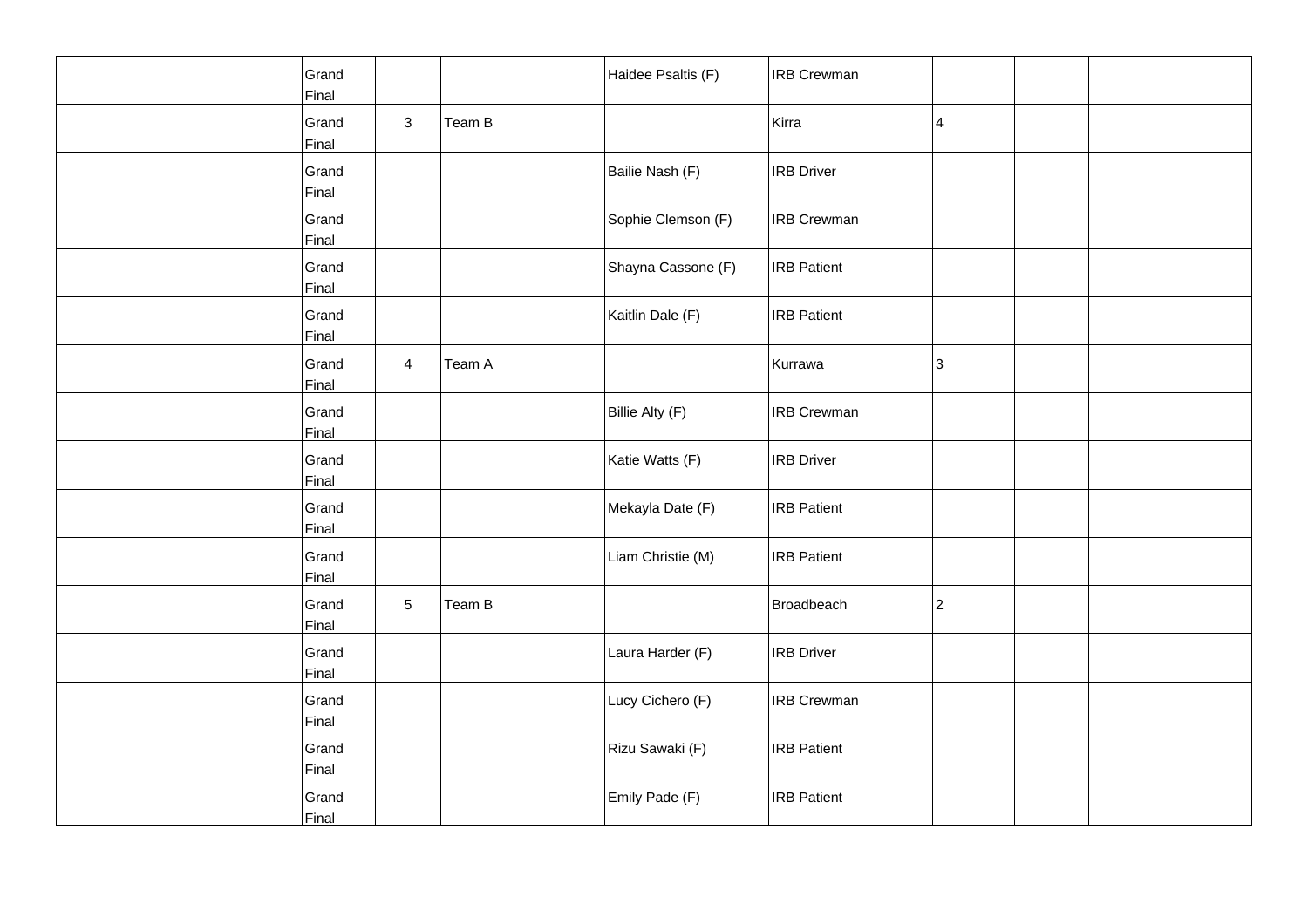|                                | Grand<br>Final | 6              | Team A |                       | Miami Beach          | 1  |      |
|--------------------------------|----------------|----------------|--------|-----------------------|----------------------|----|------|
|                                | Grand<br>Final |                |        | Janita Henwood (F)    | <b>IRB Driver</b>    |    |      |
|                                | Grand<br>Final |                |        | Sinead Nealon (F)     | <b>IRB Crewman</b>   |    |      |
|                                | Grand<br>Final |                |        | Samuel Cali (M)       | <b>IRB Patient</b>   |    |      |
|                                | Grand<br>Final |                |        | Jordana Fair (F)      | <b>IRB Patient</b>   |    |      |
|                                | Grand<br>Final | $\overline{7}$ | Team A |                       | <b>Bribie Island</b> | 10 |      |
|                                | Grand<br>Final |                |        | Roxanne Diversi (F)   | <b>IRB Crewman</b>   |    |      |
|                                | Grand<br>Final |                |        | Rebecca Turner (F)    | <b>IRB Driver</b>    |    |      |
|                                | Grand<br>Final |                |        | Benjamin Harrison (M) | <b>IRB Patient</b>   |    |      |
|                                | Grand<br>Final |                |        | Cooper O'Flynn (M)    | <b>IRB Patient</b>   |    |      |
|                                | Grand<br>Final | 0              | Team A |                       | North Burleigh       | 10 | 3.6d |
|                                | Grand<br>Final |                |        | Anna Wells (F)        | <b>IRB Driver</b>    |    |      |
|                                | Grand<br>Final |                |        | Deon Nelson (M)       | <b>IRB Patient</b>   |    |      |
|                                | Grand<br>Final |                |        | Ethan Weatherhog (M)  | <b>IRB Patient</b>   |    |      |
|                                | Grand<br>Final |                |        | Emma Williams (F)     | <b>IRB Crewman</b>   |    |      |
| <b>Open Female Surf Rescue</b> |                |                |        |                       |                      |    |      |
|                                | Grand<br>Final | $\mathbf{1}$   | Team A |                       | Alexandra Headland   | 6  |      |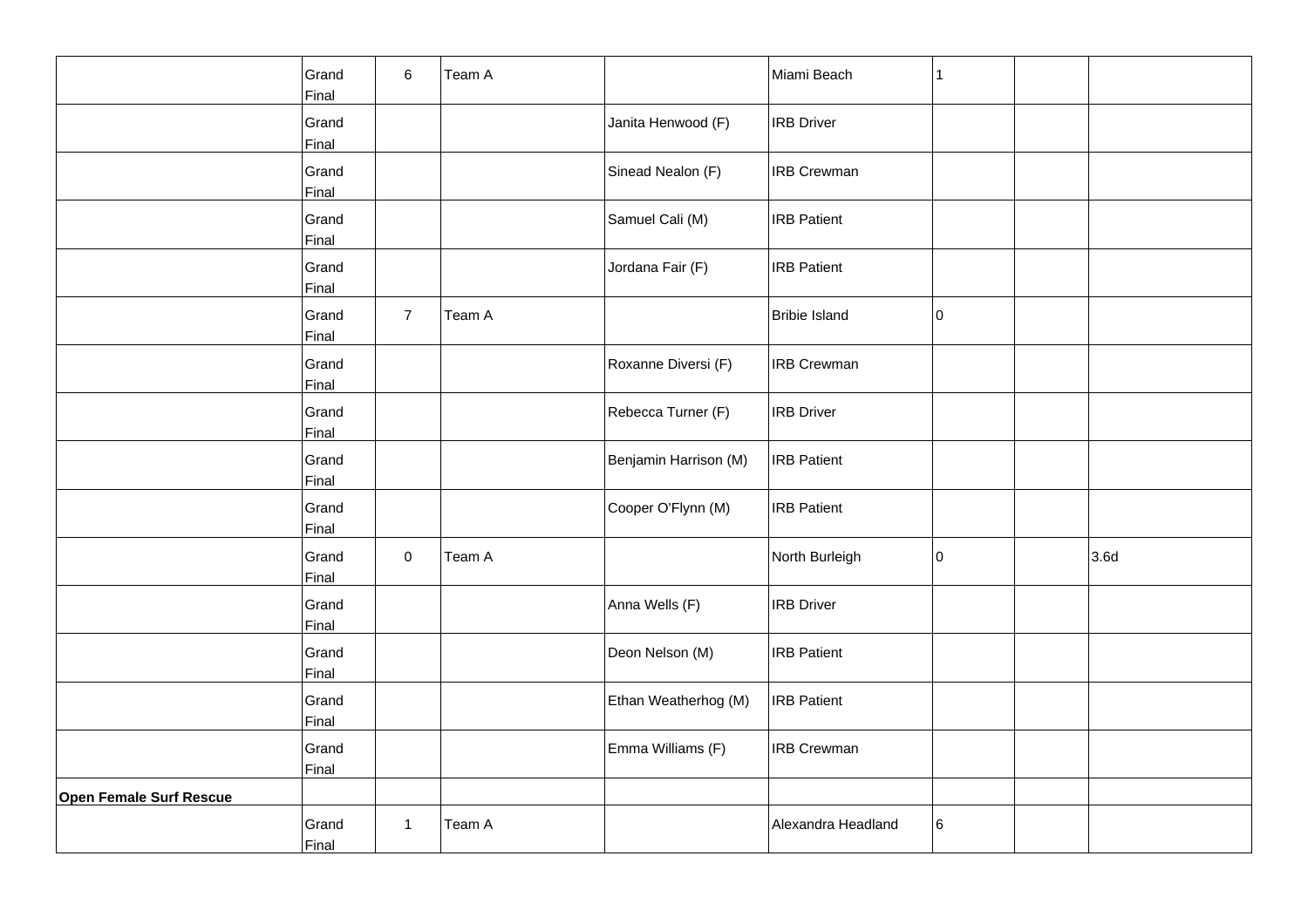| Grand<br>Final |                |        | Samantha Thornton (F) | <b>IRB Driver</b>  |                 |  |
|----------------|----------------|--------|-----------------------|--------------------|-----------------|--|
| Grand<br>Final |                |        | Sonita Leng-Cole (F)  | <b>IRB</b> Crewman |                 |  |
| Grand<br>Final |                |        | Timothy Minett (M)    | <b>IRB Patient</b> |                 |  |
| Grand<br>Final | $\overline{a}$ | Team A |                       | Dicky Beach        | 5               |  |
| Grand<br>Final |                |        | Lauren Kettleton (F)  | <b>IRB</b> Driver  |                 |  |
| Grand<br>Final |                |        | Samantha Kerr (F)     | <b>IRB Crewman</b> |                 |  |
| Grand<br>Final |                |        | Shaun Capps (M)       | <b>IRB Patient</b> |                 |  |
| Grand<br>Final | $\mathbf{3}$   | Team B |                       | Kirra              | $\vert 4 \vert$ |  |
| Grand<br>Final |                |        | Bailie Nash (F)       | <b>IRB Driver</b>  |                 |  |
| Grand<br>Final |                |        | Sophie Clemson (F)    | <b>IRB Crewman</b> |                 |  |
| Grand<br>Final |                |        | Shayna Cassone (F)    | <b>IRB</b> Patient |                 |  |
| Grand<br>Final | $\overline{4}$ | Team A |                       | Broadbeach         | 3               |  |
| Grand<br>Final |                |        | Chantel Fife (F)      | <b>IRB Driver</b>  |                 |  |
| Grand<br>Final |                |        | Prue Tuohy (F)        | <b>IRB Crewman</b> |                 |  |
| Grand<br>Final |                |        | Paul Spajic (M)       | <b>IRB Patient</b> |                 |  |
| Grand<br>Final | 5              | Team B |                       | Kawana Waters      | 2               |  |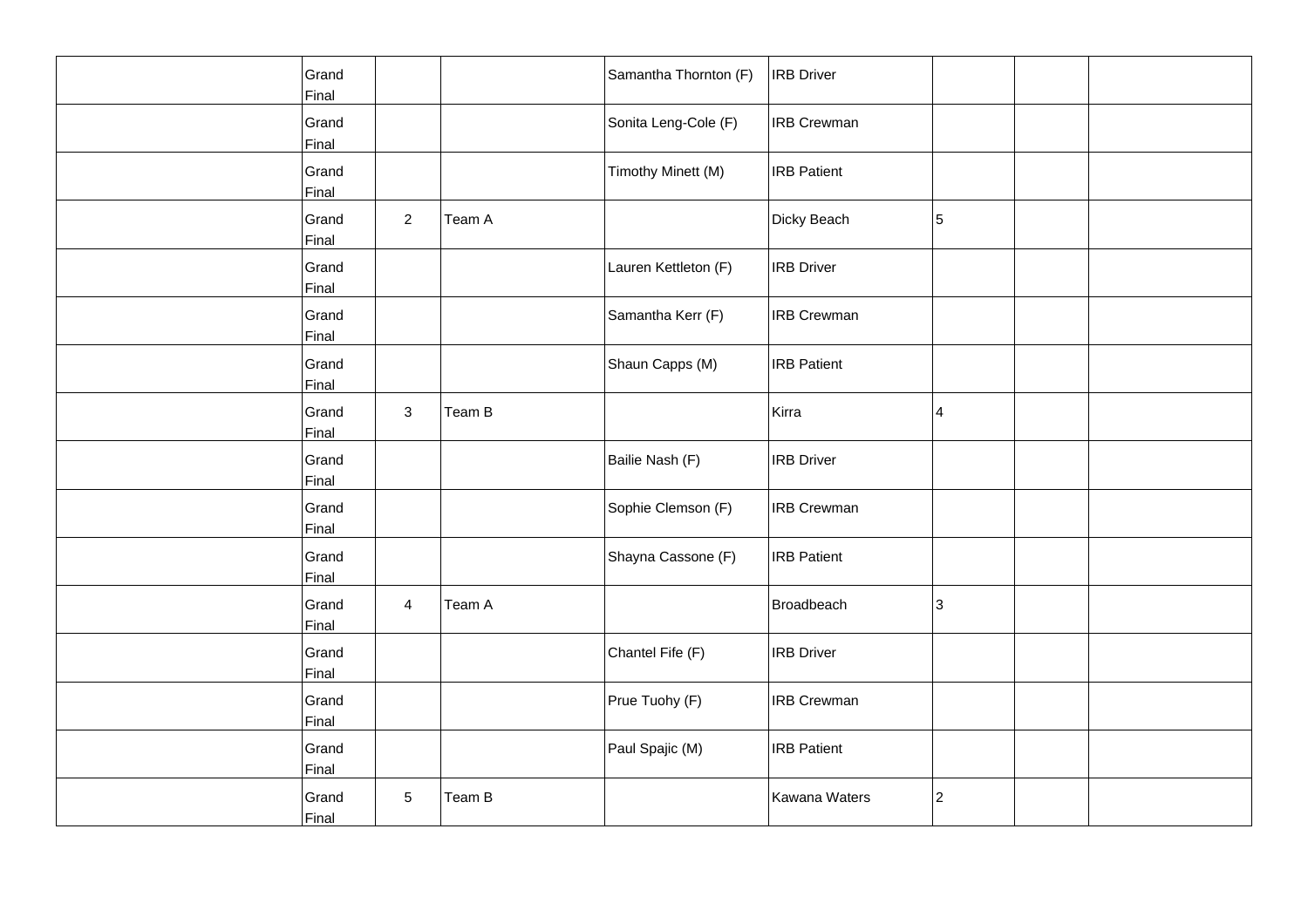| Grand<br>Final |                 |        | Aleeshia Chick (F)    | <b>IRB</b> Driver  |             |  |
|----------------|-----------------|--------|-----------------------|--------------------|-------------|--|
| Grand<br>Final |                 |        | Megan Blin (F)        | <b>IRB</b> Crewman |             |  |
| Grand<br>Final |                 |        | Lara Cammack (F)      | <b>IRB Patient</b> |             |  |
| Grand<br>Final | $5\phantom{.0}$ | Team A |                       | Kirra              | 2           |  |
| Grand<br>Final |                 |        | Te' a Peluso (F)      | <b>IRB</b> Driver  |             |  |
| Grand<br>Final |                 |        | Belinda McAuliffe (F) | <b>IRB Patient</b> |             |  |
| Grand<br>Final |                 |        | Haidee Psaltis (F)    | <b>IRB Crewman</b> |             |  |
| Grand<br>Final | 5               | Team A |                       | North Burleigh     | $ 2\rangle$ |  |
| Grand<br>Final |                 |        | Anna Wells (F)        | <b>IRB Driver</b>  |             |  |
| Grand<br>Final |                 |        | Chloe Trask (F)       | <b>IRB Crewman</b> |             |  |
| Grand<br>Final |                 |        | Deon Nelson (M)       | <b>IRB</b> Patient |             |  |
| Grand<br>Final | 8               | Team B |                       | Broadbeach         | 10          |  |
| Grand<br>Final |                 |        | Laura Harder (F)      | <b>IRB</b> Driver  |             |  |
| Grand<br>Final |                 |        | Lucy Cichero (F)      | <b>IRB</b> Crewman |             |  |
| Grand<br>Final |                 |        | Rizu Sawaki (F)       | <b>IRB Patient</b> |             |  |
| Grand<br>Final | 9               | Team A |                       | Kurrawa            | 0           |  |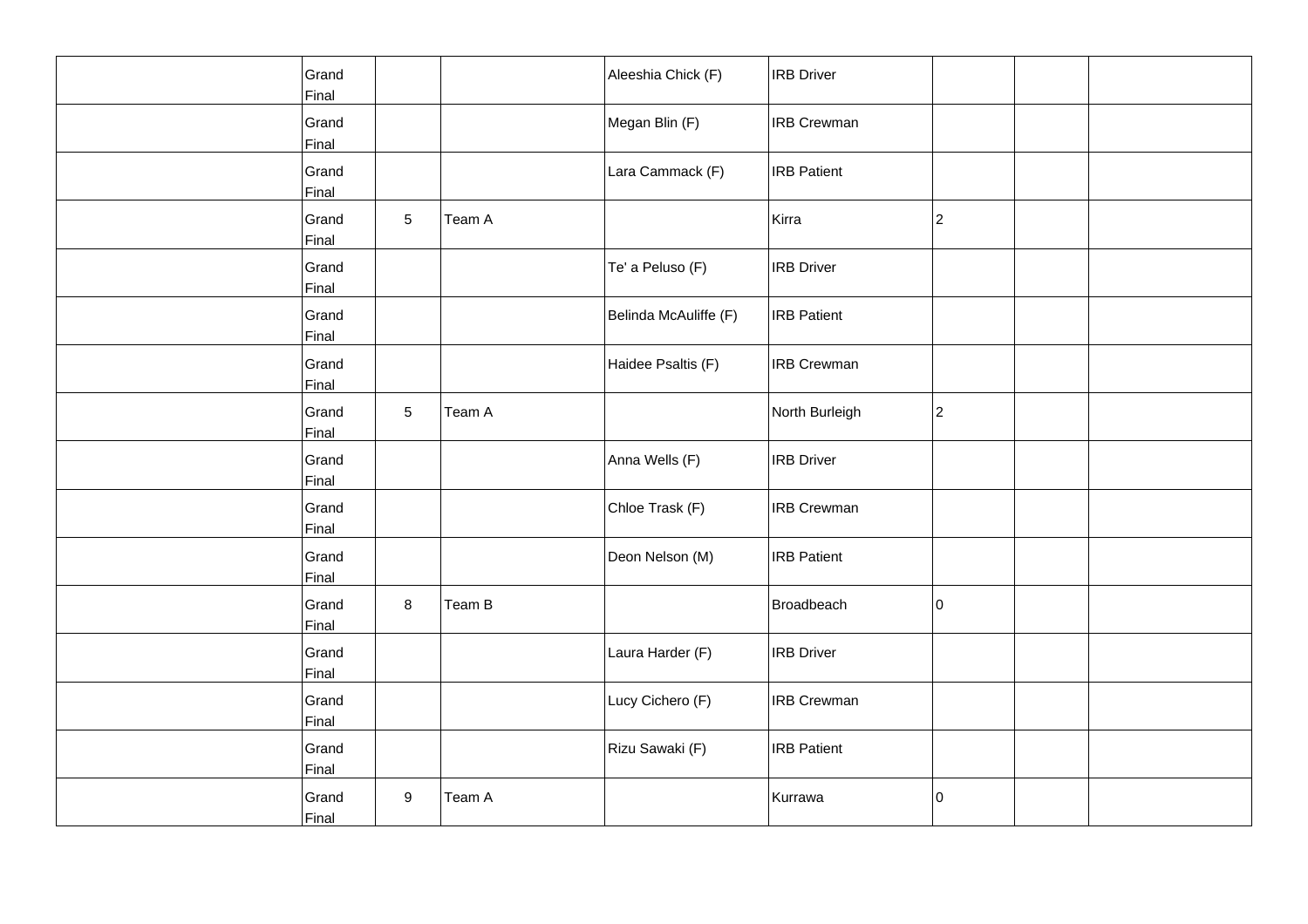|                          | Grand<br>Final |                |        | Billie Alty (F)       | <b>IRB Crewman</b> |   |  |
|--------------------------|----------------|----------------|--------|-----------------------|--------------------|---|--|
|                          | Grand<br>Final |                |        | Mekayla Date (F)      | <b>IRB Patient</b> |   |  |
|                          | Grand<br>Final |                |        | Katie Watts (F)       | <b>IRB</b> Driver  |   |  |
| Open Female Teams Rescue |                |                |        |                       |                    |   |  |
|                          | Grand<br>Final | $\mathbf{1}$   | Team A |                       | Kirra              | 6 |  |
|                          | Grand<br>Final |                |        | Te' a Peluso (F)      | <b>IRB</b> Driver  |   |  |
|                          | Grand<br>Final |                |        | Belinda McAuliffe (F) | <b>IRB Patient</b> |   |  |
|                          | Grand<br>Final |                |        | Bailie Nash (F)       | <b>IRB Driver</b>  |   |  |
|                          | Grand<br>Final |                |        | Sophie Clemson (F)    | <b>IRB Crewman</b> |   |  |
|                          | Grand<br>Final |                |        | Shayna Cassone (F)    | <b>IRB</b> Patient |   |  |
|                          | Grand<br>Final |                |        | Haidee Psaltis (F)    | <b>IRB Crewman</b> |   |  |
|                          | Grand<br>Final | $\overline{a}$ | Team A |                       | Alexandra Headland | 5 |  |
|                          | Grand<br>Final |                |        | Samantha Thornton (F) | <b>IRB</b> Driver  |   |  |
|                          | Grand<br>Final |                |        | Emma Partington (F)   | <b>IRB</b> Driver  |   |  |
|                          | Grand<br>Final |                |        | Sonita Leng-Cole (F)  | <b>IRB Crewman</b> |   |  |
|                          | Grand<br>Final |                |        | Molly Megson (F)      | <b>IRB Crewman</b> |   |  |
|                          | Grand<br>Final |                |        | Amy Miller (F)        | <b>IRB Patient</b> |   |  |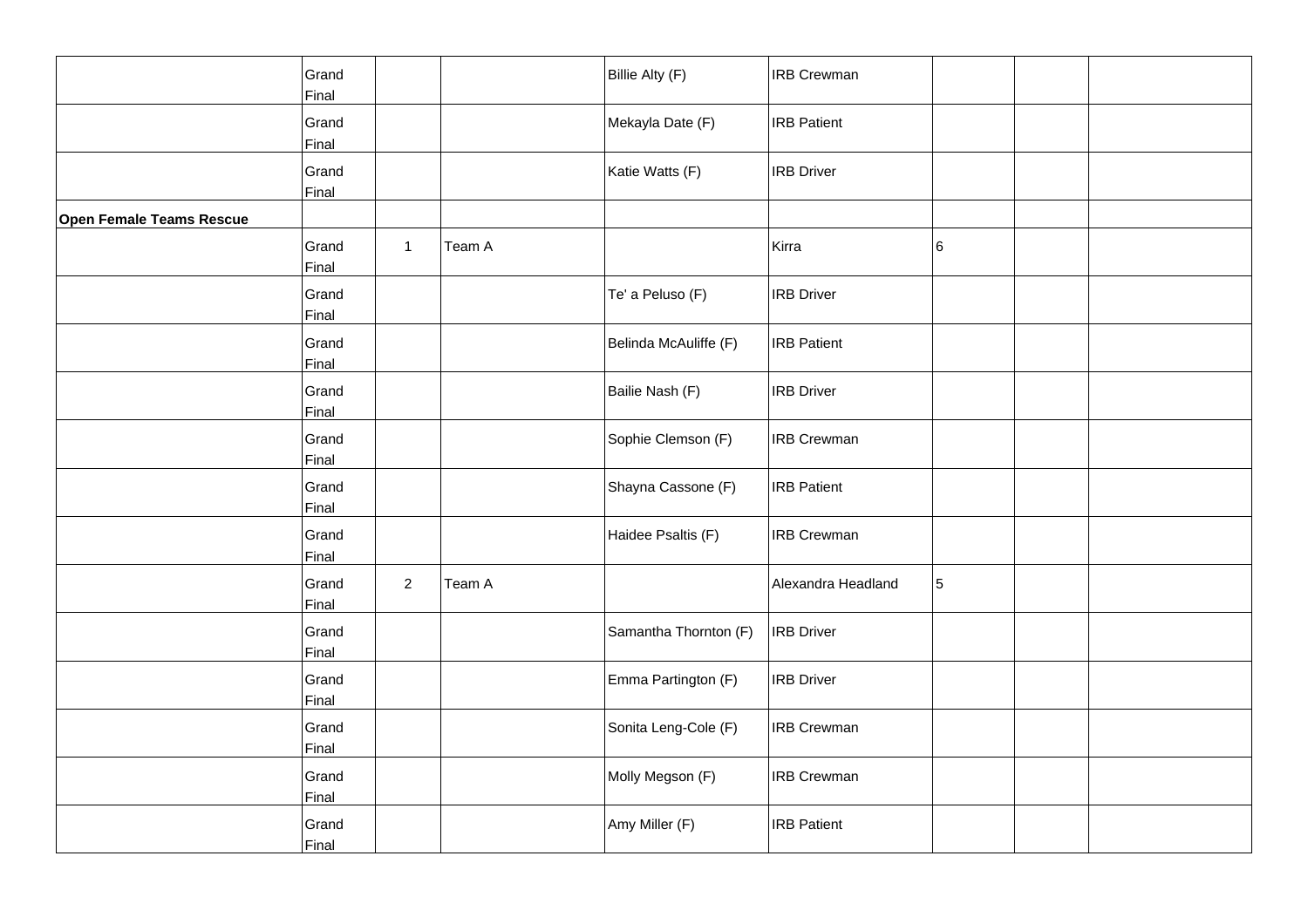| Grand<br>Final |                |        | Casey Richards (F)      | <b>IRB Patient</b>   |                 |  |
|----------------|----------------|--------|-------------------------|----------------------|-----------------|--|
| Grand<br>Final | $\mathbf{3}$   | Team A |                         | <b>Bribie Island</b> | $\vert 4 \vert$ |  |
| Grand<br>Final |                |        | Georgie Bulluss (F)     | <b>IRB Patient</b>   |                 |  |
| Grand<br>Final |                |        | Riley Fiorin (M)        | <b>IRB Patient</b>   |                 |  |
| Grand<br>Final |                |        | Roxanne Diversi (F)     | <b>IRB Crewman</b>   |                 |  |
| Grand<br>Final |                |        | Alexandra Nicholson (F) | <b>IRB Crewman</b>   |                 |  |
| Grand<br>Final |                |        | Rebecca Turner (F)      | <b>IRB Driver</b>    |                 |  |
| Grand<br>Final |                |        | Selene Wootton (F)      | <b>IRB</b> Driver    |                 |  |
| Grand<br>Final | $\overline{4}$ | Team A |                         | Kawana Waters        | 3               |  |
| Grand<br>Final |                |        | Aleeshia Chick (F)      | <b>IRB Driver</b>    |                 |  |
| Grand<br>Final |                |        | Ashleigh Domio (F)      | <b>IRB</b> Driver    |                 |  |
| Grand<br>Final |                |        | Megan Blin (F)          | <b>IRB Crewman</b>   |                 |  |
| Grand<br>Final |                |        | Aimee-Leigh Domio (F)   | <b>IRB Crewman</b>   |                 |  |
| Grand<br>Final |                |        | Alana Robertson (F)     | <b>IRB Patient</b>   |                 |  |
| Grand<br>Final |                |        | Lara Cammack (F)        | <b>IRB Patient</b>   |                 |  |
| Grand<br>Final | 5              | Team A |                         | Kurrawa              | 2               |  |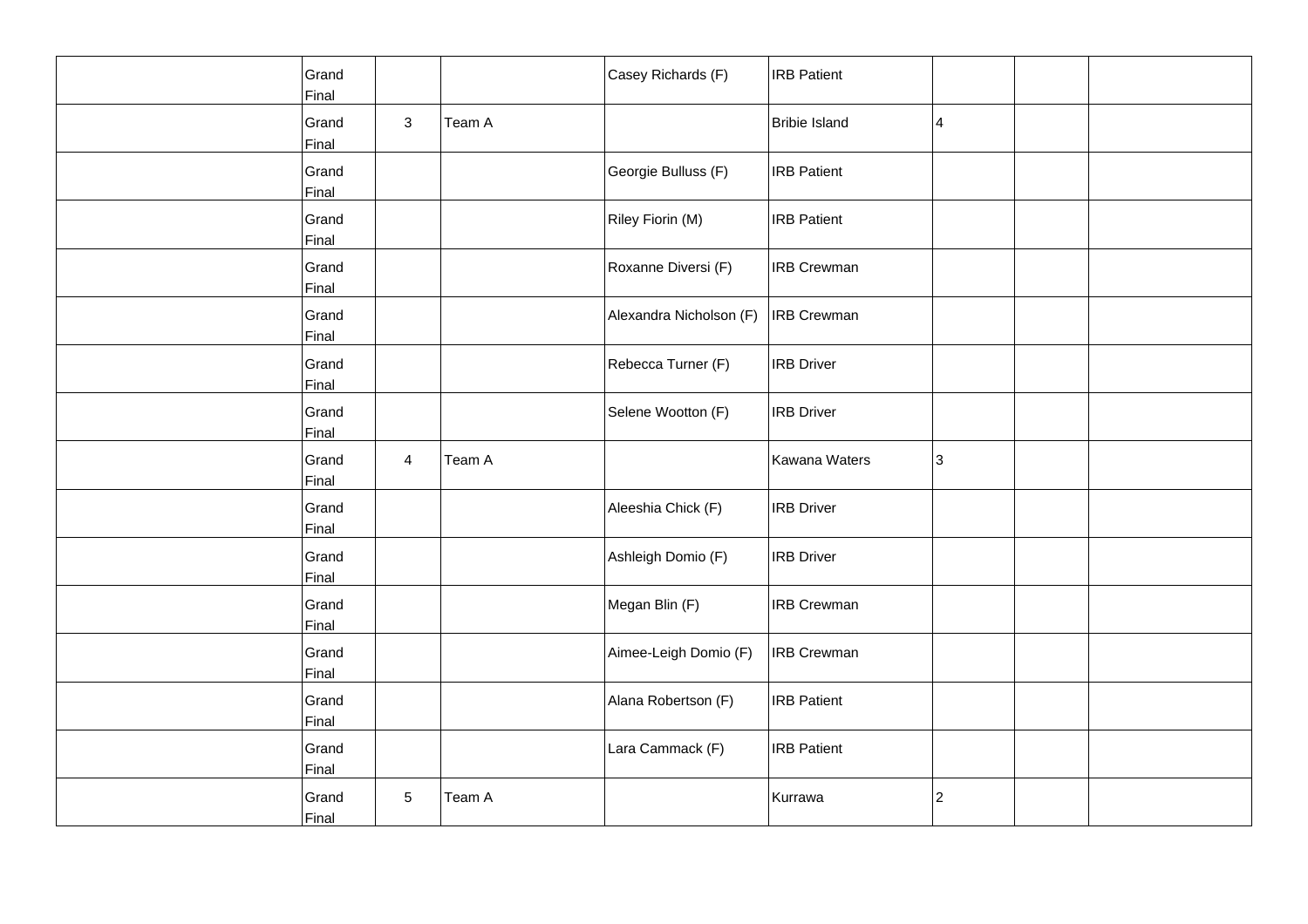| Grand<br>Final |                |        | Isabella Coyle (F)      | <b>IRB Driver</b>  |    |  |
|----------------|----------------|--------|-------------------------|--------------------|----|--|
| Grand<br>Final |                |        | Katie Watts (F)         | <b>IRB</b> Driver  |    |  |
| Grand<br>Final |                |        | Alexandra Coyle (F)     | <b>IRB Crewman</b> |    |  |
| Grand<br>Final |                |        | Mekayla Date (F)        | <b>IRB Patient</b> |    |  |
| Grand<br>Final |                |        | Liam Christie (M)       | <b>IRB</b> Patient |    |  |
| Grand<br>Final |                |        | Billie Alty (F)         | <b>IRB Crewman</b> |    |  |
| Grand<br>Final | 6              | Team A |                         | Point Lookout      | 1  |  |
| Grand<br>Final |                |        | Kara Brier (F)          | <b>IRB</b> Driver  |    |  |
| Grand<br>Final |                |        | Ann-sophie Sullivan (F) | <b>IRB Driver</b>  |    |  |
| Grand<br>Final |                |        | Hayley Robinson (F)     | <b>IRB Crewman</b> |    |  |
| Grand<br>Final |                |        | Laura Zambon (F)        | <b>IRB Crewman</b> |    |  |
| Grand<br>Final |                |        | Elizabeth Muller (F)    | <b>IRB Patient</b> |    |  |
| Grand<br>Final |                |        | Bridget Larnach (F)     | <b>IRB Patient</b> |    |  |
| Grand<br>Final | $\overline{7}$ | Team A |                         | Southport (Qld)    | 10 |  |
| Grand<br>Final |                |        | Emily Sprake (F)        | <b>IRB Driver</b>  |    |  |
| Grand<br>Final |                |        | Ellis Davies (F)        | <b>IRB Crewman</b> |    |  |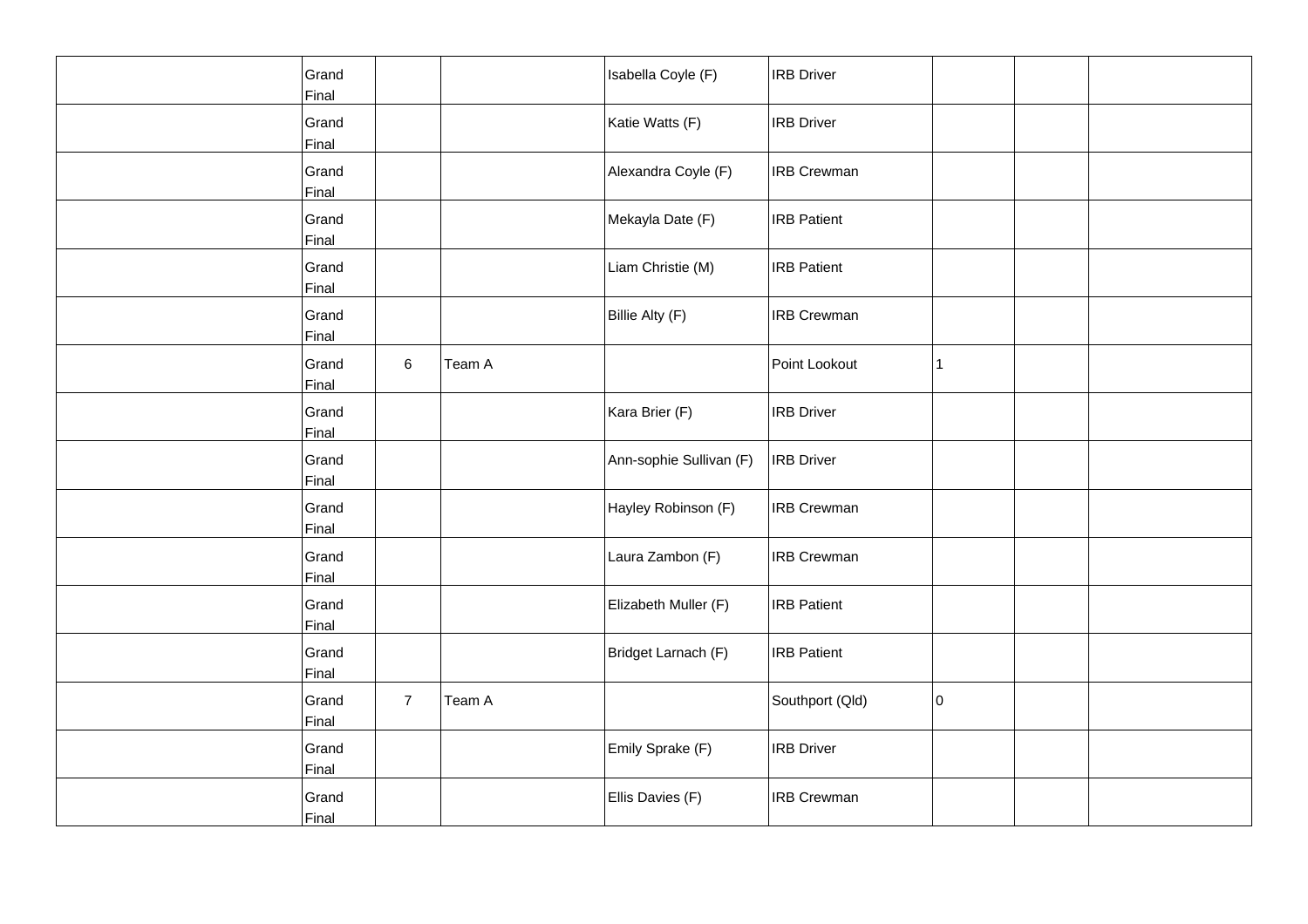|                           | Grand<br>Final |                     |        | Zoe Bailey (F)        | <b>IRB Patient</b> |    |       |
|---------------------------|----------------|---------------------|--------|-----------------------|--------------------|----|-------|
|                           | Grand<br>Final |                     |        | Riah Manser (F)       | <b>IRB Driver</b>  |    |       |
|                           | Grand<br>Final |                     |        | Maxine Deeb (F)       | <b>IRB Crewman</b> |    |       |
|                           | Grand<br>Final |                     |        | Emily Golebiowski (F) | <b>IRB Patient</b> |    |       |
|                           | Grand<br>Final | $\mathsf{O}\xspace$ | Team A |                       | Broadbeach         | 10 | 3.6.A |
|                           | Grand<br>Final |                     |        | Chantel Fife (F)      | <b>IRB Driver</b>  |    |       |
|                           | Grand<br>Final |                     |        | Prue Tuohy (F)        | <b>IRB Crewman</b> |    |       |
|                           | Grand<br>Final |                     |        | Laura Harder (F)      | <b>IRB Driver</b>  |    |       |
|                           | Grand<br>Final |                     |        | Lucy Cichero (F)      | <b>IRB Crewman</b> |    |       |
|                           | Grand<br>Final |                     |        | Paul Spajic (M)       | <b>IRB Patient</b> |    |       |
|                           | Grand<br>Final |                     |        | Rizu Sawaki (F)       | <b>IRB Patient</b> |    |       |
| 45+ Yrs Mixed Surf Rescue |                |                     |        |                       |                    |    |       |
|                           | Grand<br>Final | $\mathbf{1}$        | Team A |                       | North Burleigh     | 10 |       |
|                           | Grand<br>Final |                     |        | Dean Weatherhog (M)   | <b>IRB Driver</b>  |    |       |
|                           | Grand<br>Final |                     |        | David Nelson (M)      | <b>IRB Crewman</b> |    |       |
|                           | Grand<br>Final |                     |        | Cory Hutchison (M)    | <b>IRB Patient</b> |    |       |
|                           | Grand<br>Final | $\overline{a}$      | Team A |                       | Southport (Qld)    | 10 |       |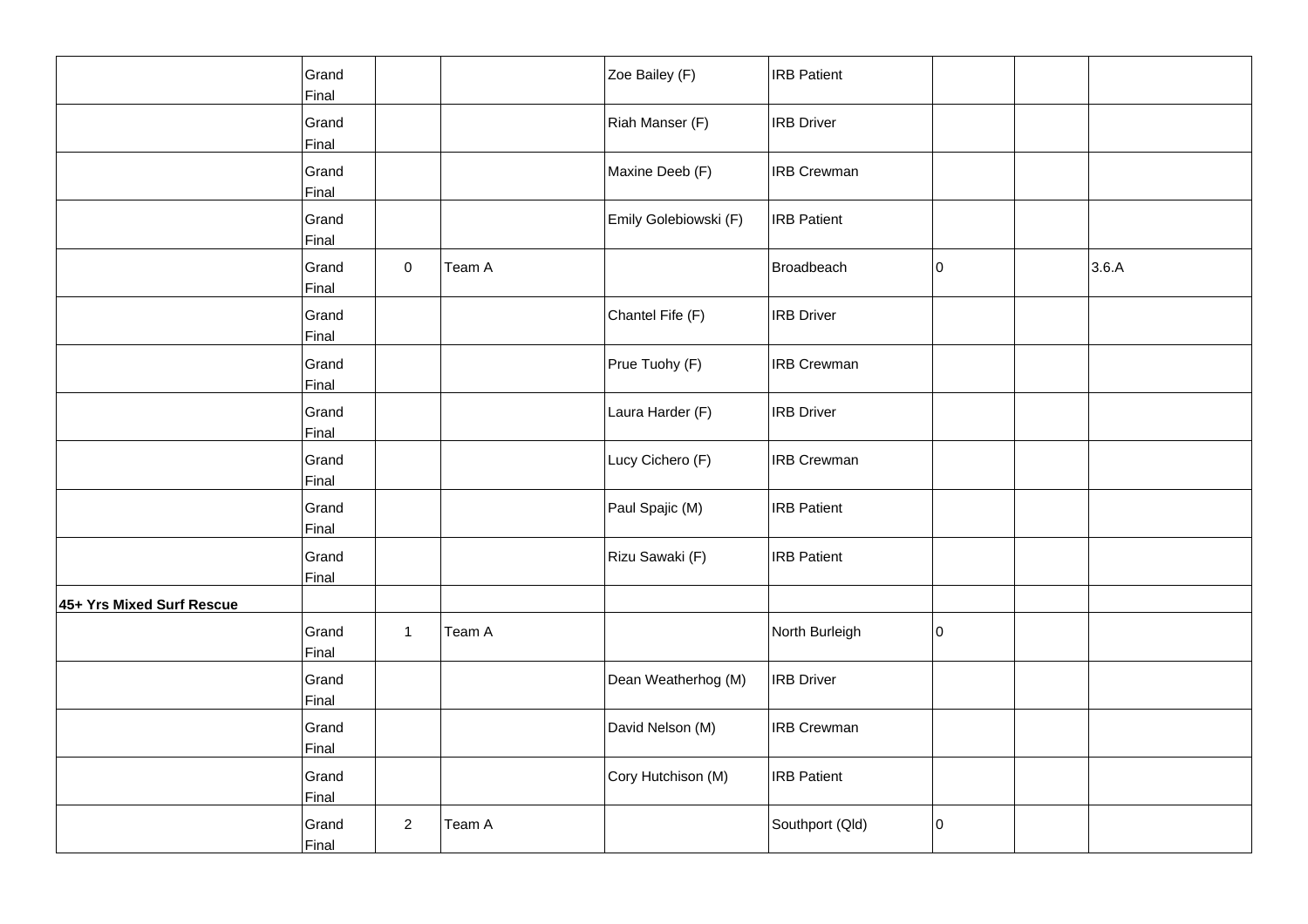|                  | Grand<br>Final |                |                             | Dale McVeigh (M)     | <b>IRB Driver</b>  |    |  |
|------------------|----------------|----------------|-----------------------------|----------------------|--------------------|----|--|
|                  | Grand<br>Final |                |                             | Michael Landon (M)   | <b>IRB Crewman</b> |    |  |
|                  | Grand<br>Final |                |                             | Zoe Bailey (F)       | <b>IRB Patient</b> |    |  |
|                  | Grand<br>Final | $\mathbf{3}$   | Team A                      |                      | Mooloolaba         | I٥ |  |
|                  | Grand<br>Final |                |                             | Peter Graham (M)     | <b>IRB</b> Driver  |    |  |
|                  | Grand<br>Final |                |                             | David Scullion (M)   | <b>IRB Crewman</b> |    |  |
|                  | Grand<br>Final |                |                             | Kassity Campbell (F) | <b>IRB</b> Patient |    |  |
|                  | Grand<br>Final | $\overline{4}$ | Mudjimba 45+ Surf<br>Rescue |                      | Mudjimba           | O  |  |
|                  | Grand<br>Final |                |                             | Karyn Cook (F)       | <b>IRB Driver</b>  |    |  |
|                  | Grand<br>Final |                |                             | Willow Smith (F)     | <b>IRB Crewman</b> |    |  |
|                  | Grand<br>Final |                |                             | Jade Cook (F)        | <b>IRB Patient</b> |    |  |
|                  | Grand<br>Final | $\mathbf 0$    | Team A                      |                      | Kurrawa            | O  |  |
|                  | Grand<br>Final |                |                             | Logan Feltham (M)    | <b>IRB Patient</b> |    |  |
|                  | Grand<br>Final |                |                             | Robert Shillam (M)   | <b>IRB</b> Driver  |    |  |
|                  | Grand<br>Final |                |                             | Glenn Torepe (M)     | <b>IRB Crewman</b> |    |  |
| Open Mixed Relay |                |                |                             |                      |                    |    |  |
|                  | Grand<br>Final | 0              | Team A                      |                      | Southport (Qld)    | 0  |  |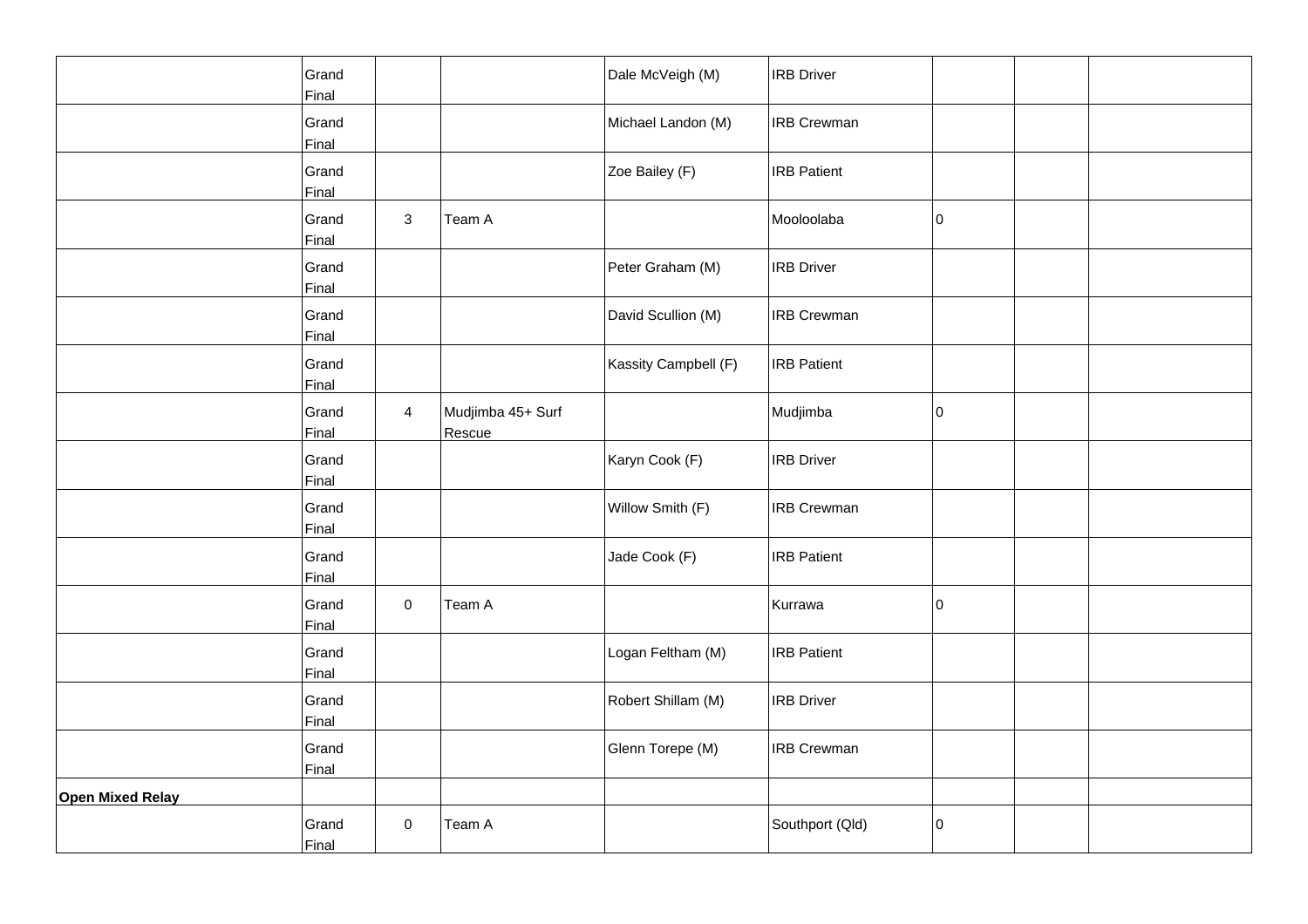| Grand<br>Final | Emily Sprake (F)                   | <b>IRB Driver</b>  |  |  |
|----------------|------------------------------------|--------------------|--|--|
| Grand<br>Final | Dale McVeigh (M)                   | <b>IRB</b> Driver  |  |  |
| Grand<br>Final | Troy Richdale (M)                  | <b>IRB Driver</b>  |  |  |
| Grand<br>Final | Carter de Wilde (M)                | <b>IRB Driver</b>  |  |  |
| Grand<br>Final | Rhiannon Brinckman (F)             | <b>IRB</b> Driver  |  |  |
| Grand<br>Final | Ellis Davies (F)                   | <b>IRB Crewman</b> |  |  |
| Grand<br>Final | Michael Landon (M)                 | <b>IRB Crewman</b> |  |  |
| Grand<br>Final | Kelvin Richdale (M)                | <b>IRB Crewman</b> |  |  |
| Grand<br>Final | Samuel Wilson-Moss (M) IRB Crewman |                    |  |  |
| Grand<br>Final | Tamara Landon (F)                  | <b>IRB Crewman</b> |  |  |
| Grand<br>Final | Zoe Bailey (F)                     | <b>IRB Patient</b> |  |  |
| Grand<br>Final | Maxine Deeb (F)                    | <b>IRB Patient</b> |  |  |
| Grand<br>Final | Aislinn Neville (F)                | <b>IRB Patient</b> |  |  |
| Grand<br>Final | Jazmin Golebiowski (F)             | <b>IRB Patient</b> |  |  |
| Grand<br>Final | Emily Golebiowski (F)              | <b>IRB Patient</b> |  |  |
| Grand<br>Final | Brianna Free (F)                   | <b>IRB Patient</b> |  |  |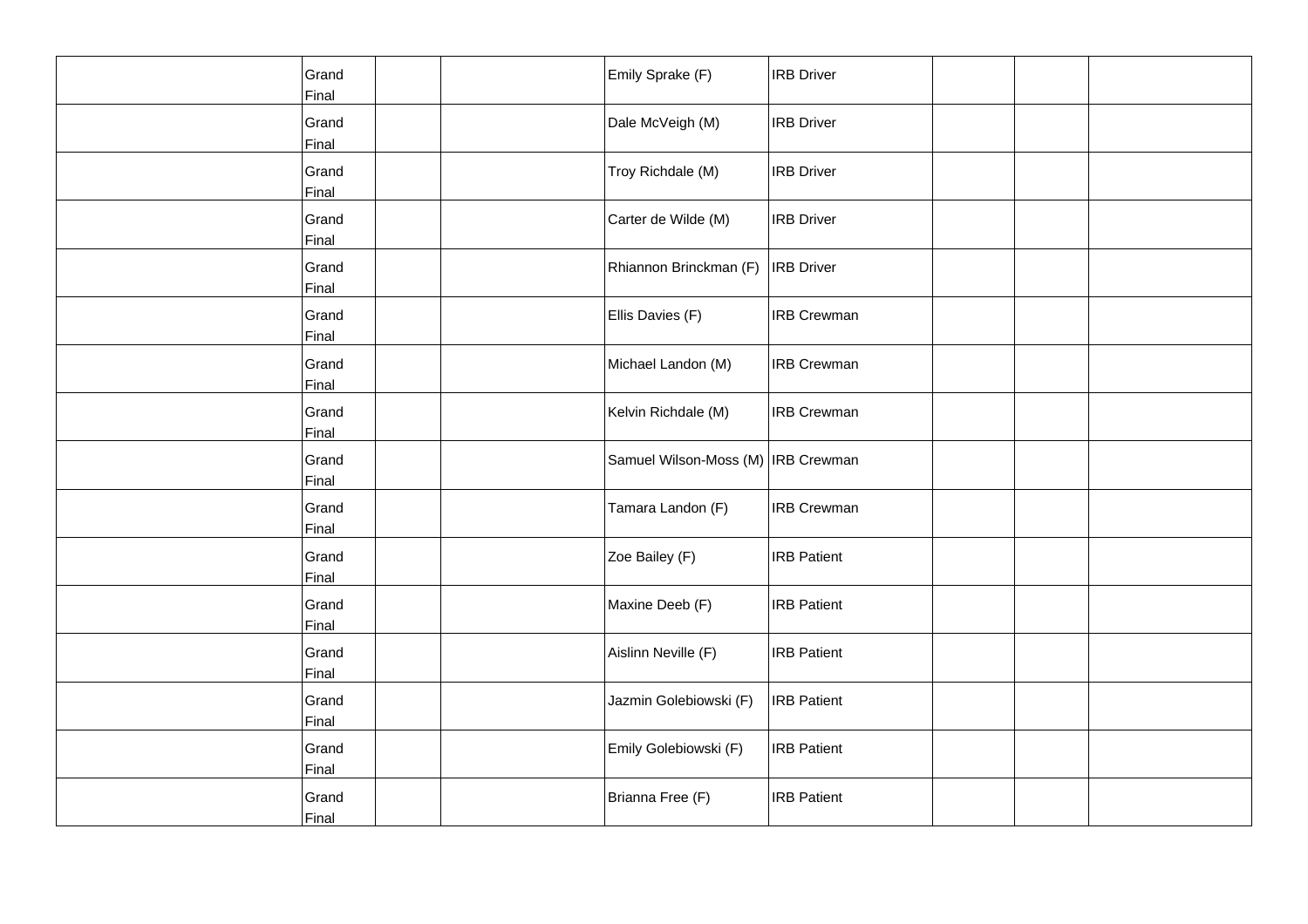| Grand<br>Final | 0 | Team A |                         | Point Lookout      | 0 |  |
|----------------|---|--------|-------------------------|--------------------|---|--|
| Grand<br>Final |   |        | William Hagan (M)       | <b>IRB</b> Driver  |   |  |
| Grand<br>Final |   |        | Jordan Roberts (M)      | <b>IRB Driver</b>  |   |  |
| Grand<br>Final |   |        | Michael Dawes (M)       | <b>IRB Driver</b>  |   |  |
| Grand<br>Final |   |        | Ann-sophie Sullivan (F) | <b>IRB</b> Driver  |   |  |
| Grand<br>Final |   |        | Kara Brier (F)          | <b>IRB Driver</b>  |   |  |
| Grand<br>Final |   |        | Jesse Mantell (M)       | <b>IRB Crewman</b> |   |  |
| Grand<br>Final |   |        | Matthew Whelan (M)      | <b>IRB Crewman</b> |   |  |
| Grand<br>Final |   |        | Rhys Daley (M)          | <b>IRB Crewman</b> |   |  |
| Grand<br>Final |   |        | Laura Zambon (F)        | <b>IRB Crewman</b> |   |  |
| Grand<br>Final |   |        | Hayley Robinson (F)     | <b>IRB Crewman</b> |   |  |
| Grand<br>Final |   |        | Lilly Morris (F)        | <b>IRB Patient</b> |   |  |
| Grand<br>Final |   |        | Bridget Larnach (F)     | <b>IRB Patient</b> |   |  |
| Grand<br>Final |   |        | Gemma Price (F)         | <b>IRB Patient</b> |   |  |
| Grand<br>Final |   |        | Oscar Wills (M)         | <b>IRB Patient</b> |   |  |
| Grand<br>Final |   |        | Ashleigh Whelan (F)     | <b>IRB Patient</b> |   |  |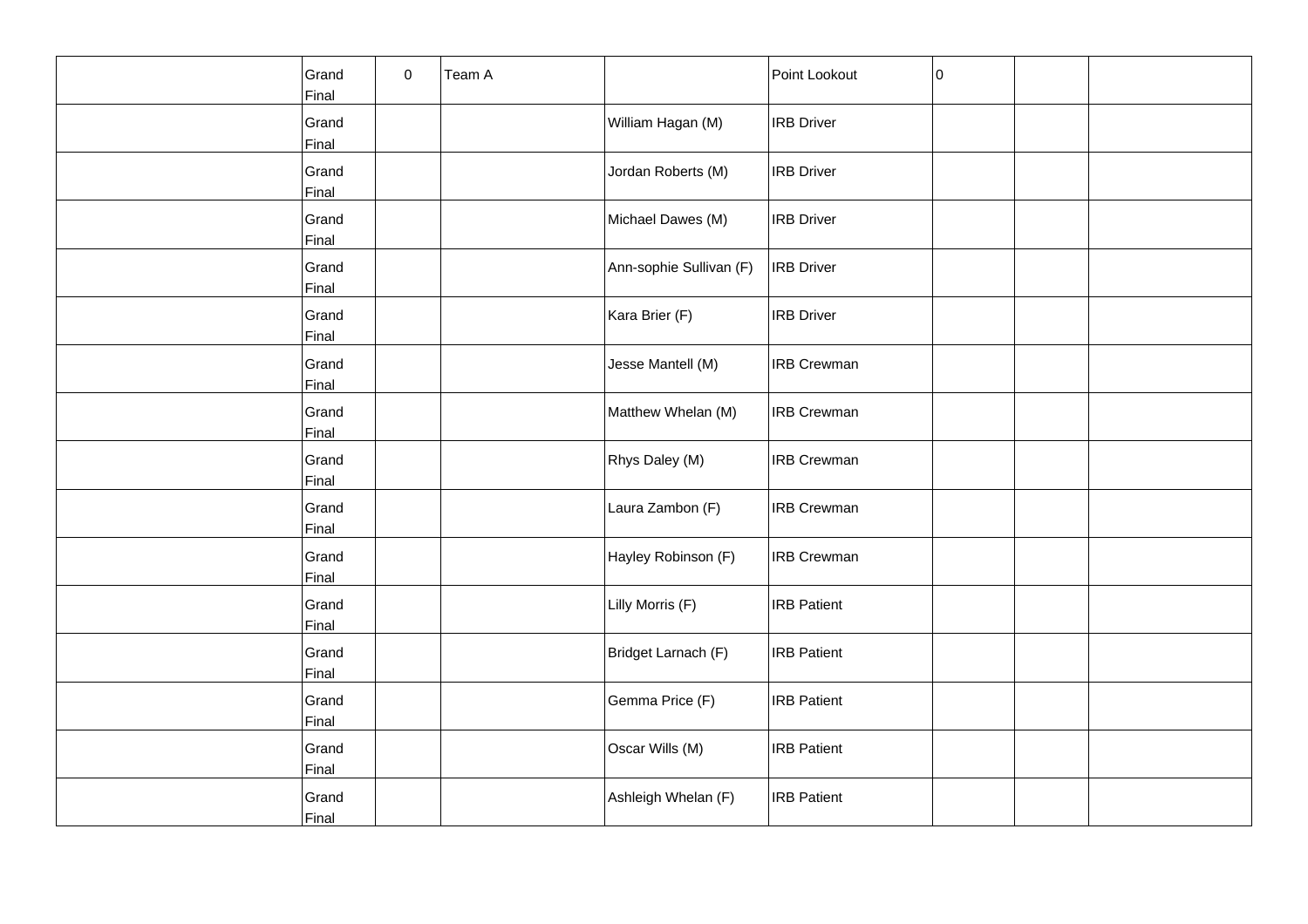| Grand<br>Final |             |        | Elizabeth Muller (F)                | <b>IRB</b> Patient |    |  |
|----------------|-------------|--------|-------------------------------------|--------------------|----|--|
| Grand<br>Final | $\mathbf 0$ | Team A |                                     | Kirra              | 10 |  |
| Grand<br>Final |             |        | Shayna Cassone (F)                  | <b>IRB</b> Patient |    |  |
| Grand<br>Final |             |        | Eli Clemson (M)                     | <b>IRB</b> Driver  |    |  |
| Grand<br>Final |             |        | Joshua Clemson (M)                  | <b>IRB</b> Crewman |    |  |
| Grand<br>Final |             |        | Sophie Clemson (F)                  | <b>IRB Crewman</b> |    |  |
| Grand<br>Final |             |        | Benjamin Domeracki (M)   IRB Driver |                    |    |  |
| Grand<br>Final |             |        | Joel Kinneally (M)                  | <b>IRB</b> Crewman |    |  |
| Grand<br>Final |             |        | Belinda McAuliffe (F)               | <b>IRB Patient</b> |    |  |
| Grand<br>Final |             |        | Bailie Nash (F)                     | <b>IRB</b> Driver  |    |  |
| Grand<br>Final |             |        | Isaac Nation (M)                    | <b>IRB</b> Patient |    |  |
| Grand<br>Final |             |        | Te' a Peluso (F)                    | <b>IRB Driver</b>  |    |  |
| Grand<br>Final |             |        | Leah Sheldrick (F)                  | <b>IRB</b> Patient |    |  |
| Grand<br>Final |             |        | Mark Sheldrick (M)                  | <b>IRB</b> Driver  |    |  |
| Grand<br>Final |             |        | Spencer Moncrieff (M)               | <b>IRB Crewman</b> |    |  |
| Grand<br>Final |             |        | Ella Kinneally (F)                  | <b>IRB</b> Patient |    |  |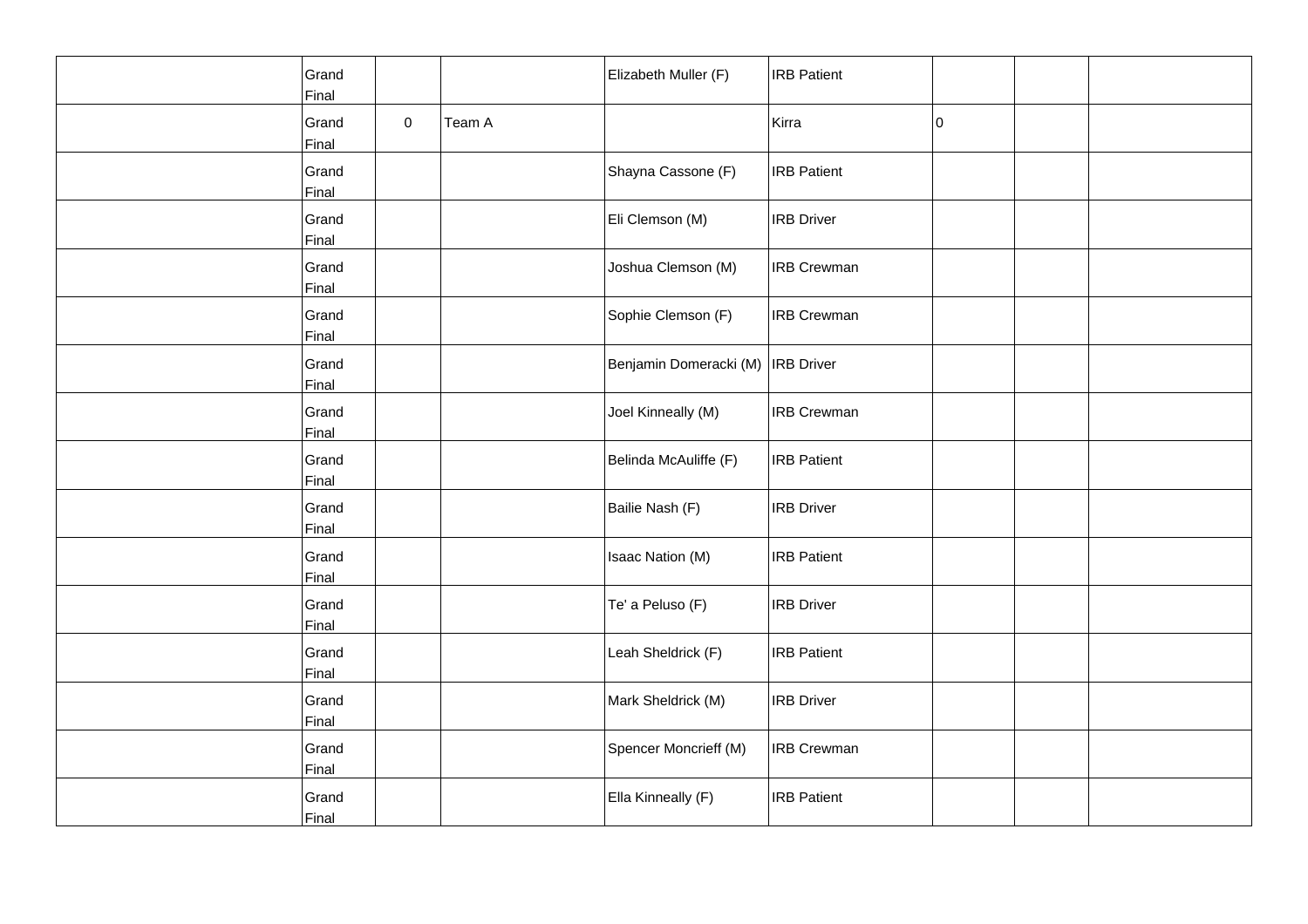| Grand<br>Final |              |        | Kaitlin Dale (F)      | <b>IRB Patient</b> |    |  |
|----------------|--------------|--------|-----------------------|--------------------|----|--|
| Grand<br>Final |              |        | Haidee Psaltis (F)    | <b>IRB Crewman</b> |    |  |
| Grand<br>Final | $\mathsf{O}$ | Team A |                       | Broadbeach         | 10 |  |
| Grand<br>Final |              |        | Callum Tuohy (M)      | <b>IRB Driver</b>  |    |  |
| Grand<br>Final |              |        | Matthew Thompson (M)  | <b>IRB Crewman</b> |    |  |
| Grand<br>Final |              |        | Chantel Fife (F)      | <b>IRB Driver</b>  |    |  |
| Grand<br>Final |              |        | Prue Tuohy (F)        | <b>IRB Crewman</b> |    |  |
| Grand<br>Final |              |        | Timothy J Burgess (M) | <b>IRB Driver</b>  |    |  |
| Grand<br>Final |              |        | Chris Spajic (M)      | <b>IRB Crewman</b> |    |  |
| Grand<br>Final |              |        | Benjamin Wilson (M)   | <b>IRB Driver</b>  |    |  |
| Grand<br>Final |              |        | Eden Crooks (M)       | <b>IRB Crewman</b> |    |  |
| Grand<br>Final |              |        | Laura Harder (F)      | <b>IRB Driver</b>  |    |  |
| Grand<br>Final |              |        | Lucy Cichero (F)      | <b>IRB Crewman</b> |    |  |
| Grand<br>Final |              |        | Rhys Thompson (M)     | <b>IRB Patient</b> |    |  |
| Grand<br>Final |              |        | Paul Spajic (M)       | <b>IRB Patient</b> |    |  |
| Grand<br>Final |              |        | Rizu Sawaki (F)       | <b>IRB Patient</b> |    |  |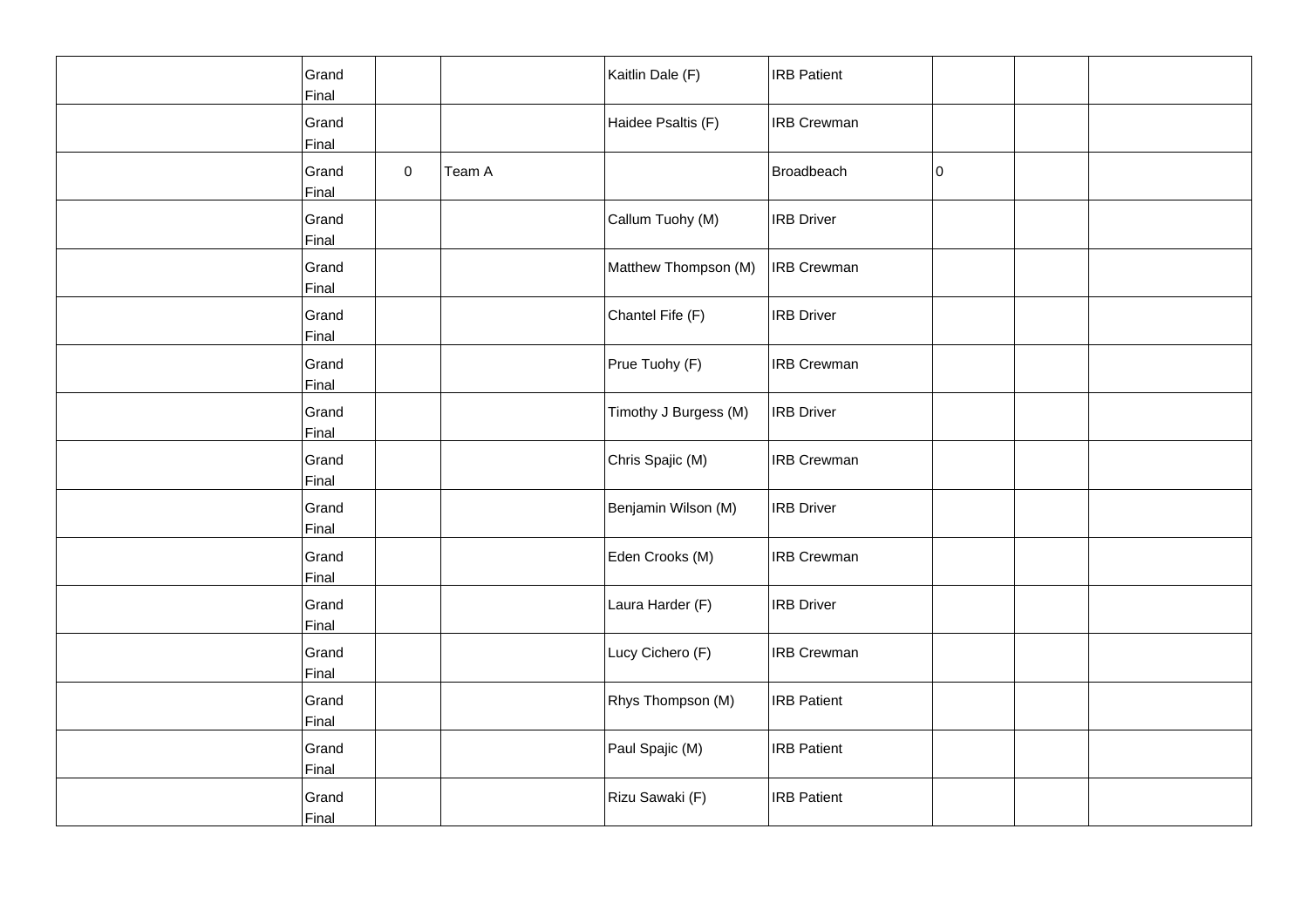| Grand<br>Final |   |        | Emily Pade (F)         | <b>IRB Patient</b> |    |  |
|----------------|---|--------|------------------------|--------------------|----|--|
| Grand<br>Final |   |        | Paul Ryan (M)          | <b>IRB</b> Patient |    |  |
| Grand<br>Final |   |        | Emi Terada (F)         | <b>IRB Patient</b> |    |  |
| Grand<br>Final | 0 | Team A |                        | Alexandra Headland | 10 |  |
| Grand<br>Final |   |        | Trent Cannon (M)       | <b>IRB</b> Driver  |    |  |
| Grand<br>Final |   |        | Gareth Evans (M)       | <b>IRB Driver</b>  |    |  |
| Grand<br>Final |   |        | Timothy Minett (M)     | <b>IRB Driver</b>  |    |  |
| Grand<br>Final |   |        | Joel Munroe (M)        | <b>IRB</b> Driver  |    |  |
| Grand<br>Final |   |        | Samantha Thornton (F)  | <b>IRB Driver</b>  |    |  |
| Grand<br>Final |   |        | Emma Partington (F)    | <b>IRB Crewman</b> |    |  |
| Grand<br>Final |   |        | Sonita Leng-Cole (F)   | <b>IRB Crewman</b> |    |  |
| Grand<br>Final |   |        | Molly Megson (F)       | <b>IRB Crewman</b> |    |  |
| Grand<br>Final |   |        | Shane Baird (M)        | <b>IRB Crewman</b> |    |  |
| Grand<br>Final |   |        | William Baird (M)      | <b>IRB Crewman</b> |    |  |
| Grand<br>Final |   |        | Robbie McKinnon (M)    | <b>IRB Patient</b> |    |  |
| Grand<br>Final |   |        | Marius Braaten-Pow (M) | <b>IRB</b> Patient |    |  |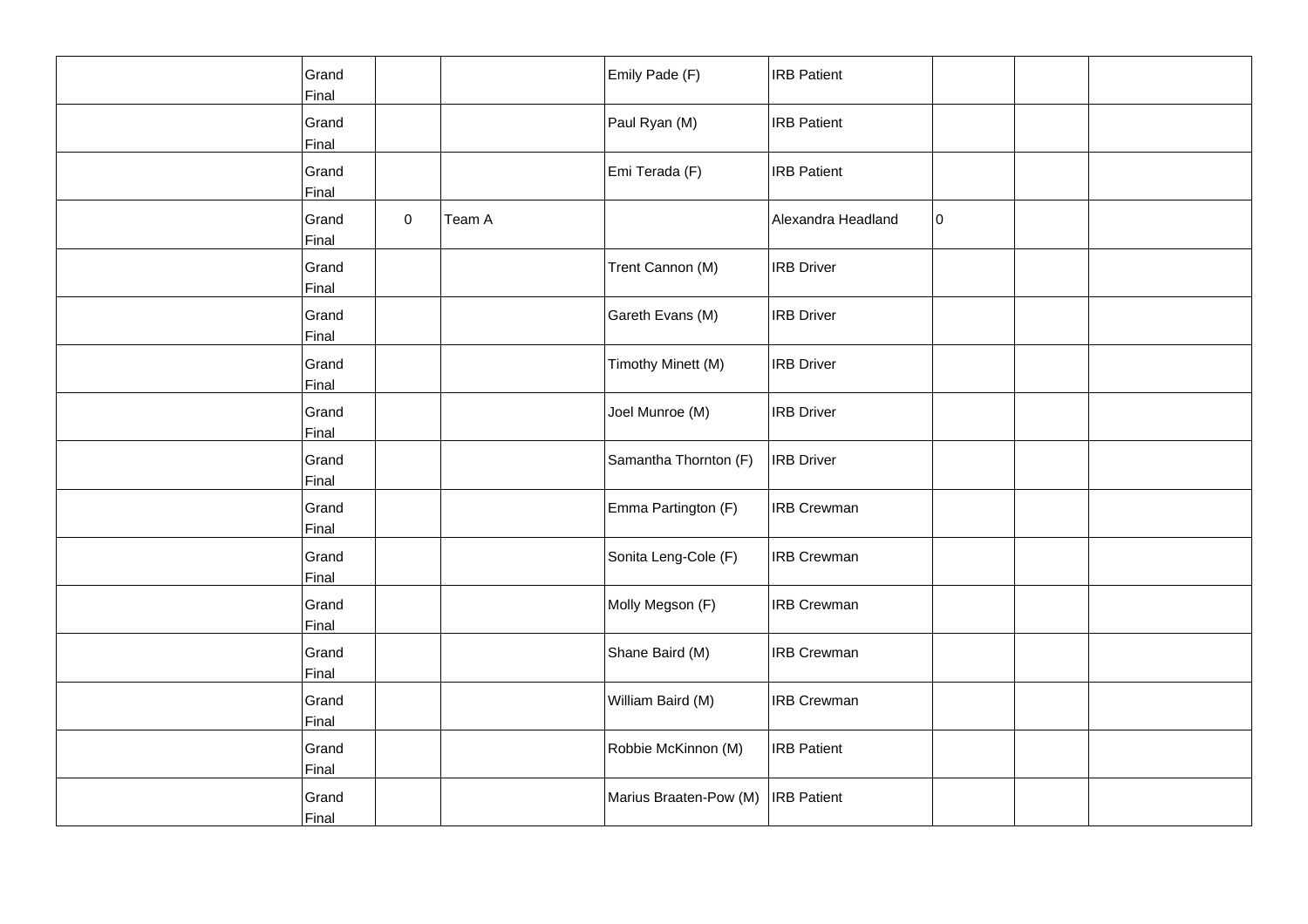| Grand<br>Final |           |        | Amy Miller (F)      | <b>IRB Patient</b> |    |  |
|----------------|-----------|--------|---------------------|--------------------|----|--|
| Grand<br>Final |           |        | Lauren Cannon (F)   | <b>IRB</b> Patient |    |  |
| Grand<br>Final |           |        | Casey Richards (F)  | <b>IRB Patient</b> |    |  |
| Grand<br>Final |           |        | Tyson McIlveen (M)  | <b>IRB Patient</b> |    |  |
| Grand<br>Final | $\pmb{0}$ | Team A |                     | Kurrawa            | 10 |  |
| Grand<br>Final |           |        | Curtis Sealy (M)    | <b>IRB Driver</b>  |    |  |
| Grand<br>Final |           |        | Katie Watts (F)     | <b>IRB Driver</b>  |    |  |
| Grand<br>Final |           |        | Troy Stevens (M)    | <b>IRB Driver</b>  |    |  |
| Grand<br>Final |           |        | Liam Christie (M)   | <b>IRB Driver</b>  |    |  |
| Grand<br>Final |           |        | Isabella Coyle (F)  | <b>IRB Driver</b>  |    |  |
| Grand<br>Final |           |        | Alexandra Coyle (F) | <b>IRB Crewman</b> |    |  |
| Grand<br>Final |           |        | Billie Alty (F)     | <b>IRB Crewman</b> |    |  |
| Grand<br>Final |           |        | Jonathan Hagan (M)  | <b>IRB Crewman</b> |    |  |
| Grand<br>Final |           |        | Jack Lindsay (M)    | <b>IRB Crewman</b> |    |  |
| Grand<br>Final |           |        | Michael Watts (M)   | <b>IRB Crewman</b> |    |  |
| Grand<br>Final |           |        | Robert Fischer (M)  | <b>IRB Patient</b> |    |  |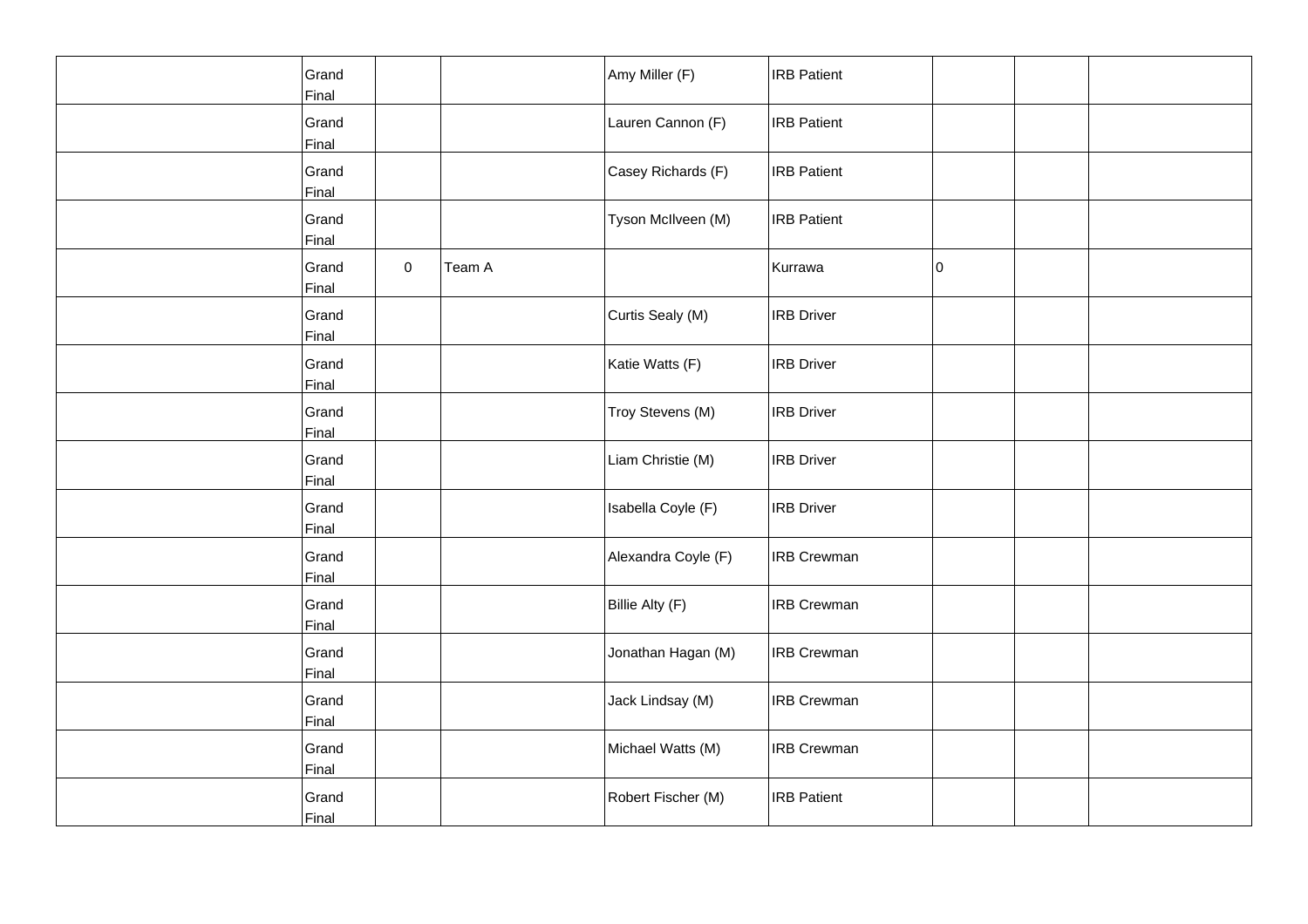| Grand<br>Final        |           |        | Benjamin Gerry (M)     | <b>IRB Patient</b> |    |  |
|-----------------------|-----------|--------|------------------------|--------------------|----|--|
| Grand<br>Final        |           |        | Anthony Edser (M)      | <b>IRB</b> Patient |    |  |
| Grand<br>Final        |           |        | Logan Feltham (M)      | <b>IRB Patient</b> |    |  |
| Grand<br>Final        |           |        | Mekayla Date (F)       | <b>IRB Patient</b> |    |  |
| Grand<br>Final        |           |        | Marten Schumacher (M)  | <b>IRB</b> Patient |    |  |
| Grand<br>Final        | $\pmb{0}$ | Team A |                        | Kawana Waters      | 10 |  |
| Grand<br>Final        |           |        | Damian Collins (M)     | <b>IRB Driver</b>  |    |  |
| Grand<br>Final        |           |        | Ashleigh Domio (F)     | <b>IRB</b> Driver  |    |  |
| Grand<br>Final        |           |        | Dion Pola (M)          | <b>IRB Driver</b>  |    |  |
| Grand<br>Final        |           |        | Christian Schoener (M) | <b>IRB Driver</b>  |    |  |
| Grand<br>Final        |           |        | Aleeshia Chick (F)     | <b>IRB Driver</b>  |    |  |
| Grand<br>Final        |           |        | Scott Brydson (M)      | <b>IRB Crewman</b> |    |  |
| Grand<br>Final        |           |        | Aimee-Leigh Domio (F)  | <b>IRB Crewman</b> |    |  |
| Grand<br>Final        |           |        | Adam Gardner (M)       | <b>IRB Crewman</b> |    |  |
| Grand<br><b>Final</b> |           |        | Paul Clarke (M)        | <b>IRB Crewman</b> |    |  |
| Grand<br>Final        |           |        | Megan Blin (F)         | <b>IRB Crewman</b> |    |  |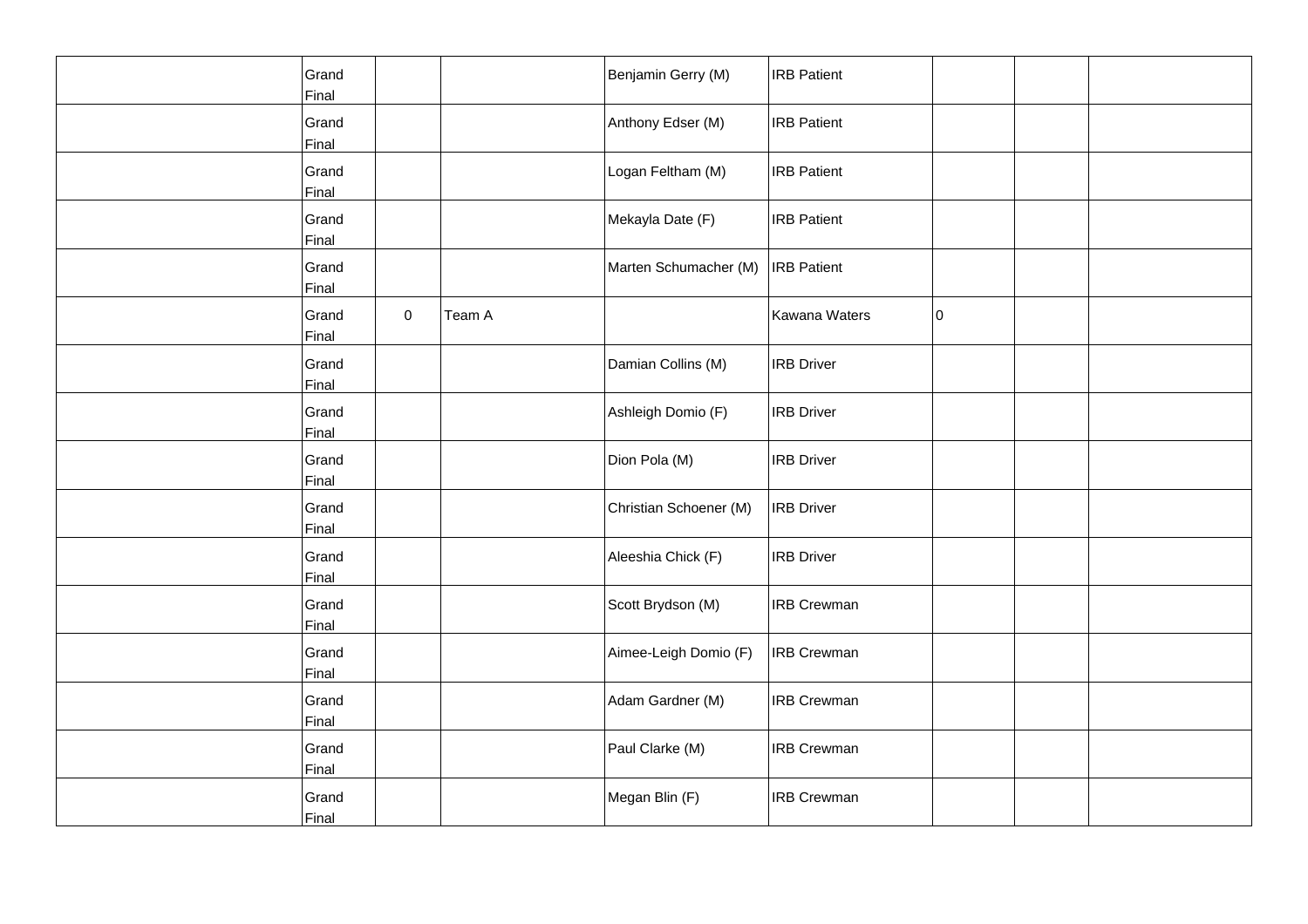|                           | Grand<br>Final |                |        | Ethan Collins (M)             | <b>IRB Patient</b> |    |  |
|---------------------------|----------------|----------------|--------|-------------------------------|--------------------|----|--|
|                           | Grand<br>Final |                |        | Alana Robertson (F)           | <b>IRB</b> Patient |    |  |
|                           | Grand<br>Final |                |        | Lara Cammack (F)              | <b>IRB</b> Patient |    |  |
|                           | Grand<br>Final |                |        | Declan Woods (M)              | <b>IRB Patient</b> |    |  |
|                           | Grand<br>Final |                |        | Christopher Lowe (M)          | <b>IRB Patient</b> |    |  |
|                           | Grand<br>Final |                |        | Michelle Collins (F)          | <b>IRB</b> Patient |    |  |
| <b>Rookie Surf Rescue</b> |                |                |        |                               |                    |    |  |
|                           | Grand<br>Final | $\mathbf{1}$   | Team A |                               | Kurrawa            | 10 |  |
|                           | Grand<br>Final |                |        | Jack Lindsay (M)              | <b>IRB Crewman</b> |    |  |
|                           | Grand<br>Final |                |        | Michael Watts (M)             | <b>IRB</b> Driver  |    |  |
|                           | Grand<br>Final |                |        | Isaac Mitchell (M)            | <b>IRB Patient</b> |    |  |
|                           | Grand<br>Final | $\overline{2}$ | Team A |                               | Miami Beach        | 10 |  |
|                           | Grand<br>Final |                |        | Oliver Henwood (M)            | <b>IRB</b> Driver  |    |  |
|                           | Grand<br>Final |                |        | Karlisha Thorpe-Martin<br>(F) | <b>IRB</b> Patient |    |  |
|                           | Grand<br>Final |                |        | Dylan Chapman (M)             | <b>IRB Crewman</b> |    |  |
|                           | Grand<br>Final | 3              | Team A |                               | Kawana Waters      | 10 |  |
|                           | Grand<br>Final |                |        | Declan Woods (M)              | <b>IRB</b> Driver  |    |  |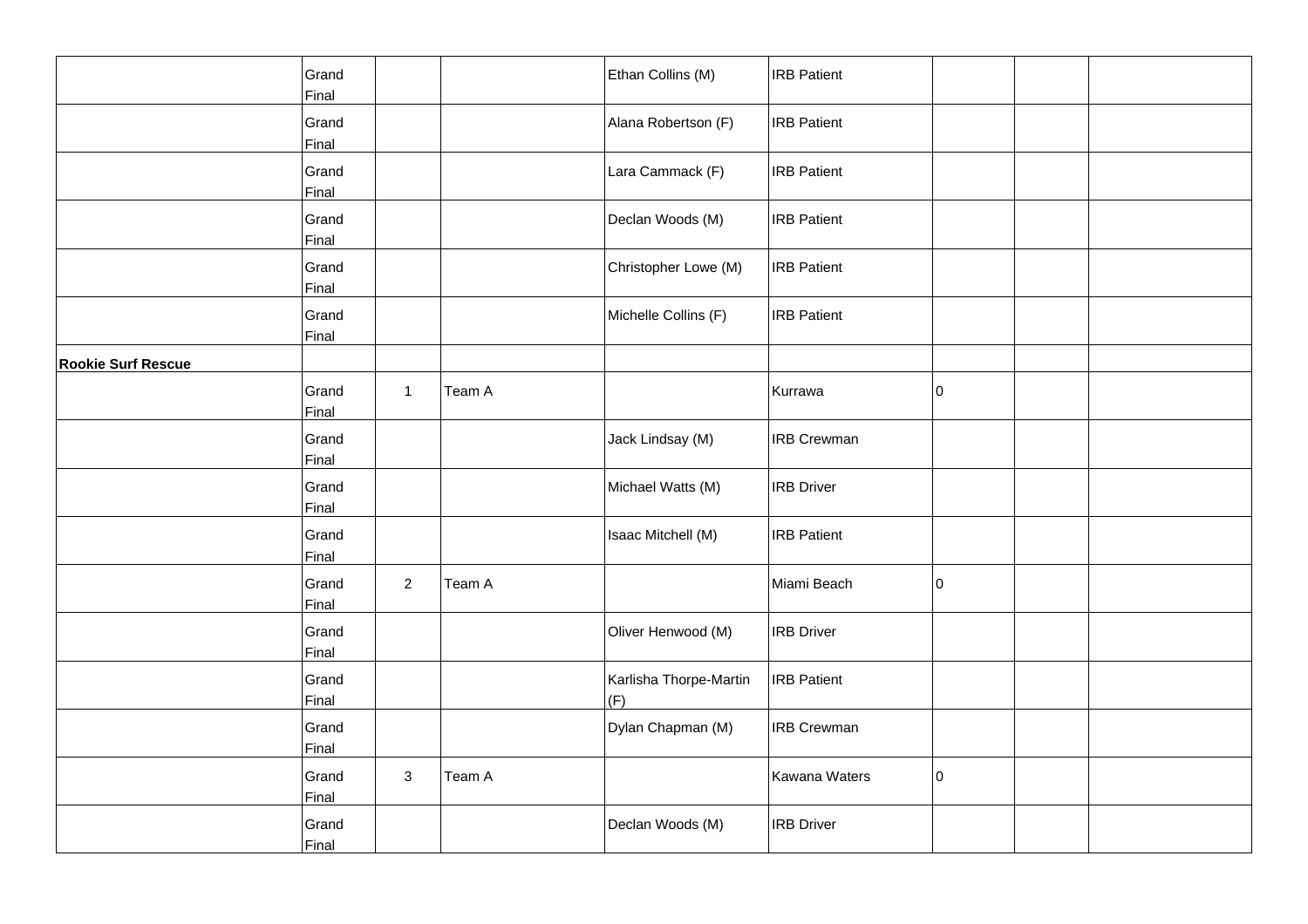| Grand<br>Final |                |        | Ethan Collins (M)    | <b>IRB Crewman</b> |    |  |
|----------------|----------------|--------|----------------------|--------------------|----|--|
| Grand<br>Final |                |        | Dion Pola (M)        | <b>IRB</b> Patient |    |  |
| Grand<br>Final | $\overline{4}$ | Team A |                      | Dicky Beach        | I٥ |  |
| Grand<br>Final |                |        | Peter Capps (M)      | <b>IRB</b> Driver  |    |  |
| Grand<br>Final |                |        | Samuel Smith (M)     | <b>IRB</b> Crewman |    |  |
| Grand<br>Final |                |        | Zoey Parfrement (F)  | <b>IRB Patient</b> |    |  |
| Grand<br>Final | 5              | Team A |                      | North Burleigh     | 10 |  |
| Grand<br>Final |                |        | Ethan Weatherhog (M) | <b>IRB</b> Driver  |    |  |
| Grand<br>Final |                |        | Deon Nelson (M)      | <b>IRB Crewman</b> |    |  |
| Grand<br>Final |                |        | Cory Hutchison (M)   | <b>IRB</b> Patient |    |  |
| Grand<br>Final | 6              | Team B |                      | Alexandra Headland | 10 |  |
| Grand<br>Final |                |        | Emma Partington (F)  | <b>IRB Driver</b>  |    |  |
| Grand<br>Final |                |        | Molly Megson (F)     | <b>IRB Crewman</b> |    |  |
| Grand<br>Final |                |        | Amy Miller (F)       | <b>IRB</b> Patient |    |  |
| Grand<br>Final | $\overline{7}$ | Team B |                      | Dicky Beach        | I٥ |  |
| Grand<br>Final |                |        | Althea Bowden (F)    | <b>IRB</b> Driver  |    |  |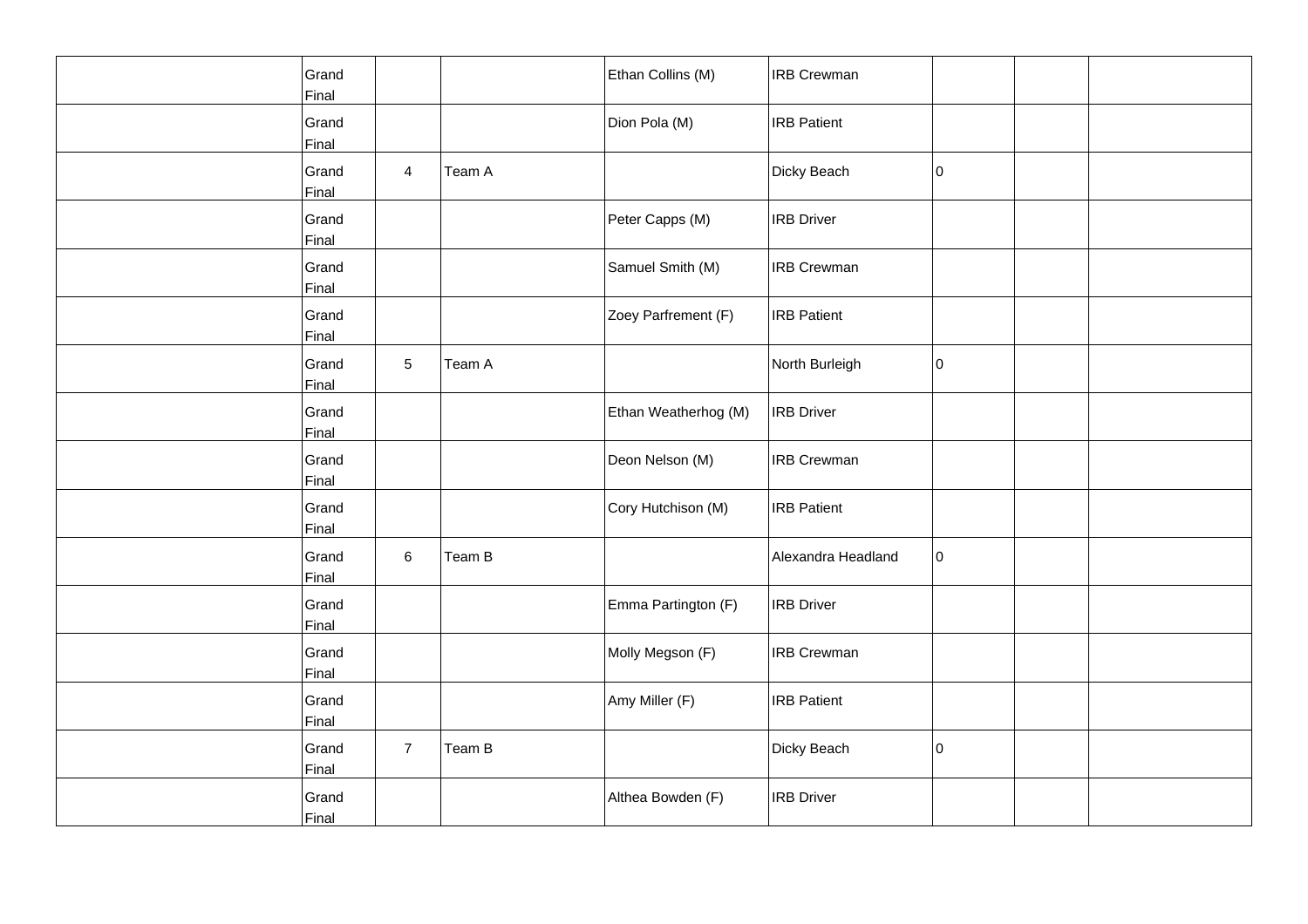|                              | Grand<br>Final |                  |                  | Charlotte Watson (F)  | <b>IRB Crewman</b> |             |  |
|------------------------------|----------------|------------------|------------------|-----------------------|--------------------|-------------|--|
|                              | Grand<br>Final |                  |                  | Eva Sullivan (F)      | <b>IRB Patient</b> |             |  |
|                              | Grand<br>Final | 8                | Team B           |                       | Kawana Waters      | $ 0\rangle$ |  |
|                              | Grand<br>Final |                  |                  | Paul Clarke (M)       | <b>IRB Crewman</b> |             |  |
|                              | Grand<br>Final |                  |                  | Alana Robertson (F)   | <b>IRB Patient</b> |             |  |
|                              | Grand<br>Final |                  |                  | Christopher Lowe (M)  | <b>IRB Driver</b>  |             |  |
|                              | Grand<br>Final | $\boldsymbol{9}$ | Mudjimba Rookies |                       | Mudjimba           | $ 0\rangle$ |  |
|                              | Grand<br>Final |                  |                  | Russell Cook (M)      | <b>IRB Driver</b>  |             |  |
|                              | Grand<br>Final |                  |                  | Andrew Craig (M)      | <b>IRB Crewman</b> |             |  |
|                              | Grand<br>Final |                  |                  | Sade Daniels (F)      | <b>IRB Patient</b> |             |  |
| <b>U23 Mixed Rescue Tube</b> |                |                  |                  |                       |                    |             |  |
|                              | Grand<br>Final | $\mathbf{1}$     | Team B           |                       | Kurrawa            | 6           |  |
|                              | Grand<br>Final |                  |                  | Liam Christie (M)     | <b>IRB Crewman</b> |             |  |
|                              | Grand<br>Final |                  |                  | Jack Lindsay (M)      | <b>IRB Patient</b> |             |  |
|                              | Grand<br>Final |                  |                  | Marten Schumacher (M) | <b>IRB Driver</b>  |             |  |
|                              | Grand<br>Final | $\overline{2}$   | Team A           |                       | Kurrawa            | 5           |  |
|                              | Grand<br>Final |                  |                  | Robert Fischer (M)    | <b>IRB Driver</b>  |             |  |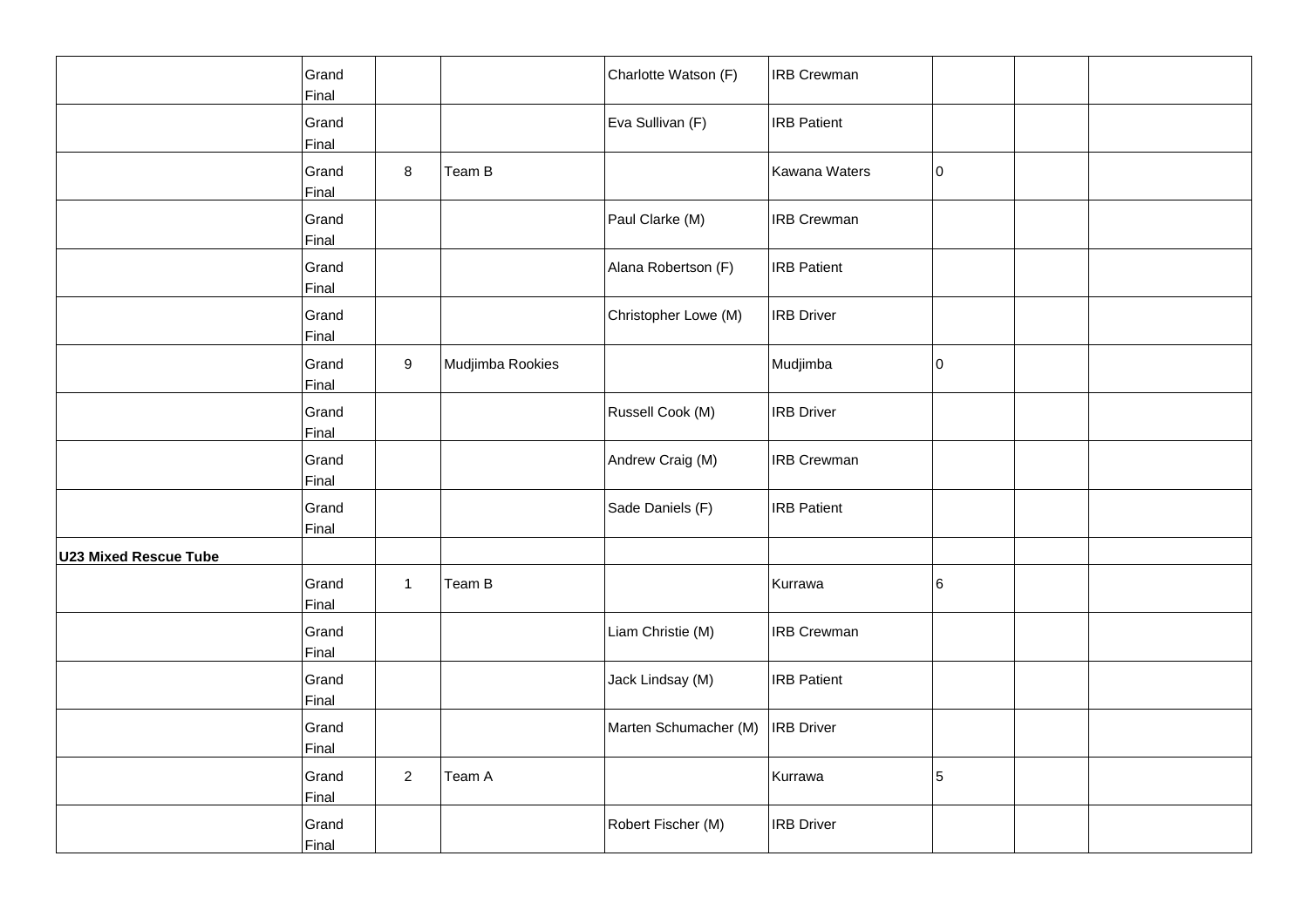| Grand<br>Final |                |        | Michael Watts (M)    | <b>IRB Crewman</b>               |             |  |
|----------------|----------------|--------|----------------------|----------------------------------|-------------|--|
| Grand<br>Final |                |        | Kaan Karadag (M)     | <b>IRB Patient</b>               |             |  |
| Grand<br>Final | 3              | Team A |                      | Dicky Beach                      | 4           |  |
| Grand<br>Final |                |        | Shaun Capps (M)      | <b>IRB Driver</b>                |             |  |
| Grand<br>Final |                |        | Tarren Robertson (M) | <b>IRB Crewman</b>               |             |  |
| Grand<br>Final |                |        | Baxter Moles (M)     | <b>IRB Patient</b>               |             |  |
| Grand<br>Final | $\overline{4}$ | Team A |                      | Kirra                            | 3           |  |
| Grand<br>Final |                |        | Mark Sheldrick (M)   | <b>IRB Driver</b>                |             |  |
| Grand<br>Final |                |        | Leah Sheldrick (F)   | <b>IRB Patient</b>               |             |  |
| Grand<br>Final |                |        | Joshua Clemson (M)   | <b>IRB Crewman</b>               |             |  |
| Grand<br>Final | 5              | Team A |                      | Miami Beach                      | $ 2\rangle$ |  |
| Grand<br>Final |                |        | Harrison Henwood (M) | <b>IRB Driver</b>                |             |  |
| Grand<br>Final |                |        | Gabriel Sobczyk (M)  | <b>IRB Crewman</b>               |             |  |
| Grand<br>Final |                |        | Samuel Cali (M)      | <b>IRB Patient</b>               |             |  |
| Grand<br>Final | $\,6\,$        | Team A |                      | Burleigh Heads Mowbray 1<br>Park |             |  |
| Grand<br>Final |                |        | Cody French (M)      | <b>IRB Driver</b>                |             |  |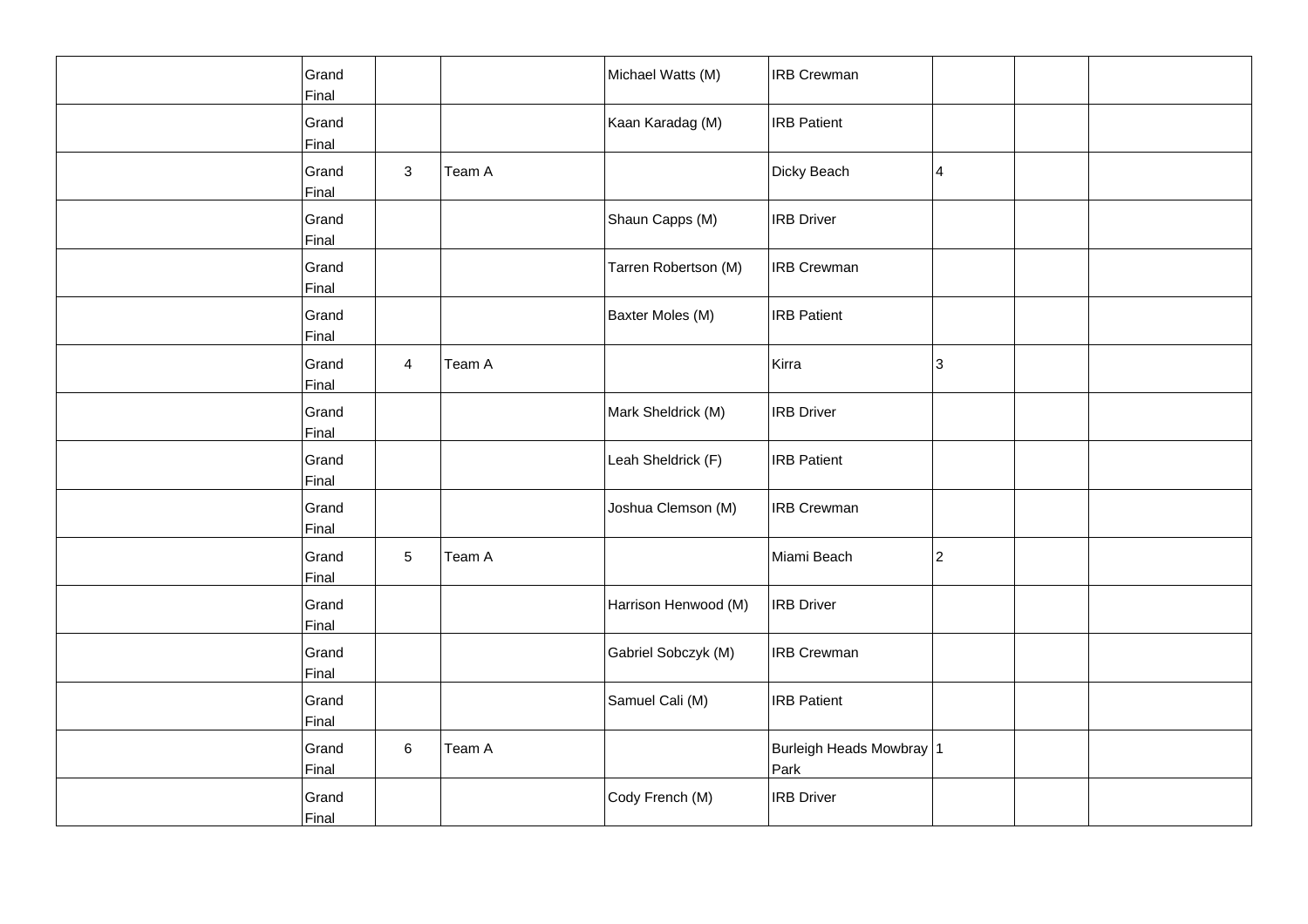|                              | Grand |                |        | Taylor Wardle (M)   | <b>IRB Crewman</b> |             |  |
|------------------------------|-------|----------------|--------|---------------------|--------------------|-------------|--|
|                              | Final |                |        |                     |                    |             |  |
|                              | Grand |                |        | Ellie Taylor (F)    | <b>IRB Patient</b> |             |  |
|                              | Final |                |        |                     |                    |             |  |
|                              | Grand | $\overline{7}$ | Team C |                     | Kurrawa            | 10          |  |
|                              | Final |                |        |                     |                    |             |  |
|                              | Grand |                |        |                     | <b>IRB Driver</b>  |             |  |
|                              |       |                |        | Thomas Ball (M)     |                    |             |  |
|                              | Final |                |        |                     |                    |             |  |
|                              | Grand |                |        | Benjamin Gerry (M)  | <b>IRB Crewman</b> |             |  |
|                              | Final |                |        |                     |                    |             |  |
|                              | Grand |                |        | Dominic Cormack (M) | <b>IRB Patient</b> |             |  |
|                              | Final |                |        |                     |                    |             |  |
|                              |       |                |        |                     |                    |             |  |
|                              | Grand | 8              | Team B |                     | Miami Beach        | $ 0\rangle$ |  |
|                              | Final |                |        |                     |                    |             |  |
|                              | Grand |                |        | Oliver Henwood (M)  | <b>IRB Driver</b>  |             |  |
|                              | Final |                |        |                     |                    |             |  |
|                              |       |                |        |                     |                    |             |  |
|                              | Grand |                |        | Dylan Chapman (M)   | <b>IRB Crewman</b> |             |  |
|                              | Final |                |        |                     |                    |             |  |
|                              | Grand |                |        | Benjamin Fields (M) | <b>IRB Patient</b> |             |  |
|                              | Final |                |        |                     |                    |             |  |
|                              |       |                |        |                     |                    |             |  |
|                              | Grand | $\mathbf 0$    | Team A |                     | Currumbin          | l0          |  |
|                              | Final |                |        |                     |                    |             |  |
|                              | Grand |                |        | Thomas Dick (M)     | <b>IRB Driver</b>  |             |  |
|                              | Final |                |        |                     |                    |             |  |
|                              | Grand |                |        | Keely Smith (F)     | <b>IRB Crewman</b> |             |  |
|                              |       |                |        |                     |                    |             |  |
|                              | Final |                |        |                     |                    |             |  |
|                              | Grand |                |        | Benjamin Mackie (M) | <b>IRB Patient</b> |             |  |
|                              | Final |                |        |                     |                    |             |  |
| <b>U23 Mixed Mass Rescue</b> |       |                |        |                     |                    |             |  |
|                              |       |                |        |                     |                    |             |  |
|                              | Grand | $\mathbf{1}$   | Team A |                     | Kurrawa            | 6           |  |
|                              | Final |                |        |                     |                    |             |  |
|                              | Grand |                |        | Robert Fischer (M)  | <b>IRB Driver</b>  |             |  |
|                              | Final |                |        |                     |                    |             |  |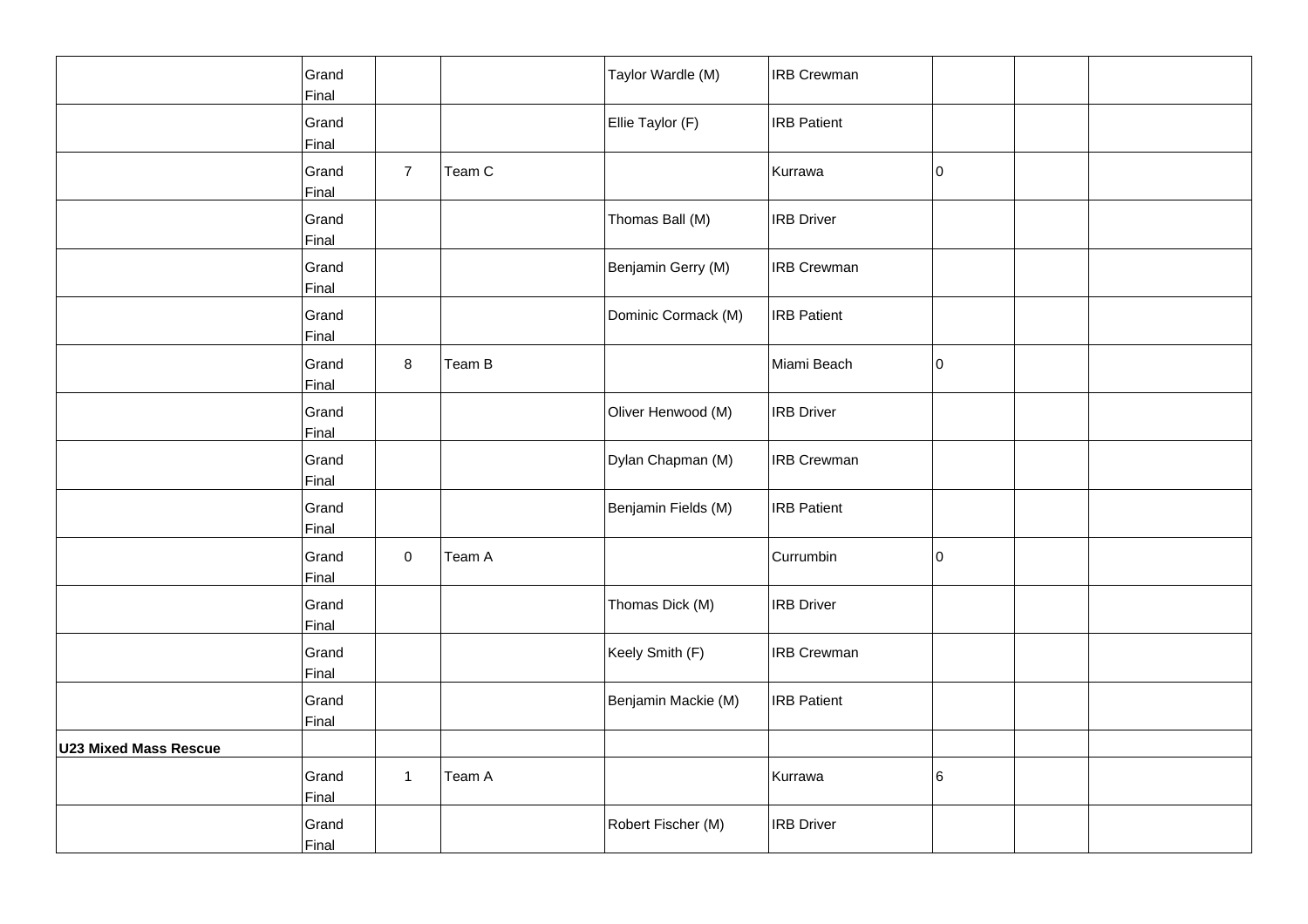| Grand<br>Final |                |        | Michael Watts (M)      | <b>IRB Crewman</b> |   |  |
|----------------|----------------|--------|------------------------|--------------------|---|--|
| Grand<br>Final |                |        | Isabella Coyle (F)     | <b>IRB</b> Patient |   |  |
| Grand<br>Final |                |        | Billie Alty (F)        | <b>IRB Patient</b> |   |  |
| Grand<br>Final | $\overline{a}$ | Team C |                        | Kirra              | 5 |  |
| Grand<br>Final |                |        | Mark Sheldrick (M)     | <b>IRB</b> Driver  |   |  |
| Grand<br>Final |                |        | Joshua Clemson (M)     | <b>IRB Crewman</b> |   |  |
| Grand<br>Final |                |        | Leah Sheldrick (F)     | <b>IRB</b> Patient |   |  |
| Grand<br>Final |                |        | Bailie Nash (F)        | <b>IRB</b> Patient |   |  |
| Grand<br>Final | $\mathbf{3}$   | Team A |                        | Alexandra Headland | 4 |  |
| Grand<br>Final |                |        | Timothy Minett (M)     | <b>IRB</b> Driver  |   |  |
| Grand<br>Final |                |        | Marius Braaten-Pow (M) | <b>IRB</b> Crewman |   |  |
| Grand<br>Final |                |        | Sonita Leng-Cole (F)   | <b>IRB Patient</b> |   |  |
| Grand<br>Final |                |        | Emma Partington (F)    | <b>IRB</b> Patient |   |  |
| Grand<br>Final | $\overline{4}$ | Team B |                        | Kurrawa            | 3 |  |
| Grand<br>Final |                |        | Liam Christie (M)      | <b>IRB Driver</b>  |   |  |
| Grand<br>Final |                |        | Mekayla Date (F)       | <b>IRB</b> Patient |   |  |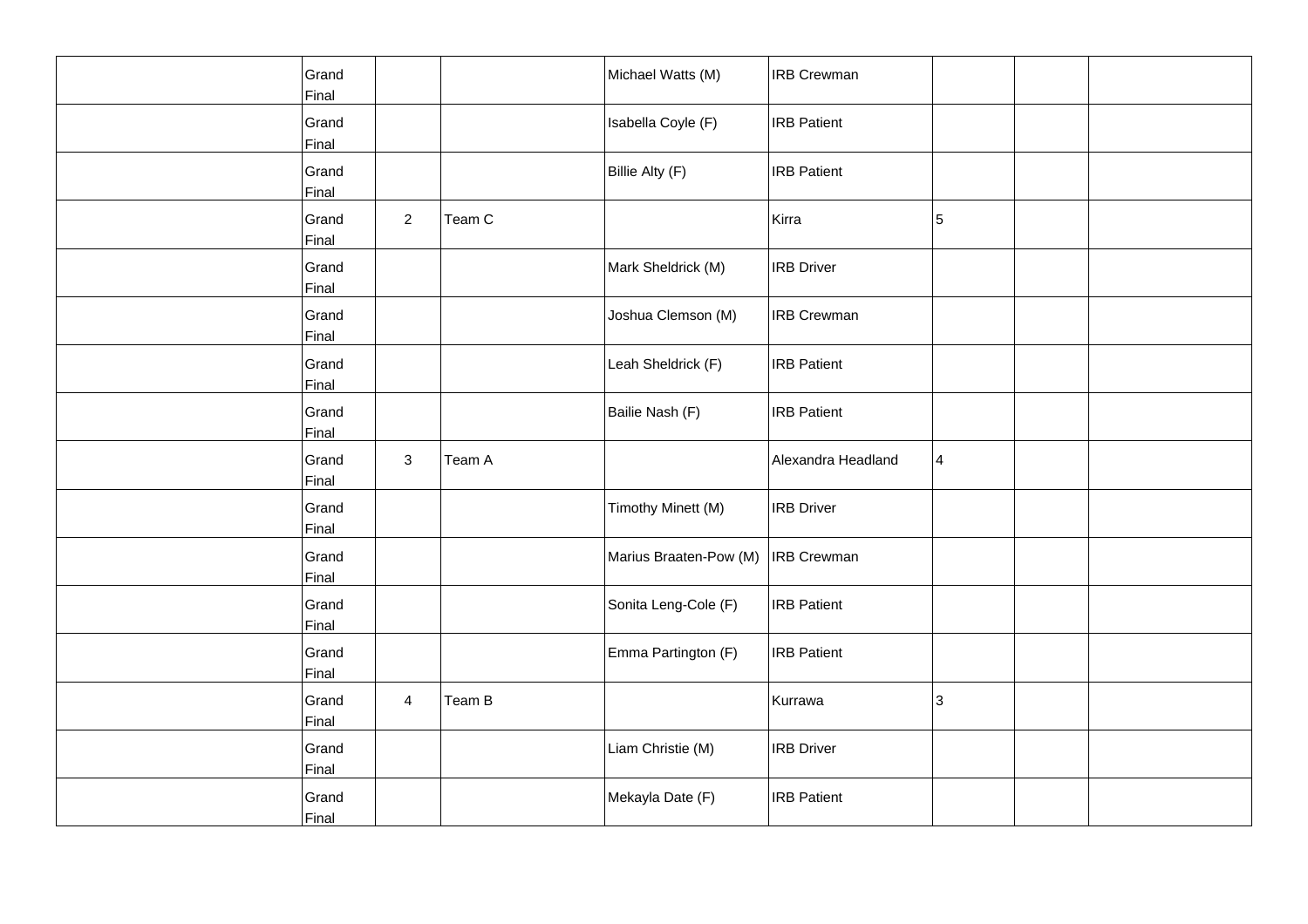| Grand<br>Final |                |        | Alexandra Coyle (F)   | <b>IRB</b> Patient |              |  |
|----------------|----------------|--------|-----------------------|--------------------|--------------|--|
| Grand<br>Final |                |        | Kye Sunderland (M)    | <b>IRB</b> Crewman |              |  |
| Grand<br>Final | 5              | Team B |                       | Miami Beach        | 2            |  |
| Grand<br>Final |                |        | Harrison Henwood (M)  | <b>IRB</b> Driver  |              |  |
| Grand<br>Final |                |        | Gabriel Sobczyk (M)   | <b>IRB</b> Crewman |              |  |
| Grand<br>Final |                |        | Samuel Cali (M)       | <b>IRB Patient</b> |              |  |
| Grand<br>Final |                |        | Lucy Reed (F)         | <b>IRB</b> Patient |              |  |
| Grand<br>Final | 6              | Team A |                       | Dicky Beach        | $\mathbf{1}$ |  |
| Grand<br>Final |                |        | Shaun Capps (M)       | <b>IRB Driver</b>  |              |  |
| Grand<br>Final |                |        | Tarren Robertson (M)  | <b>IRB Crewman</b> |              |  |
| Grand<br>Final |                |        | Althea Bowden (F)     | <b>IRB</b> Patient |              |  |
| Grand<br>Final |                |        | Zoey Parfrement (F)   | <b>IRB Patient</b> |              |  |
| Grand<br>Final | $\overline{7}$ | Team A |                       | Kirra              | 10           |  |
| Grand<br>Final |                |        | Hayden Lewis-Fox (M)  | <b>IRB</b> Driver  |              |  |
| Grand<br>Final |                |        | Harrison Sheppard (M) | <b>IRB Crewman</b> |              |  |
| Grand<br>Final |                |        | Shiloh Young (F)      | <b>IRB</b> Patient |              |  |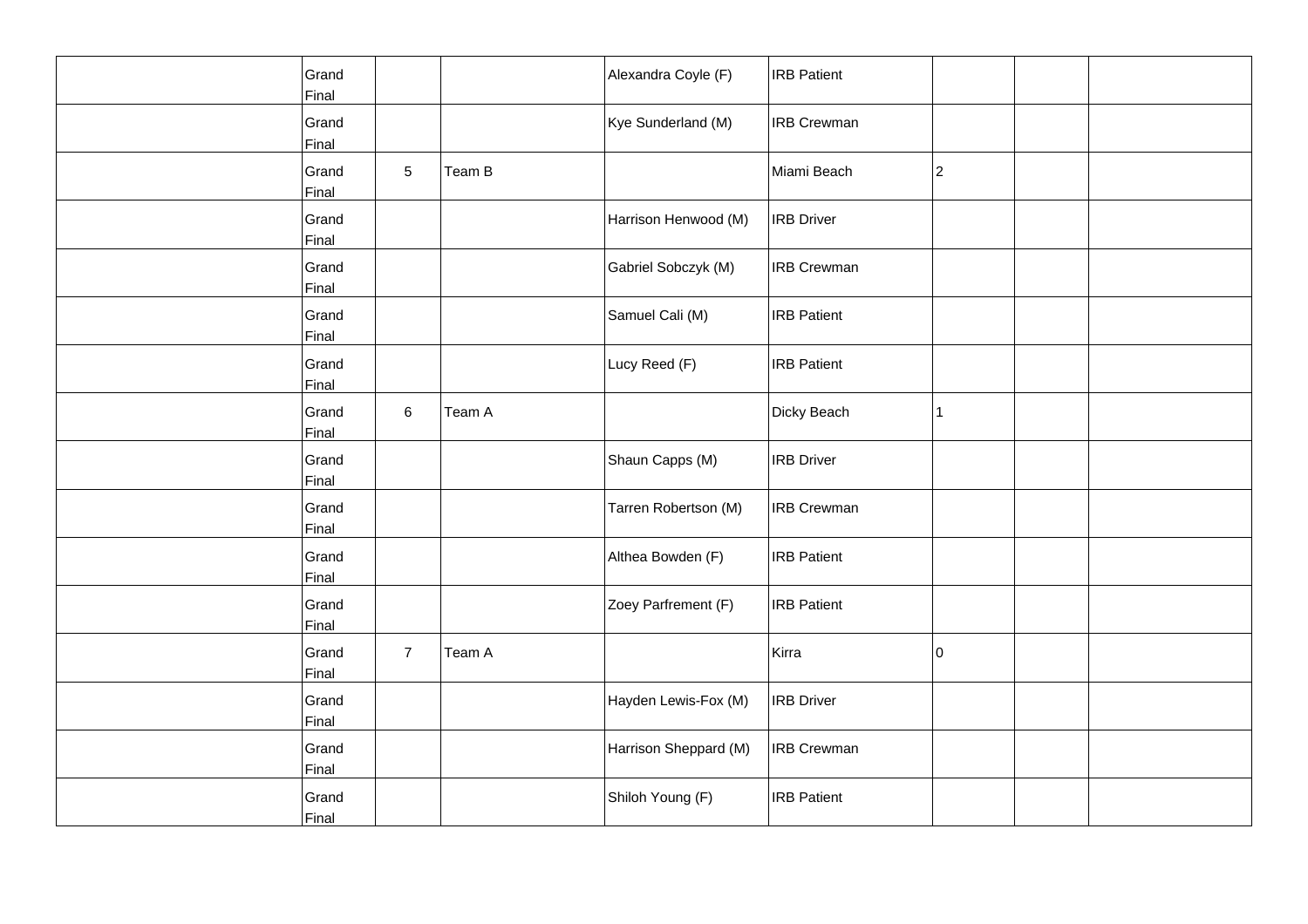|                               | Grand<br>Final |                |        | Shayna Cassone (F)     | <b>IRB Patient</b> |    |  |
|-------------------------------|----------------|----------------|--------|------------------------|--------------------|----|--|
|                               | Grand<br>Final | 8              | Team A |                        | Point Lookout      | 10 |  |
|                               | Grand<br>Final |                |        | Cody Jensen (M)        | <b>IRB Driver</b>  |    |  |
|                               | Grand<br>Final |                |        | Harry Edwards (M)      | <b>IRB Crewman</b> |    |  |
|                               | Grand<br>Final |                |        | Katie Price (F)        | <b>IRB Patient</b> |    |  |
|                               | Grand<br>Final |                |        | Gemma Price (F)        | <b>IRB Patient</b> |    |  |
| <b>U23 Mixed Teams Rescue</b> |                |                |        |                        |                    |    |  |
|                               | Grand<br>Final | $\mathbf{1}$   | Team B |                        | Kurrawa            | 6  |  |
|                               | Grand<br>Final |                |        | Liam Christie (M)      | <b>IRB Driver</b>  |    |  |
|                               | Grand<br>Final |                |        | Jonathan Hagan (M)     | <b>IRB Driver</b>  |    |  |
|                               | Grand<br>Final |                |        | Kye Sunderland (M)     | <b>IRB Crewman</b> |    |  |
|                               | Grand<br>Final |                |        | Benjamin Gerry (M)     | <b>IRB Crewman</b> |    |  |
|                               | Grand<br>Final |                |        | Mekayla Date (F)       | <b>IRB Patient</b> |    |  |
|                               | Grand<br>Final |                |        | Jack Lindsay (M)       | <b>IRB Patient</b> |    |  |
|                               | Grand<br>Final | $\overline{a}$ | Team A |                        | Alexandra Headland | 5  |  |
|                               | Grand<br>Final |                |        | Mitchell Pickering (M) | <b>IRB Driver</b>  |    |  |
|                               | Grand<br>Final |                |        | Timothy Minett (M)     | <b>IRB Driver</b>  |    |  |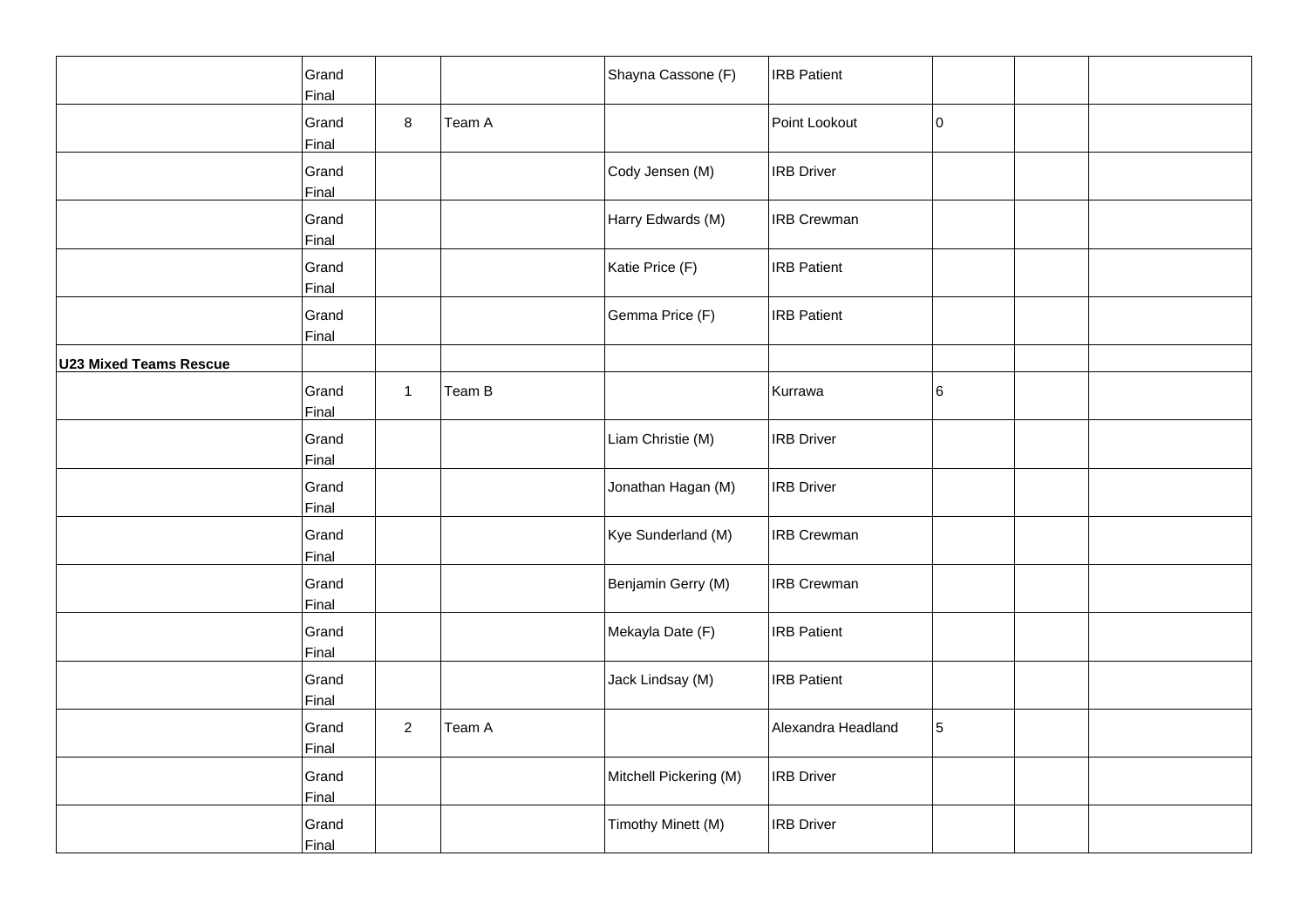| Grand<br>Final        |                |                | Marius Braaten-Pow (M) | <b>IRB Crewman</b> |    |  |
|-----------------------|----------------|----------------|------------------------|--------------------|----|--|
| Grand<br>Final        |                |                | Tyson McIlveen (M)     | <b>IRB Crewman</b> |    |  |
| Grand<br>Final        |                |                | William Baird (M)      | <b>IRB Patient</b> |    |  |
| Grand<br>Final        |                |                | Molly Megson (F)       | <b>IRB Patient</b> |    |  |
| Grand<br>Final        | 3              | Team A         |                        | Kirra              | 4  |  |
| Grand<br>Final        |                |                | Hayden Lewis-Fox (M)   | <b>IRB Driver</b>  |    |  |
| Grand<br>Final        |                |                | Noah Peluso (M)        | <b>IRB Driver</b>  |    |  |
| Grand<br>Final        |                |                | Brayden Armour (M)     | <b>IRB Crewman</b> |    |  |
| Grand<br>Final        |                |                | Kaitlin Dale (F)       | <b>IRB Patient</b> |    |  |
| Grand<br>Final        |                |                | Shayna Cassone (F)     | <b>IRB Patient</b> |    |  |
| Grand<br>Final        |                |                | Ella Kinneally (F)     | <b>IRB Crewman</b> |    |  |
| Grand<br>Final        | $\overline{4}$ | Team A (combo) |                        | North Burleigh     | 10 |  |
| Grand<br>Final        |                |                | Taylor Macdonald (F)   | <b>IRB Patient</b> |    |  |
| Grand<br>Final        |                |                | Ethan Weatherhog (M)   | <b>IRB</b> Driver  |    |  |
| Grand<br><b>Final</b> |                |                | Deon Nelson (M)        | <b>IRB Crewman</b> |    |  |
| Grand<br>Final        |                |                | Cory Hutchison (M)     | <b>IRB Patient</b> |    |  |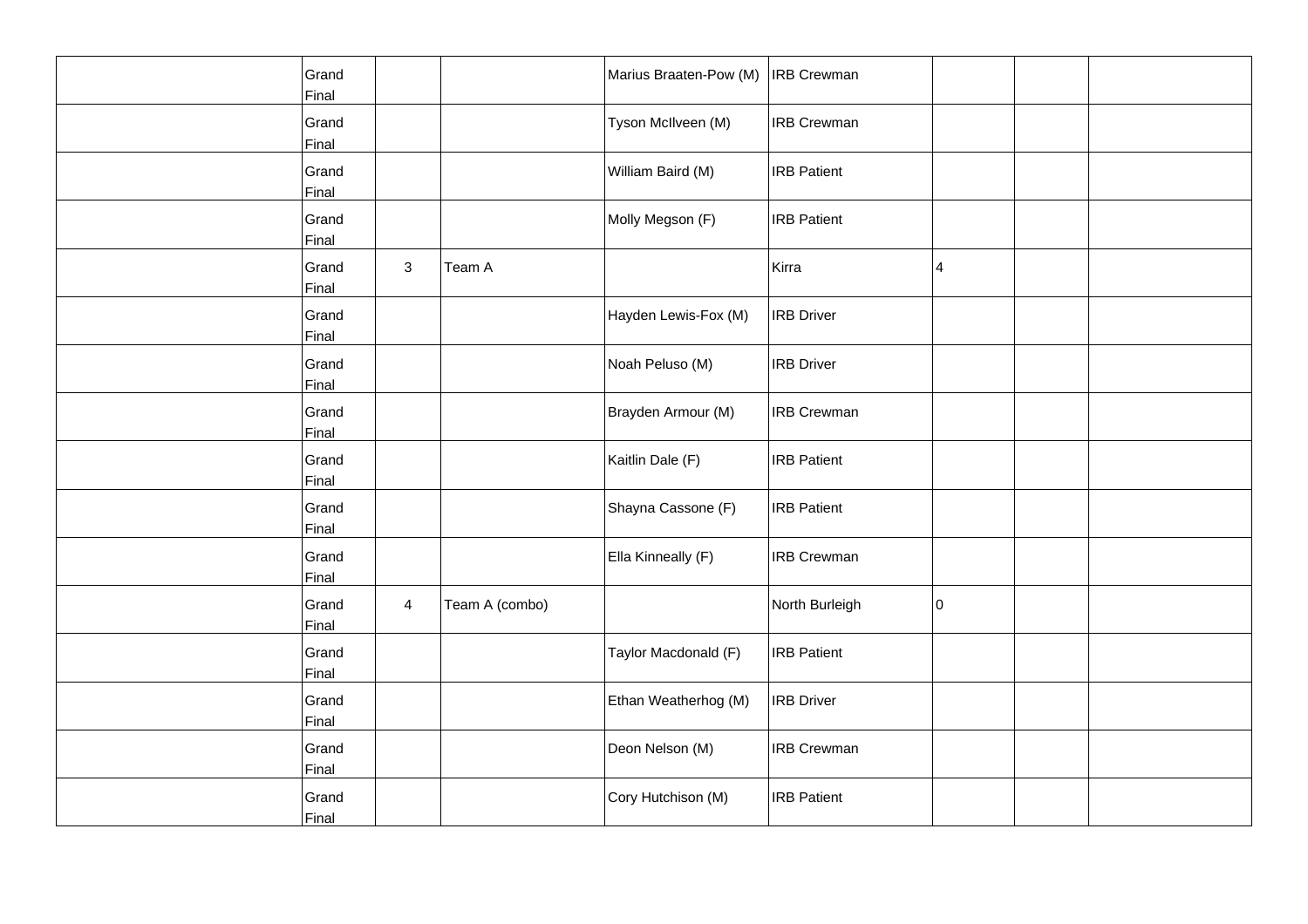| Grand<br>Final |                 |                      | Emma Williams (F)      | <b>IRB Crewman</b> |    |  |
|----------------|-----------------|----------------------|------------------------|--------------------|----|--|
| Grand<br>Final | $\overline{4}$  | Team A               |                        | Southport (Qld)    | 3  |  |
| Grand<br>Final |                 |                      | Harrison Wood (M)      | <b>IRB Crewman</b> |    |  |
| Grand<br>Final |                 |                      | James Harwood (M)      | <b>IRB Driver</b>  |    |  |
| Grand<br>Final |                 |                      | Jazmin Golebiowski (F) | <b>IRB</b> Patient |    |  |
| Grand<br>Final |                 |                      | Rhiannon Brinckman (F) | <b>IRB</b> Driver  |    |  |
| Grand<br>Final |                 |                      | Tamara Landon (F)      | <b>IRB Crewman</b> |    |  |
| Grand<br>Final |                 |                      | Aislinn Neville (F)    | <b>IRB</b> Patient |    |  |
| Grand<br>Final | $5\phantom{.0}$ | Team A               |                        | Mooloolaba         | 2  |  |
| Grand<br>Final |                 |                      | Jaclyn Sampson (F)     | <b>IRB Driver</b>  |    |  |
| Grand<br>Final |                 |                      | Holly Davies (F)       | <b>IRB Crewman</b> |    |  |
| Grand<br>Final |                 |                      | Kassity Campbell (F)   | <b>IRB Patient</b> |    |  |
| Grand<br>Final |                 |                      | Karina Trotter (F)     | <b>IRB Driver</b>  |    |  |
| Grand<br>Final |                 |                      | Cameron Sampson (M)    | <b>IRB Crewman</b> |    |  |
| Grand<br>Final |                 |                      | Peter Graham (M)       | <b>IRB Patient</b> |    |  |
| Grand<br>Final | $\pmb{0}$       | Mudjimba U23 Teams B |                        | Mudjimba           | 10 |  |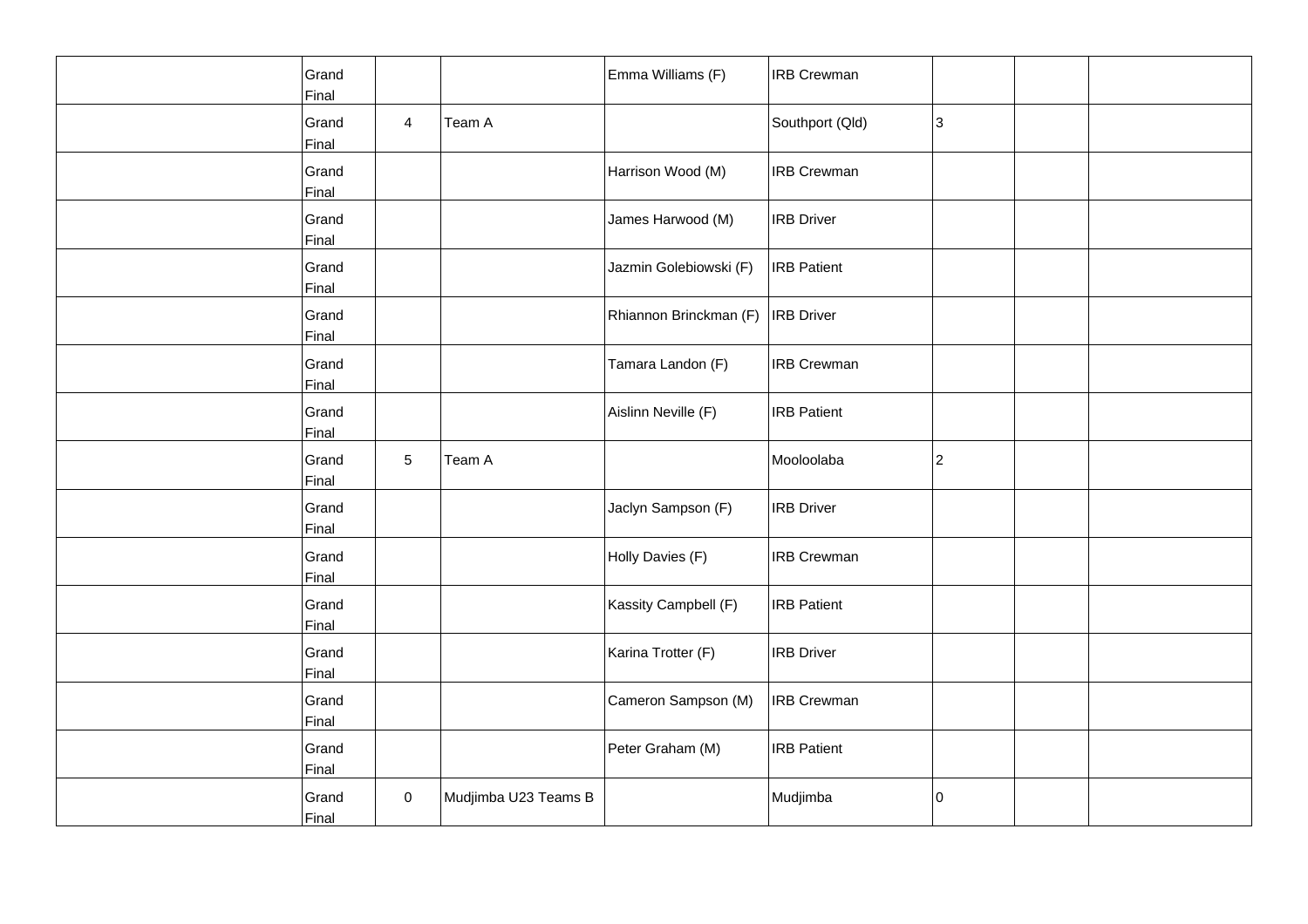|                              | Grand<br>Final |                |        | Sade Daniels (F)              | <b>IRB Crewman</b>               |   |                  |
|------------------------------|----------------|----------------|--------|-------------------------------|----------------------------------|---|------------------|
|                              | Grand<br>Final |                |        | Ned Carson (M)                | <b>IRB Driver</b>                |   |                  |
|                              | Grand<br>Final |                |        | Jade Cook (F)                 | <b>IRB Patient</b>               |   |                  |
|                              | Grand<br>Final | 0              | Team A |                               | Burleigh Heads Mowbray 0<br>Park |   | 3.7 <sub>b</sub> |
|                              | Grand<br>Final |                |        | Taylor Wardle (M)             | <b>IRB Driver</b>                |   |                  |
|                              | Grand<br>Final |                |        | Connor Moisley (M)            | <b>IRB Crewman</b>               |   |                  |
|                              | Grand<br>Final |                |        | Cody French (M)               | <b>IRB Driver</b>                |   |                  |
|                              | Grand<br>Final |                |        | Lauren Stevenson (F)          | <b>IRB Crewman</b>               |   |                  |
|                              | Grand<br>Final |                |        | Ellie Taylor (F)              | <b>IRB Patient</b>               |   |                  |
|                              | Grand<br>Final |                |        | Emily Dornan (F)              | <b>IRB Patient</b>               |   |                  |
| <b>U23 Mixed Surf Rescue</b> |                |                |        |                               |                                  |   |                  |
|                              | Grand<br>Final | $\mathbf{1}$   | Team B |                               | Miami Beach                      | 6 |                  |
|                              | Grand<br>Final |                |        | Isaac Henwood (M)             | <b>IRB Driver</b>                |   |                  |
|                              | Grand<br>Final |                |        | Benjamin Fields (M)           | <b>IRB Crewman</b>               |   |                  |
|                              | Grand<br>Final |                |        | Karlisha Thorpe-Martin<br>(F) | <b>IRB Patient</b>               |   |                  |
|                              | Grand<br>Final | $\overline{2}$ | Team A |                               | Kurrawa                          | 5 |                  |
|                              | Grand<br>Final |                |        | Robert Fischer (M)            | <b>IRB Driver</b>                |   |                  |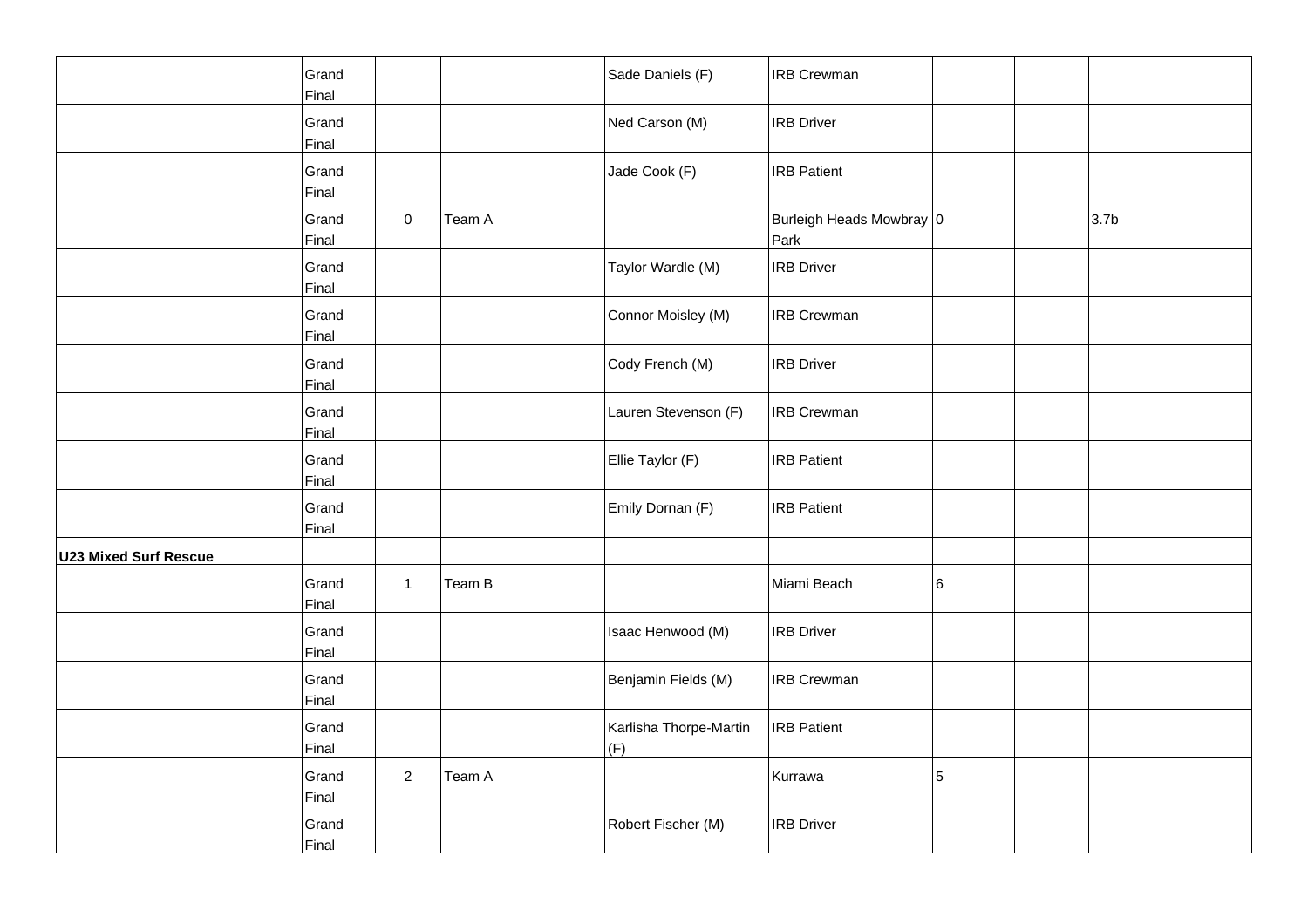| Grand<br>Final |                |        | Michael Watts (M)     | <b>IRB Crewman</b> |              |  |
|----------------|----------------|--------|-----------------------|--------------------|--------------|--|
| Grand<br>Final |                |        | Alexandra Coyle (F)   | <b>IRB</b> Patient |              |  |
| Grand<br>Final | 3              | Team B |                       | Kurrawa            | 4            |  |
| Grand<br>Final |                |        | Liam Christie (M)     | <b>IRB</b> Driver  |              |  |
| Grand<br>Final |                |        | Kye Sunderland (M)    | <b>IRB</b> Crewman |              |  |
| Grand<br>Final |                |        | Mekayla Date (F)      | <b>IRB Patient</b> |              |  |
| Grand<br>Final | $\overline{4}$ | Team C |                       | Kurrawa            | 3            |  |
| Grand<br>Final |                |        | Jonathan Hagan (M)    | <b>IRB</b> Driver  |              |  |
| Grand<br>Final |                |        | Benjamin Gerry (M)    | <b>IRB Crewman</b> |              |  |
| Grand<br>Final |                |        | Lara Fewings (F)      | <b>IRB</b> Patient |              |  |
| Grand<br>Final | 5              | Team A |                       | Kirra              | 2            |  |
| Grand<br>Final |                |        | Hayden Lewis-Fox (M)  | <b>IRB Driver</b>  |              |  |
| Grand<br>Final |                |        | Harrison Sheppard (M) | <b>IRB Crewman</b> |              |  |
| Grand<br>Final |                |        | Shayna Cassone (F)    | <b>IRB</b> Patient |              |  |
| Grand<br>Final | 6              | Team C |                       | Kirra              | $\mathbf{1}$ |  |
| Grand<br>Final |                |        | Mark Sheldrick (M)    | <b>IRB</b> Driver  |              |  |